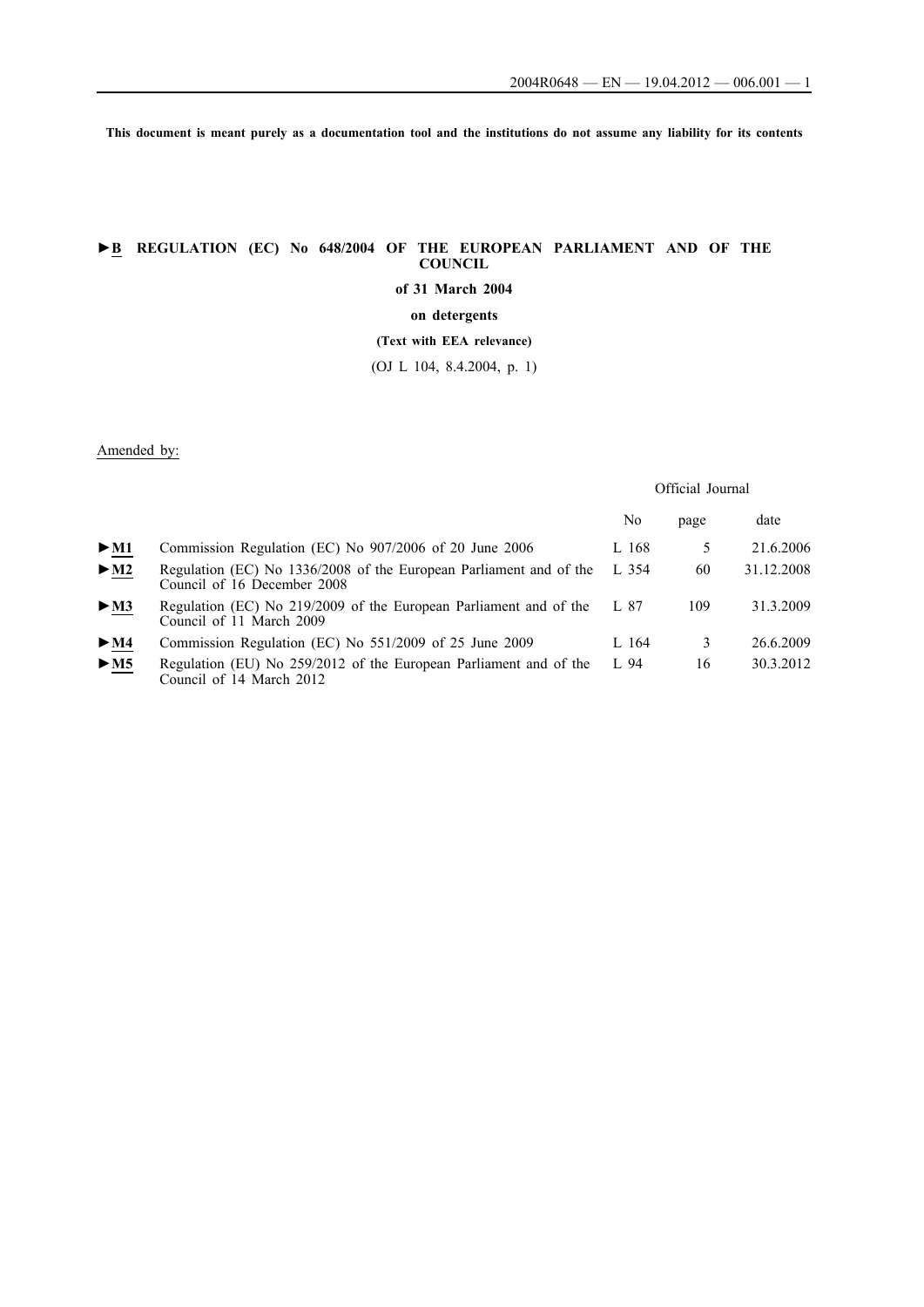### **REGULATION (EC) No 648/2004 OF THE EUROPEAN PARLIAMENT AND OF THE COUNCIL**

#### **of 31 March 2004**

### **on detergents**

## **(Text with EEA relevance)**

THE EUROPEAN PARLIAMENT AND THE COUNCIL OF THE EUROPEAN UNION,

Having regard to the Treaty establishing the European Community, and in particular Article 95 thereof,

Having regard to the proposal from the Commission,

Having regard to the Opinion of the European Economic and Social Committee  $(1)$ ,

Acting in accordance with the procedure laid down in Article 251 of the Treaty  $(2)$ ,

Whereas:

- (1) Council Directives 73/404/EEC of 22 November 1973 on the approximation of the laws of the Member States relating to detergents (3), 73/405/EEC of 22 November 1973 on the approximation of the laws of the Member States relating to methods of testing the biodegradability of anionic surfactants (4), 82/242/EEC of 31 March 1982 on the approximation of the laws of the Member States relating to methods of testing the biodegradability of non-ionic surfactants  $(5)$ , 82/243/EEC of 31 March 1982 amending Directive 73/405/EEC on the approximation of the laws of the Member States relating to methods of testing the biodegradability of anionic surfactants  $(6)$  and 86/94/EEC of 10 March 1986 amending for the second time Directive 73/404/EEC on the approximation of the laws of the Member States relating to detergents  $(7)$ , have been significantly amended on several occasions. It is desirable, for reasons of clarity and rationalisation, that the provisions in question should be recast by bringing them all together in a single text. Commission Recommendation 89/542/EEC of 13 September 1989 (8), as regards labelling provisions concerning detergents and cleaning products, should also be included in the single text.
- (2) Since the objective of this Regulation, to ensure the internal market in detergents, cannot be sufficiently achieved by the Member States, if there is no common technical criteria throughout the Community, and can therefore be better

 $\overline{(1)}$  OJ C 95, 23.4.2003, p. 24.

 $(2)$  Opinion of the European Parliament of 10 April 2003 (not yet published in the Official Journal), Council Common Position of 4 November 2003 (OJ C 305 E, 16.12.2003, p. 11) and Position of the European Parliament of 14 January 2004 (not yet published in the Official Journal). Decision of the Council of 11 March 2004.

 $(3)$  OJ L 347, 17.12.1973, p. 51. Directive as last amended by Regulation (EC) No 807/2003 (OJ L 122,16.5.2003, p. 36).

<sup>(4)</sup> OJ L 347, 17.12.1973, p. 53. Directive as amended by Directive 82/243/EEC (OJ L 109, 22.4.1982, p. 11).

<sup>(5)</sup> OJ L 109, 22.4.1982, p. 1.

<sup>(6)</sup> OJ L 109, 22.4.1982, p. 18.

<sup>(7)</sup> OJ L 80, 25.3.1986, p. 51.

 $(8)$  OJ L 291, 10.10.1989, p. 55.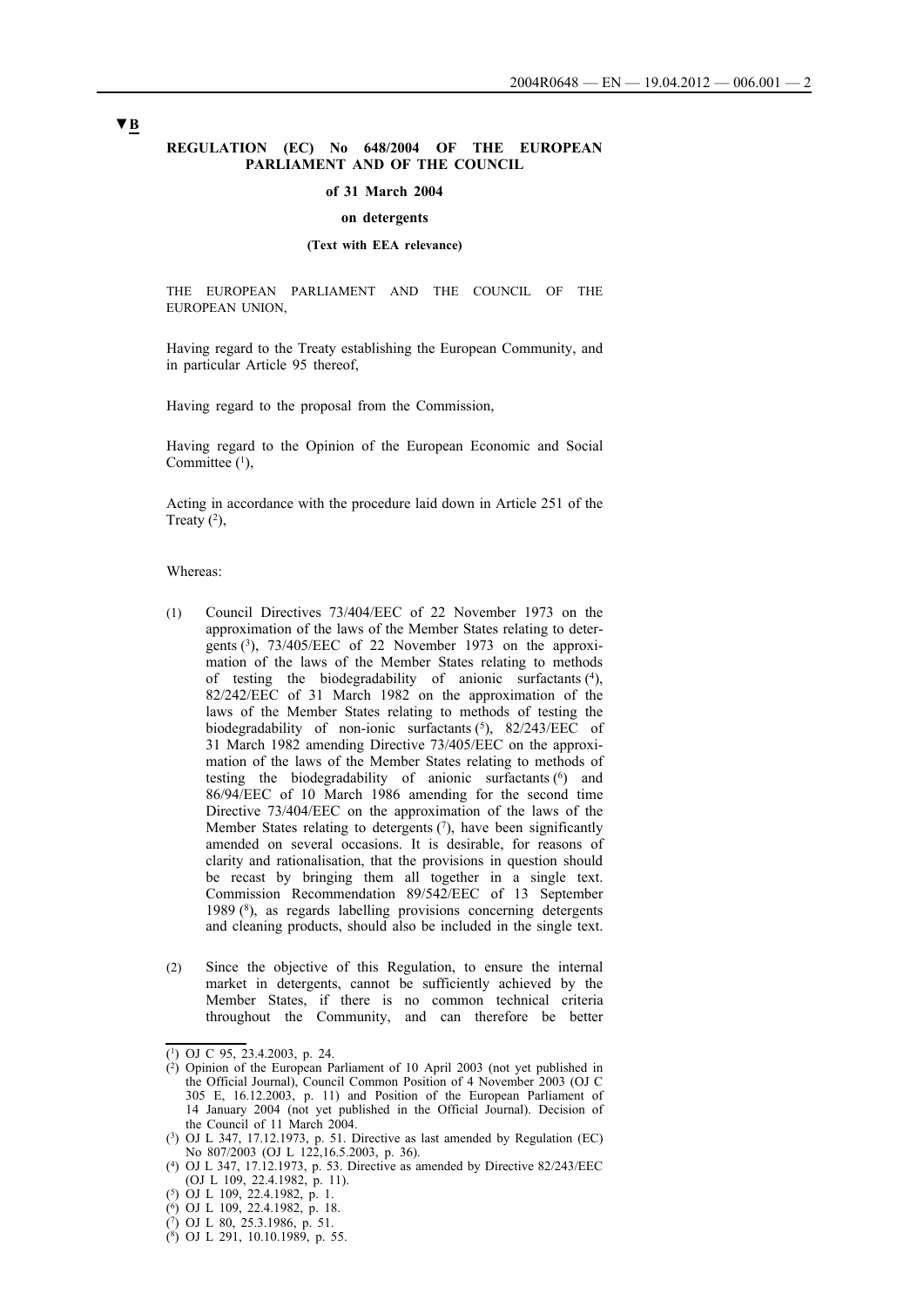achieved at Community level, the Community may adopt measures, in accordance with the principle of subsidiarity as set out in Article 5 of the Treaty. In accordance with the principle of propotionality, as set out in that Article, this Regulation does not go beyond what is necessary in order to achieve that objective. A Regulation is the appropriate legal instrument as it imposes directly on manufacturers precise requirements to be implemented at the same time and in the same manner throughout the Community; in the area of technical legislation, uniformity of application in the Member States is needed, and this can only be guaranteed by a Regulation.

- (3) A new definition for detergents is needed to cover equivalent uses and be in line with developments at Member State level.
- (4) It is necessary to introduce a surfactant definition, which was lacking in the existing legislation.
- (5) It is important to give a clear and precise description of the relevant types of biodegradability.
- (6) Measures concerning detergents should be adopted to ensure the functioning of the internal market and avoid restricting competition in the Community.
- (7) As confirmed by the Commission White Paper on the strategy for a future Chemical Policy, appropriate measures concerning detergents should ensure a high level of environmental protection, especially of the aquatic environment.
- (8) Detergents are already subject to certain Community provisions concerning their manufacture, proper handling, usage and labelling, in particular with reference to Commission Recommendation 89/542/EEC and Commission Recommendation 98/480/EC of 22 July 1998 concerning good environmental practice for household laundry detergents (1); Directive 1999/45/EC of the European Parliament and of the Council of 31 May 1999 concerning the approximation of the laws, regulations and administrative provisions of the Member States relating to the classification, packaging and labelling of dangerous preparations (2) applies to detergents.
- (9) Ditallow-dimethyl-ammonium-chloride (DTDMAC) and nonylphenol (including ethoxylates derivatives-APEs) are priority substances undergoing at Community level risk assessment activities, in accordance with Council Regulation (EEC) No 793/93 of 23 March 1993 on the evaluation and control of the risks of existing substances  $(3)$ , and if necessary

 $\overline{(^1)}$  OJ L 215, 1.8.1998, p. 73.

 $(2)$  OJ L 200, 30.7.1999, p. 1. Directive as last amended by Regulation (EC) No 1882/2003 of the European Parliament and of the Council (OJ L 284, 31.10.2003, p. 1).

<sup>(3)</sup> OJ L 84, 5.4.1993, p. 1. Regulation as amended by Regulation (EC) No 1882/2003.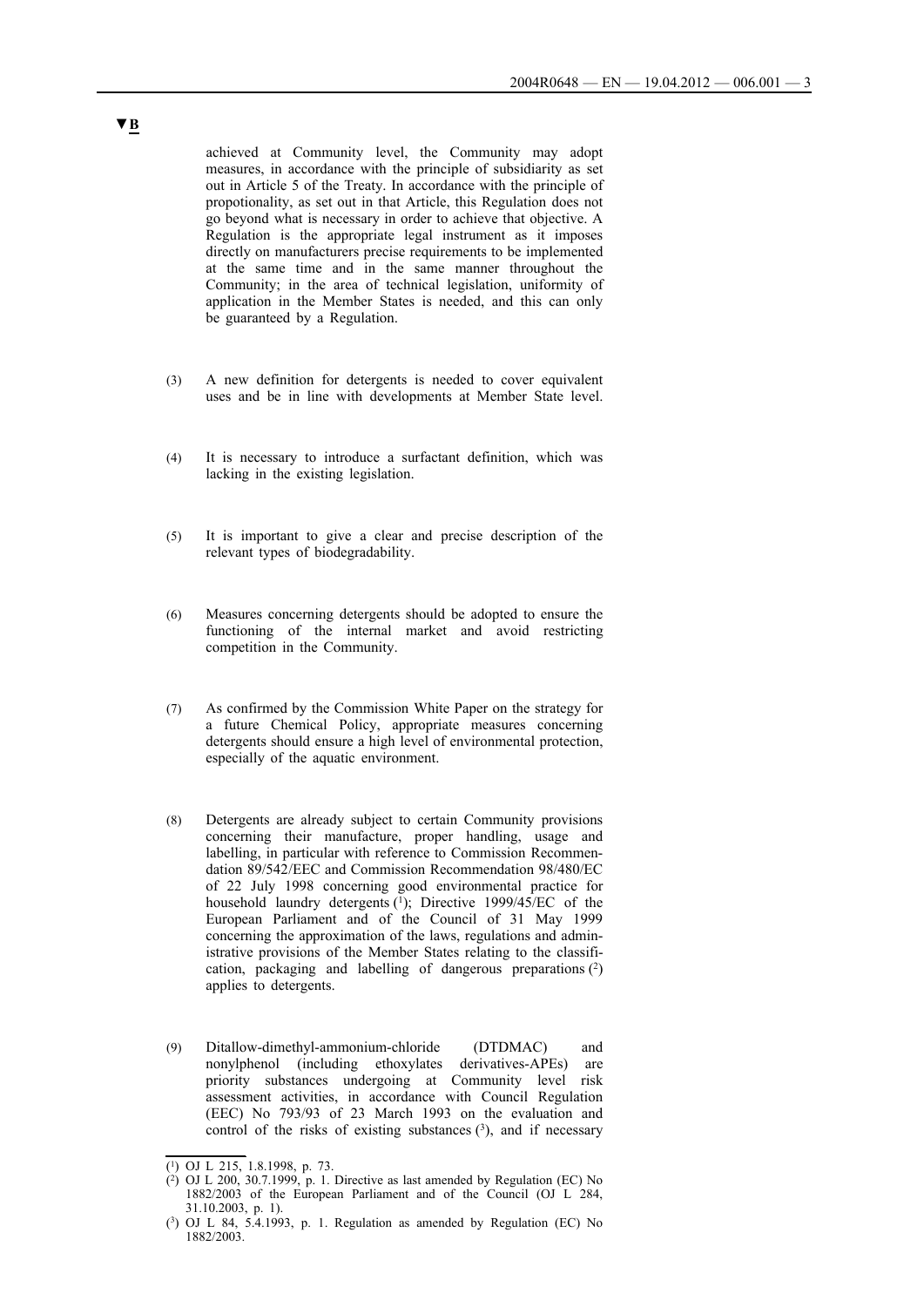adequate strategies to limit the risks of exposure to these substances should therefore be recommended and implemented in the framework of other Community provisions.

- (10) The existing legislation on biodegradability of surfactants in detergents only covers primary biodegradability (1) and it is only applicable to anionic  $(2)$  and non-ionic  $(3)$  surfactants; therefore it should be replaced by new legislation, which lays the main emphasis on ultimate biodegradability and meets the important concerns related to the potential toxicity of persistent metabolites.
- (11) This requires the introduction of a new set of tests based on EN ISO standards and OECD guidelines, which governs the granting of direct permission for placing detergents on the market.
- (12) To provide a high level of protection of the environment, detergents not fulfilling requirements laid down by this Regulation should not be placed on the market.
- (13) On 25 November 1999 the Scientific Committee on Toxicity, Ecotoxicity and the Environment issued an opinion on biodegradability of surfactants in detergents and relevance of test-methods for regulatory control in this area.
- (14) The existing requirements regarding primary biodegradability should be maintained on a second hierarchy level and supplemented by a complementary risk assessment, for those surfactants failing ultimate biodegradability tests; furthermore surfactants failing primary biodegradability tests should not obtain marketing authorisation by way of derogation
- (15) The primary biodegradability requirements should be extended to all surfactants, in particular cationic and amphoteric, whilst allowing the possibility of applying instrumental analyses in those cases in which semi-specific analytical methods are not suitable.
- (16) The determination of biodegradability test-methods and the record-keeping of lists of derogations are technical matters and should be revised taking into account technical and scientific developments as well as regulatory developments.
- (17) Test-methods should produce data that give sufficient assurance of aerobic biodegradability of surfactants in detergents.

<sup>(1)</sup> Directives 73/404/EEC and 86/94/EEC.

<sup>(2)</sup> Directives 73/405/EEC and 82/243/EEC.

 $(3)$  Directive 82/242/EEC.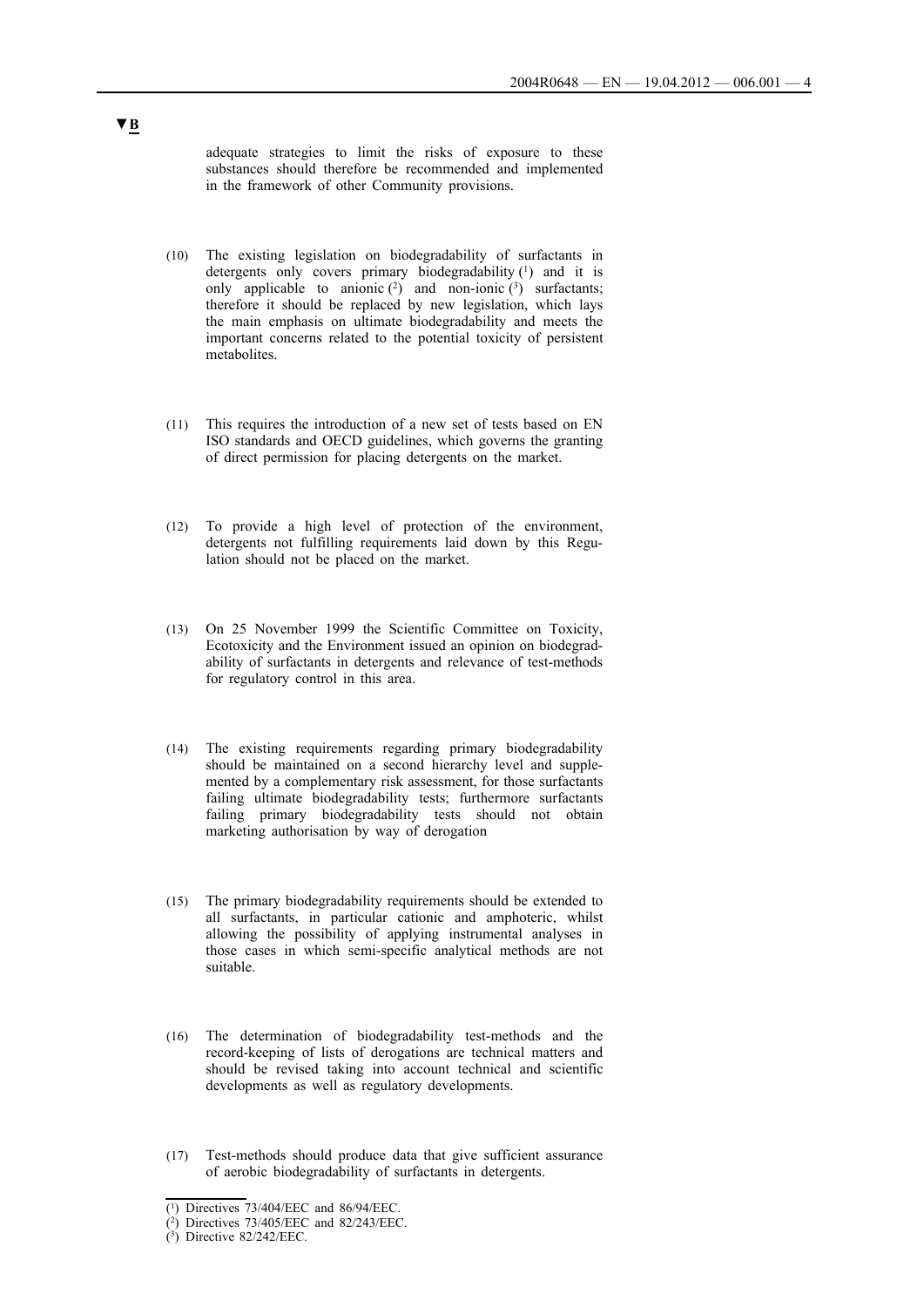- (18) Methods to test biodegradability of surfactants in detergents may produce variable results. In such cases they should be complemented by additional assessments in order to determine the risks of continued use.
- (19) Provisions should also be laid down regarding the placing on the market in exceptional cases of surfactants in detergents failing ultimate biodegradability tests and this should take place on the basis of all relevant information to ensure environmental protection and on a case by case basis.
- (20) The measures necessary for the implementation of this Regulation should be adopted in accordance with Council Decision 1999/468/EC of 28 June 1999 laying down the procedures for the exercise of implementing powers conferred on the Commission  $(1)$ .
- (21) It is appropriate to recall that other horizontal legislation is applicable to detergent surfactants, in particular Council Directive 76/769/EEC of 27 July 1976 on the approximation of the laws, regulations and administrative provisions of the Member States relating to restrictions on the marketing and use of certain dangerous substances and preparations  $(2)$  by which the marketing and use of dangerous substances covered by this Regulation might be banned or restricted, Council Directive 67/548/EEC of 27 June 1967 on the approximation of laws, regulations and administrative provisions relating to the classification, packaging and labelling of dangerous substances (3), Commission Directive 93/67/EEC of 20 July 1993 laying down the principles for assessment of risks to man and the environment of substances notified in accordance with Council Directive 67/548/EEC (4), Regulation (EEC) No 793/93, and Commission Regulation (EC) No 1488/94 of 28 June 1994 laying down the principles for the assessment of risks to man and the environment of existing substances (5); Directive 98/8/EC of the European Parliament and of the Council of 16 February 1998 concerning the placing of biocidal products on the market (6); Directive 2004/10/EC of the European Parliament and of the Council of 11 February 2004 on the harmonisation of laws, regulations and administrative provisions relating to the application of the principles of good laboratory practice and the verification of their application for tests on chemical substances (codified version) $(7)$ ; Directive 2004/9/EC of the European Parliament and of the Council of 11 February 2004 on the inspection and verification of good laboratory practice  $(GLP)$  (codified version)  $(^{8})$ ; and Council

(7) OJ L 50, 20.2.2004, p. 44.

 $\overline{(^1)}$  OJ L 184, 17.7.1999, p. 23.

 $(2)$  OJ L 262, 27.9.1976, p. 201. Directive as last amended by Commission Directive 2004/21/EC (OJ L 57, 25.2.2004, p. 4).

<sup>(3)</sup> OJ L 196, 16.8.1967, p. 1. Directive as last amended by Regulation (EC) No 807/2003.

<sup>(4)</sup> OJ L 227, 8.9.1993, p. 9.

 $(5)$  OJ L 161, 29.6.1994, p. 3.

 $(6)$  OJ L 123, 24.4.1998, p. 1. Directive as amended by Regulation (EC) No 1882/2003.

<sup>(8)</sup> OJ L 50, 20.2.2004, p. 28.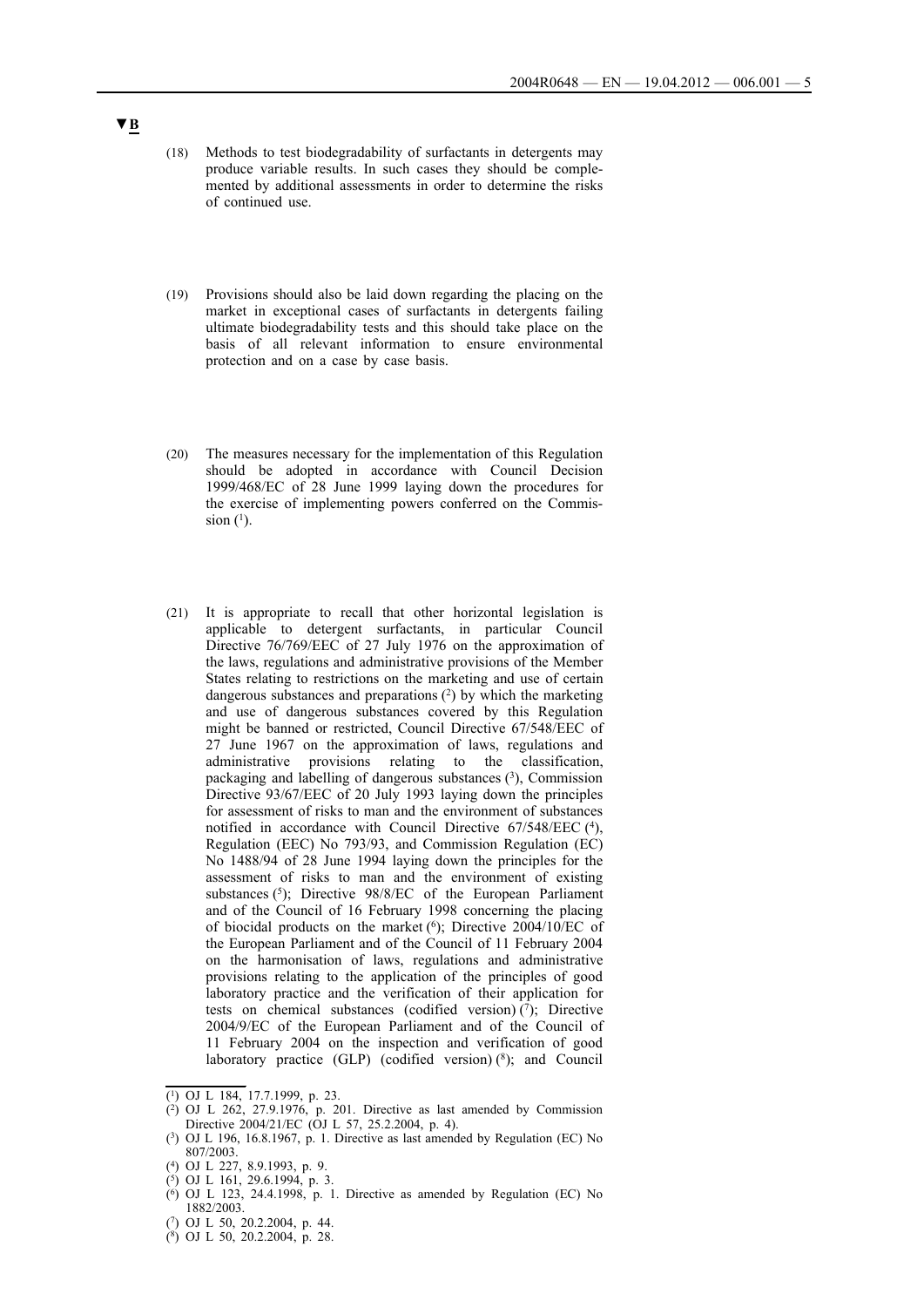Directive 86/609/EEC of 24 November 1986 on the approximation of laws, regulations and administrative provisions of the Member States regarding the protection of animals used for experimental and other scientific purposes  $(1)$ .

- (22) It should be the responsibility of manufacturers to refrain from marketing detergents not complying with this Regulation and to have at the disposal of the national authorities the technical files for all substances and **►M2** mixtures ◄ covered by this Regulation; this should also apply to surfactants that have failed to pass the tests mentioned in Annex III.
- (23) Manufacturers should be able to request a derogation from the Commission, which should have the possibility to grant such derogation in accordance with the procedure referred to in Article 12(2).
- (24) Member States' competent authorities should be able to apply control measures to detergents on the market, but should avoid repeating tests made by the competent laboratories.
- (25) The existing labelling provisions for detergents should be continued, including those in Recommendation 89/542/EEC, which are included in this Regulation in order to fulfil the objective of modernising the rules on detergents. Specific labelling is introduced to inform consumers about fragrance substances and preservation agents that are present in detergents. Medical personnel should be able to obtain from the manufacturer upon request a full listing of all ingredients of a detergent to assist them investigate whether a causal link exists between the development of an allergic response and exposure to a particular chemical substance, and Member States should be able to require that such a listing is also made available to a specific public body designated to provide this information to medical personnel.
- (26) All the above points call for new legislation replacing the existing legislation; however, for a certain period, Member States can continue to apply their existing laws.

# **▼M3** \_\_\_\_\_\_\_\_\_\_

**▼B**

- (28) Detergents complying with this Regulation should be allowed to be placed on the market without prejudice to other relevant Community provisions.
- (29) In order to ensure the protection of man and the environment from unforeseen risks of detergents, a safeguard clause is needed.
- (30) The tests specified for the biodegradability of surfactants should be carried out in laboratories meeting an internationally recognised standard, namely EN/ISO/IEC/17025 or the principles of good laboratory practice; it would not be justified to ask for

<sup>(1)</sup> OJ L 358, 18.12.1986, p. 1. Directive as amended by Directive 2003/65/EC of the European Parliament and of the Council (OJ L 230, 16.9.2003, p. 32).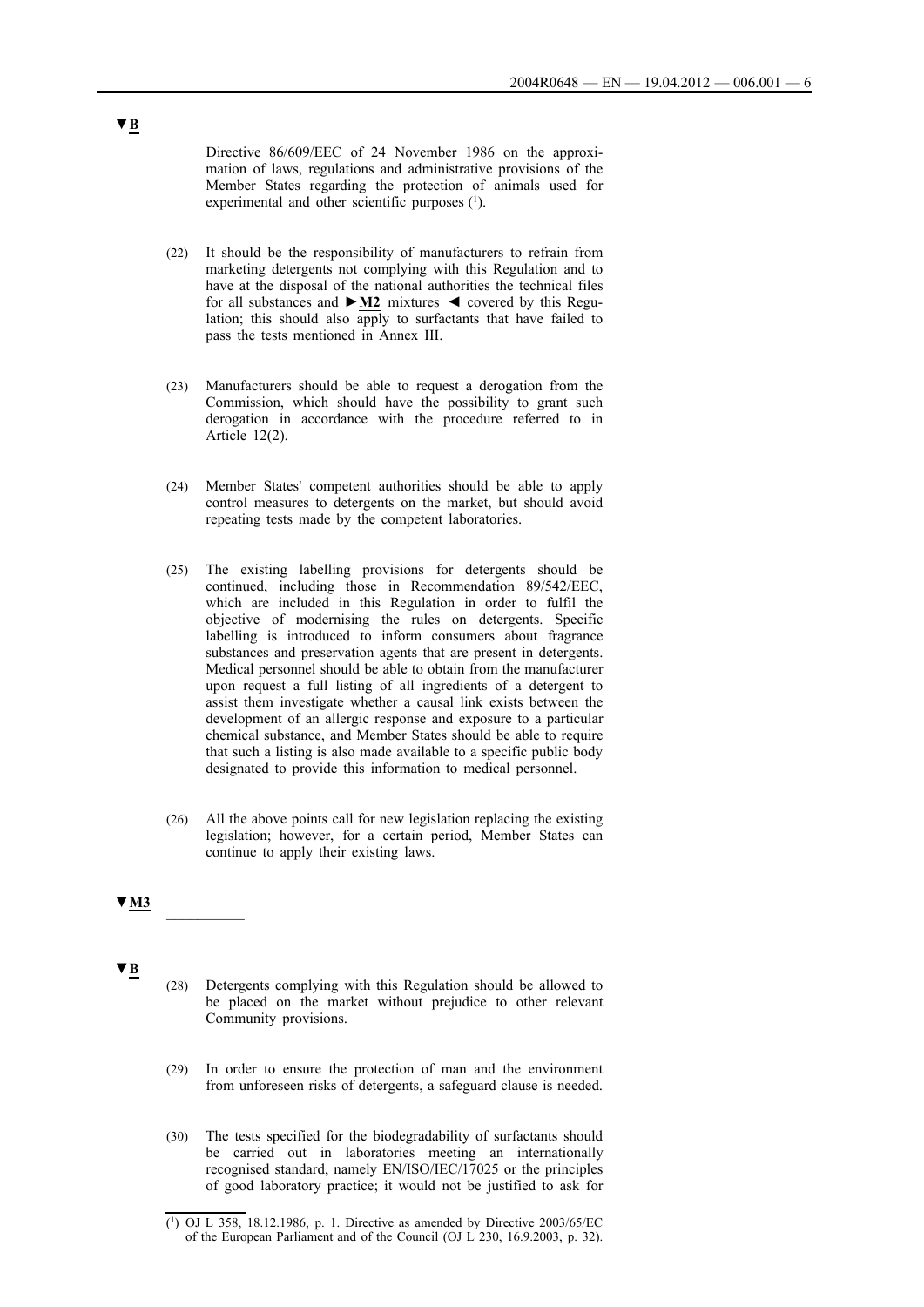the application of this latter requirement to existing surfactants to the extent that the available tests on them had been performed before the entering into force of the above standard and still provide a comparable level of scientific quality.

- (31) The issues relating to anaerobic biodegradation, the biodegradation of the main non-surfactant organic detergent ingredients, and phosphate content, which are not dealt with in this Regulation should be examined by the Commission and, where this is justified, a proposal should be presented to the European Parliament and the Council. Pending further harmonisation, the Member States may maintain or lay down national rules concerning the above issues.
- (32) The five Directives and the Commission Recommendation mentioned in recital (1) which are replaced by this Regulation should be repealed,

HAVE ADOPTED THIS REGULATION:

### *Article 1*

### **Objectives and scope**

1. This Regulation establishes rules designed to achieve the free movement of detergents and surfactants for detergents in the internal market while, at the same time, ensuring a high degree of protection of the environment and human health.

2. For this purpose, this Regulation harmonises the following rules for the placing on the market of detergents and of surfactants for detergents:

— the biodegradability of surfactants in detergents;

— restrictions or bans on surfactants on grounds of biodegradability;

### **▼M5**

- the additional labelling of detergents, including fragrance allergens;
- the information that manufacturers must hold at the disposal of the Member States' competent authorities and medical personnel;
- limitations on the content of phosphates and other phosphorus compounds in consumer laundry detergents and consumer automatic dishwasher detergents.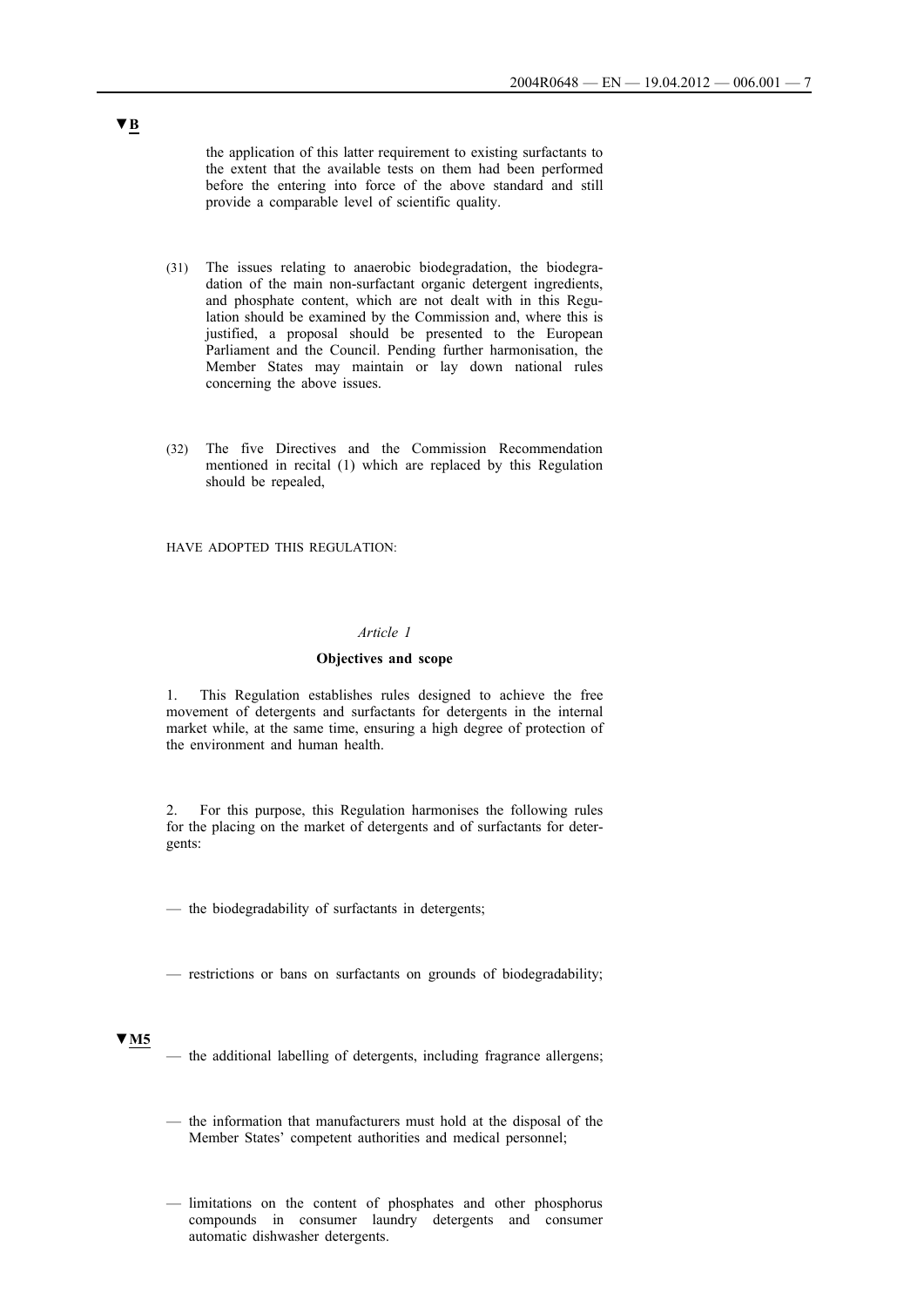## *Article 2*

### **Definitions**

For the purpose of this Regulation:

1. 'Detergent' means any substance or **►M2** mixture ◄ containing soaps and/or other surfactants intended for washing and cleaning processes. Detergents may be in any form (liquid, powder, paste, bar, cake, moulded piece, shape, etc.) and marketed for or used in household, or institutional or industrial purposes.

Other products to be considered as detergents are:

- 'Auxiliary washing **►M2** mixture ◄', intended for soaking (pre-washing), rinsing or bleaching clothes, household linen, etc.;
- 'Laundry fabric-softener', intended to modify the feel of fabrics in processes which are to complement the washing of fabrics;
- 'Cleaning **►M2** mixture ◄', intended for domestic all purposes cleaners and/or other cleaning of surfaces (e.g.: materials, products, machinery, mechanical appliances, means of transport and associated equipment, instruments, apparatus, etc.);
- 'Other cleaning and washing **►M2** mixtures ◄', intended for any other washing and cleaning processes.

## **▼M5**

- 1a. 'Consumer laundry detergent' means a detergent for laundry placed on the market for use by non-professionals, including in public laundrettes.
- 1b. 'Consumer automatic dishwasher detergent' means a detergent placed on the market for use in automatic dishwashers by nonprofessionals.

## **▼B**

2. 'Washing' means the cleaning of laundry, fabrics, dishes and other hard surfaces.

# **▼M5**

3. 'Cleaning' means the process by which an undesirable deposit is dislodged from a substrate or from within a substrate and brought into a state of solution or dispersion.

### **▼B**

- 4. 'Substance' means chemical elements and their compounds in the natural state or obtained by any production process, including any additive necessary to preserve the stability of the products and any impurity deriving from the process used, but excluding any solvent which may be separated without affecting the stability of the substance or changing its composition.
- 5. '**►M2** Mixture ◄' means a mixture or solution composed of two or more substances.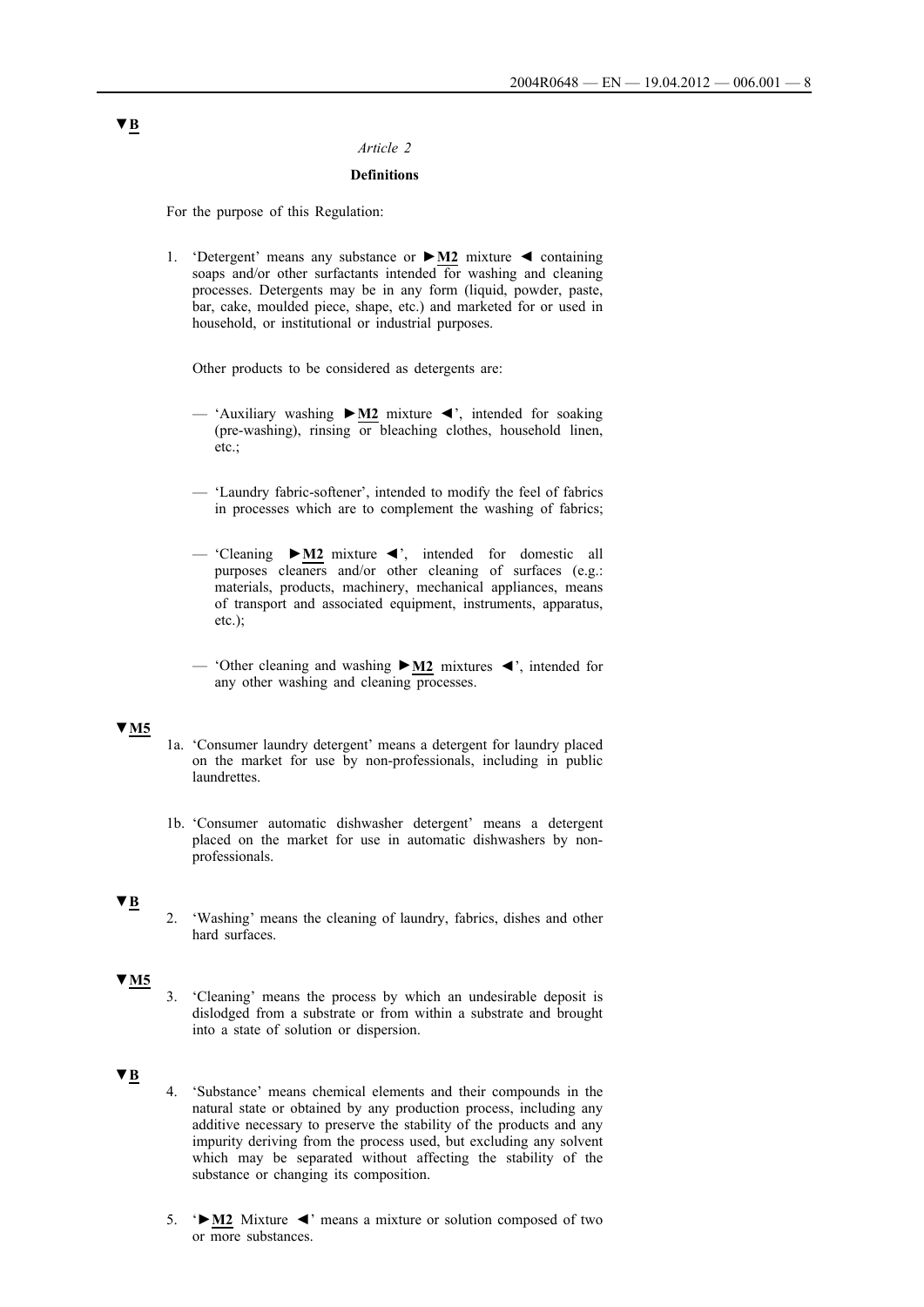- 6. 'Surfactant' means any organic substance and/or **►M2** mixture ◄ used in detergents, which has surface-active properties and which consists of one or more hydrophilic and one or more hydrophobic groups of such a nature and size that it is capable of reducing the surface tension of water, and of forming spreading or adsorption monolayers at the water-air interface, and of forming emulsions and/or microemulsions and/or micelles, and of adsorption at water-solid interfaces.
- 7. 'Primary biodegradation' means the structural change (transformation) of a surfactant by micro-organisms resulting in the loss of its surface-active properties due to the degradation of the parent substance and consequential loss of the surface-active property as measured by test methods listed in Annex II.
- 8. 'Ultimate aerobic biodegradation' means the level of biodegradation achieved when the surfactant is totally used by micro-organisms in the presence of oxygen resulting in its breakdown to carbon dioxide, water and mineral salts of any other elements present (mineralisation), as measured by test methods listed in Annex III, and new microbial cellular constituents (biomass).

## **▼M5**

- 9. 'Placing on the market' means the first making available on the Union market. Import into the Union customs territory shall be deemed to be placing on the market.
- 9a. 'Making available on the market' means any supply for distribution, consumption or use on the Union market in the course of a commercial activity, whether in return for payment or free of charge.

## **▼B**

- 10. 'Manufacturer' means the natural or legal person responsible for placing a detergent or a surfactant for a detergent on the market; in particular, a producer, an importer, a packager working for his own account, or any person changing the characteristics of a detergent or of a surfactant for a detergent, or creating or changing the labelling thereof, shall be deemed to be a manufacturer. A distributor who does not change the characteristics, labelling or packaging of a detergent, or of a surfactant for a detergent, shall not be deemed to be a manufacturer, except where he acts as an importer.
- 11. 'Medical personnel' means a registered medical practitioner, or a person working under the direction of a registered medical practitioner, acting to provide patient care, make a diagnosis or administer treatment, and who is bound by professional confidentiality.
- 12. 'Industrial and institutional detergent' means a detergent for washing and cleaning outside the domestic sphere, carried out by specialised personnel using specific products.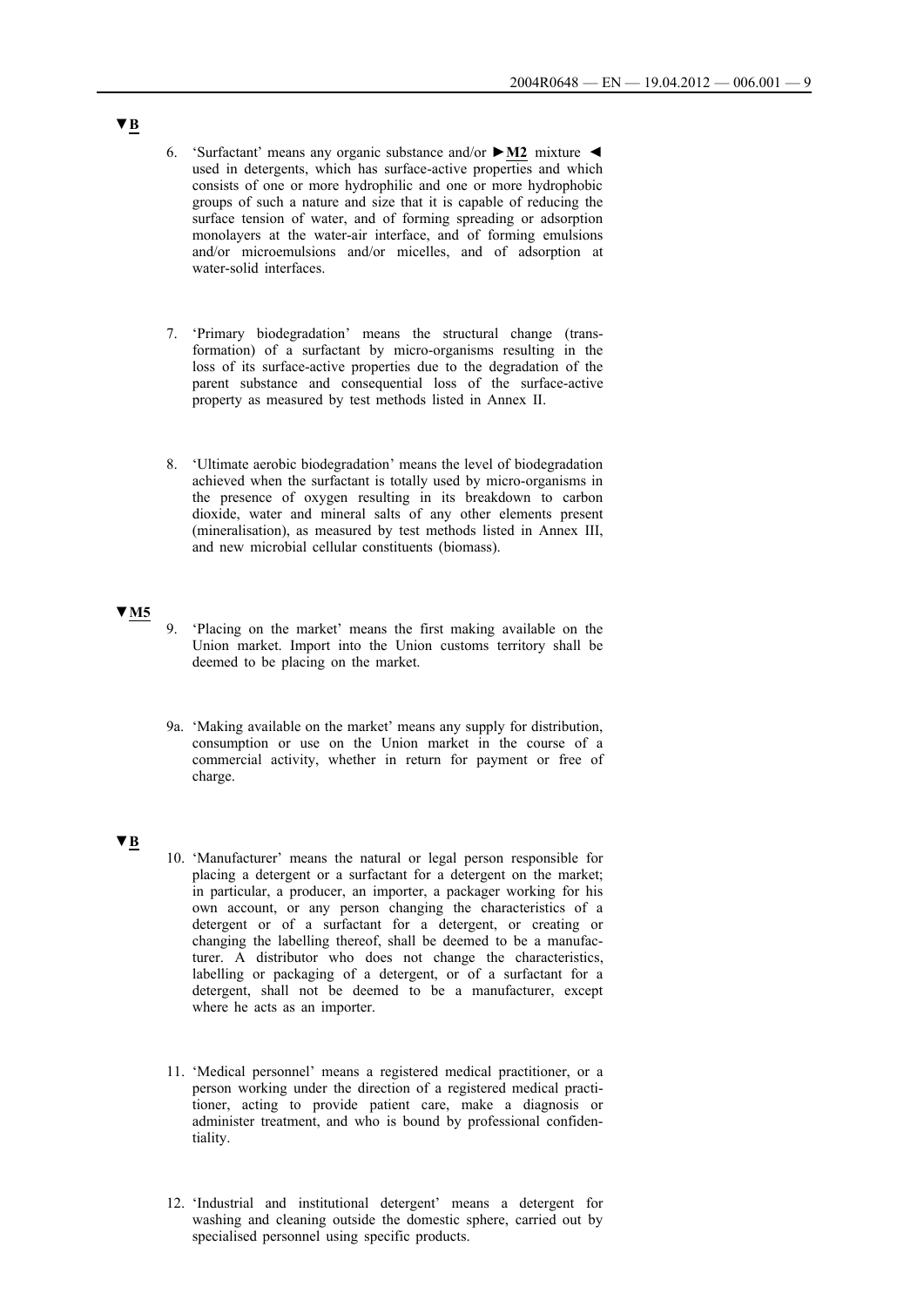### *Article 3*

## **The placing on the market**

1. When placed on the market, detergents and surfactants for detergents referred to in Article 1 shall conform with the conditions, characteristics and limits laid down in this Regulation and its Annexes and, where relevant, with Directive 98/8/EC and with any other relevant Community legislation. Surfactants that are also active substances within the meaning of Directive 98/8/EC and that are used as disinfectants are exempt from the provisions of Annexes II, III, IV and VIII of this Regulation provided:

- (a) they are listed in Annex I or IA of Directive 98/8/EC, or
- (b) they are constituents of biocidal products authorised under Article 15(1) or 15(2) of Directive 98/8/EC, or
- (c) they are constituents of biocidal products allowed under the transitional measures or subject to the 10 year work programme provided for in Article 16 of Directive 98/8/EC.

Instead, such surfactants are deemed to be disinfectants and the detergents of which they are ingredients are subject to the labelling provisions for disinfectants of Annex VII A.

2. Manufacturers of detergents and/or of surfactants for detergents shall be established within the Community.

Manufacturers shall be responsible for the conformity of detergents and/or of surfactants for detergents with the provisions of this Regulation and its Annexes.

#### *Article 4*

### **Limitations based on the biodegradability of surfactants**

1. Under this Regulation, surfactants and detergents containing surfactants that meet the criteria for ultimate aerobic biodegradation as laid down in Annex III may be placed on the market without further limitations relating to biodegradability.

2. If a detergent contains surfactants for which the level of ultimate aerobic biodegradation is lower than that stipulated in Annex III, manufacturers of industrial or institutional detergents containing surfactants, and/or of surfactants for industrial or institutional detergents, may ask for derogation. Requests for derogation shall be made and decided in accordance with Articles 5, 6 and 9.

3. The level of primary biodegradability shall be measured for all surfactants in detergents failing ultimate aerobic biodegradation tests. Detergent surfactants, for which the level of primary biodegradability is lower than that stipulated in Annex II, shall not be granted derogation.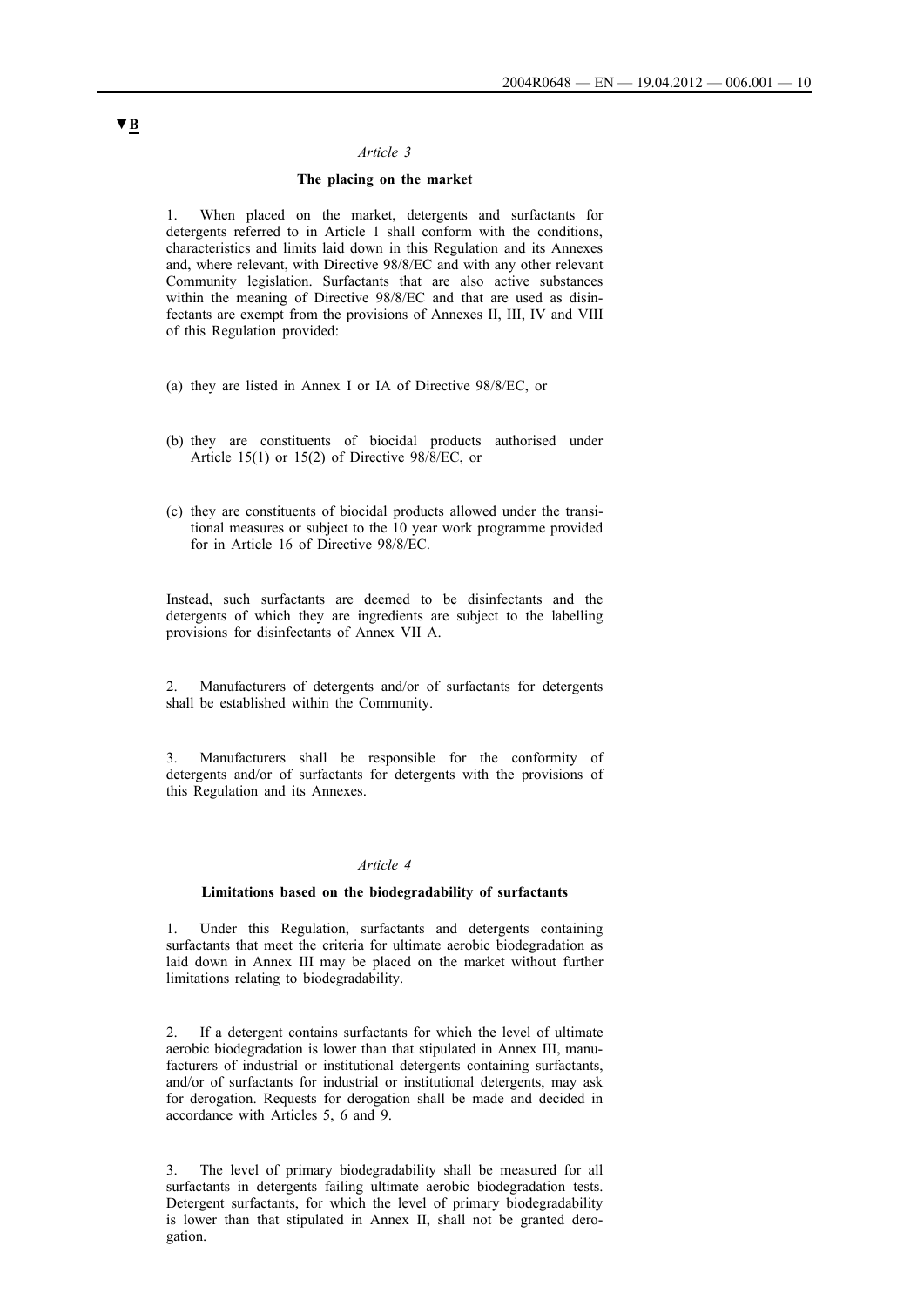### *Article 4a*

### **Limitations on the content of phosphates and of other phosphorus compounds**

Detergents listed in Annex VIa that do not comply with the limitations on the content of phosphates and of other phosphorus compounds laid down in that Annex shall not be placed on the market from the dates set out therein.

# **▼B**

## *Article 5*

### **Granting of derogation**

The request by a manufacturer for derogation shall be made by sending an application to the competent authority of the Member State concerned, referred to in Article  $8(1)$ , and to the Commission, providing evidence relating to the criteria mentioned under Article 6(1). Member States can make the request for derogation dependent upon the payment to the Member State's competent authority of a fee. Such fees, if any, shall be levied in a non-discriminatory way and shall not exceed the cost of processing the application.

2. Applications shall include a technical file supplying all the information and justifications necessary for evaluating the safety aspects related to the specific use of surfactants in detergents failing to comply with the biodegradability limits, as set out in Annex III.

In addition to the results of tests stipulated in Annex III, the technical file shall include information and results of tests, as stipulated in Annexes II and IV.

The tests laid down in Annex IV, point 4 shall be carried out on the basis of a tiered approach. The tiered approach will be defined in a technical guidance document to be adopted in accordance with the procedure referred to in Article 12(2) by 8 April 2007. This guidance document will also specify, where appropriate, those tests for which the principles of good laboratory practice should be applied.

3. The competent authority of the Member State, receiving applications for derogation in accordance with paragraphs 1 and 2, shall examine the requests, evaluate their compliance with the conditions for derogation and inform the Commission about the results within six months of receiving the complete application.

If the competent authority of the Member State deems it necessary for the evaluation of the risk which may be caused by a substance and/or a **►M2** mixture ◄, it shall, within three months of receiving the application, ask for further information, verification and/or confirmatory tests concerning these substances and/or **►M2** mixtures ◄ or their transformation products, of which they have been notified or have received information under this Regulation. The time period for the evaluation of the dossier by the competent authority of the Member State will start only after the dossier is completed with the additional information. If the requested information is not provided within 12 months, the application shall be considered incomplete and thus invalid. In such a case Article 6(2) shall not apply.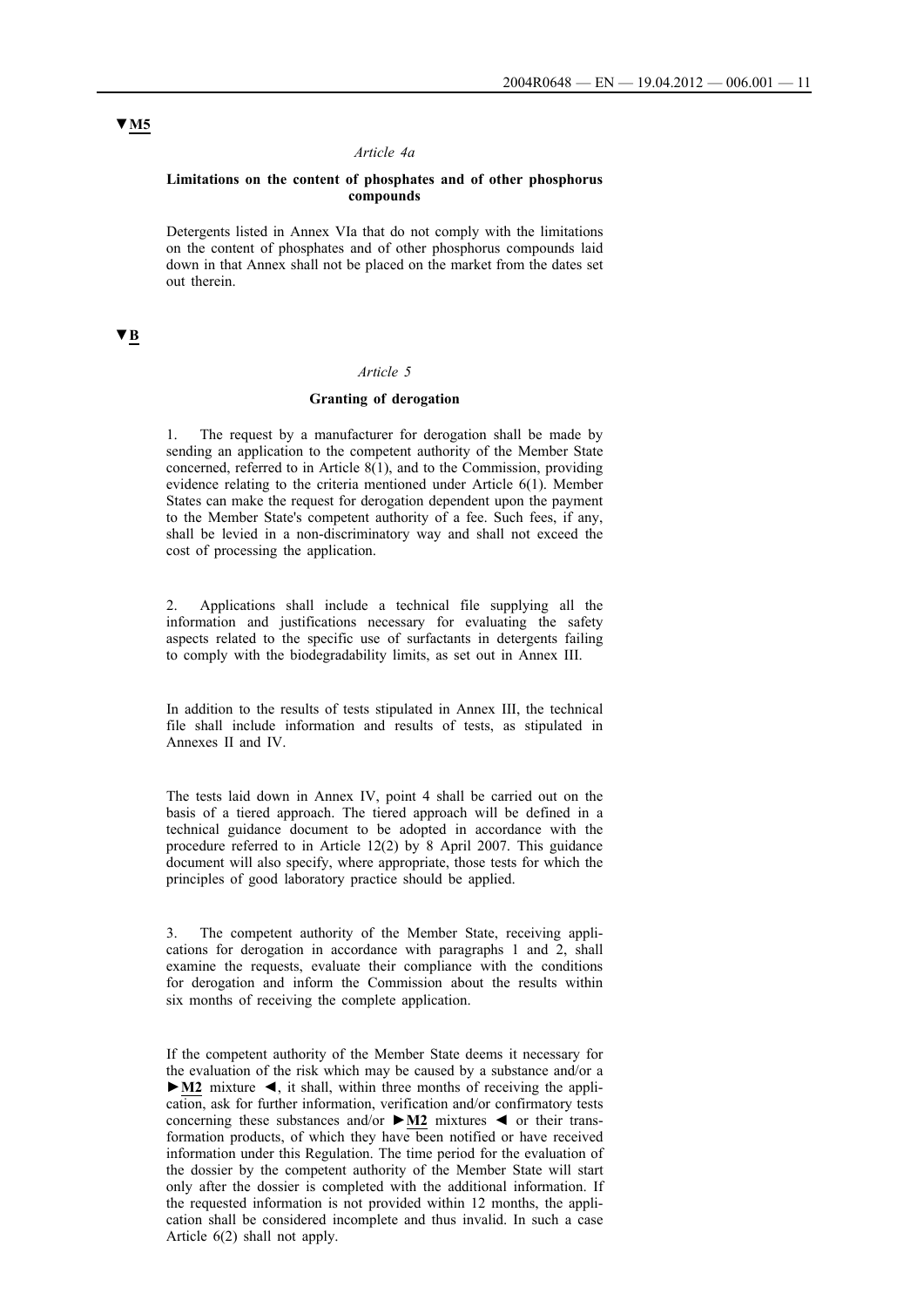If further information on metabolites is sought, stepwise testing strategies should be employed to ensure maximum use of in-vitro and other non-animal test methods.

4. On the basis of, in particular, the evaluation carried out by the Member State, the Commission may grant a derogation in accordance with the procedure referred to in Article 12(2). If necessary, before granting such derogation the Commission shall evaluate further the matters indicated in paragraph 3 of this Article. It shall take its decision within 12 months of receiving the evaluation from the Member State, except in the case of Article 5(4) and (6) of Decision 1999/468/EC where the period shall be 18 months.

5. Such derogations may allow, limit or severely restrict the placing on the market and the use of surfactants as ingredients in detergents, depending on the results of the complementary risk assessment, as defined in Annex IV. They may include a phase-out period for placing on the market and the use of surfactants as ingredients in detergents. The Commission may review a derogation as soon as information comes to light which would justify a significant revision of the technical file that was included in the application for derogation. For this purpose, the manufacturer shall, upon request, supply to the Commission a technical file that has been updated regarding the items mentioned in Annex IV, point 2. On the basis of this updated information, the Commission may decide to prolong, modify or terminate the derogation. Paragraphs 1 to 4 and 6 of this Article and Article 6 shall apply *mutatis mutandis*.

6. The Commission shall publish the list of surfactants that have obtained derogation, with the corresponding conditions or limitations of use, as provided in Annex V.

### *Article 6*

### **Conditions for granting a derogation**

1. Where the Commission considers granting a derogation, it shall do so in accordance with the procedure referred to in Article 12(2), and on the basis of the following criteria:

- use in low-dispersive applications, rather than in wide-dispersive applications;
- use in specific industrial and/or institutional applications only;
- the risk to the environment or to health posed by the volume of sales and the pattern of use throughout the Community is small compared to the socio-economic benefits, including food safety and hygiene standards.

2. As long as the Commission has not decided on a request for derogation, the placing on the market and use of the surfactant in question may be maintained, provided the manufacturer can show that the surfactant was already in use on the Community market at the date of entry into force of this Regulation and that the request for derogation was made within two years from that date.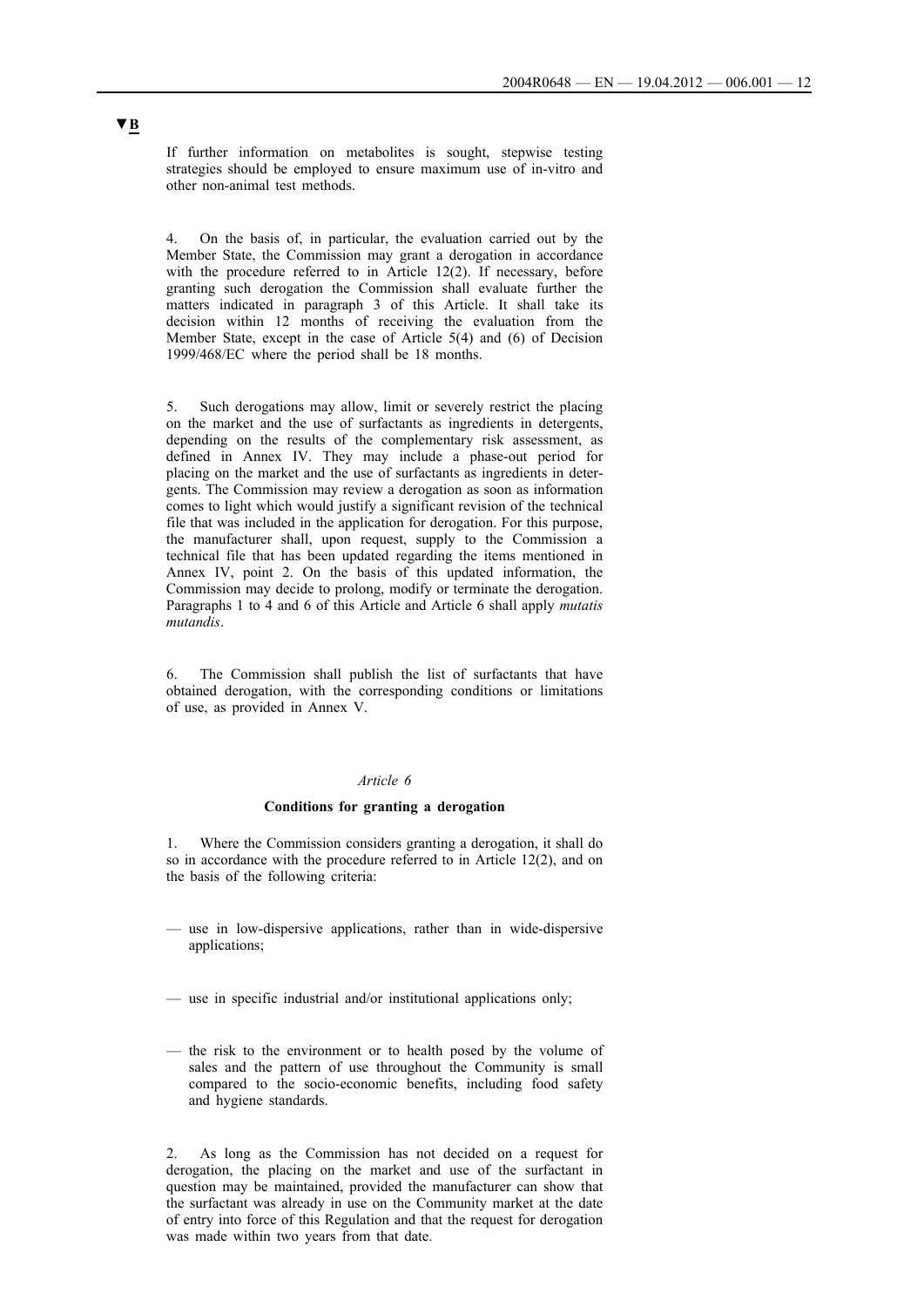3. If the Commission refuses to grant a derogation, it shall do so within 12 months of receiving from a Member State the evaluation mentioned in Article 5(3), except in the case of Article 5(4) and (6) of Decision 1999/468/EC where the period shall be 18 months. It may set a transitional period during which the placing on the market and use of the surfactant in question shall be phased out. This transitional period shall not exceed two years from the date of the Commission's decision.

4. The Commission shall publish in Annex VI the list of surfactants that have been identified as not complying with this Regulation.

### *Article 7*

## **Testing of surfactants**

All tests referred to in Articles 3 and 4 and in Annexes II, III, IV and VIII shall be conducted in compliance with the standards mentioned in Annex I.1 and in accordance with testing requirements under Article 10(5) of Regulation (EEC) No 793/93. For this purpose, it is sufficient to apply either the EN ISO/IEC standard or the principles of good laboratory practice, except for those tests for which the principles of good laboratory practice have been made mandatory. In cases where surfactants are used in detergents which were placed on the market before the entry into force of the above standard, existing tests that were performed using the best scientific knowledge available, and that were performed to a standard comparable to those of the standards mentioned in Annex I may be accepted on a case-by-case basis. The manufacturer or the Member State may submit to the Commission any case over which there is doubt or dispute. A decision shall then be taken in accordance with the procedure laid down in Article 12(2).

## *Article 8*

### **Duties of the Member States**

1. Member States shall appoint the competent authority or authorities responsible for communicating and exchanging information relating to the management of this Regulation and inform the Commission of the full name and address of these authorities.

2. Each Member State shall notify to the other Member States and to the Commission the list of approved laboratories, with their full name and address, that are competent and authorised to carry out the tests required by this Regulation. Member States shall demonstrate the competence of the above laboratories according to the standard EN ISO/IEC 17025 mentioned in Annex I.1. This requirement shall be deemed to be fulfilled if the Member State has verified the compliance of laboratories with the principles of good laboratory practice in accordance with Article 2 of Directive 2004/9/EC.

3. Where the competent authority of a Member State has grounds for believing that an approved laboratory does not possess the competence referred to in paragraph 2, it shall raise the matter in the Committee referred to in Article 12. If the Commission decides that the laboratory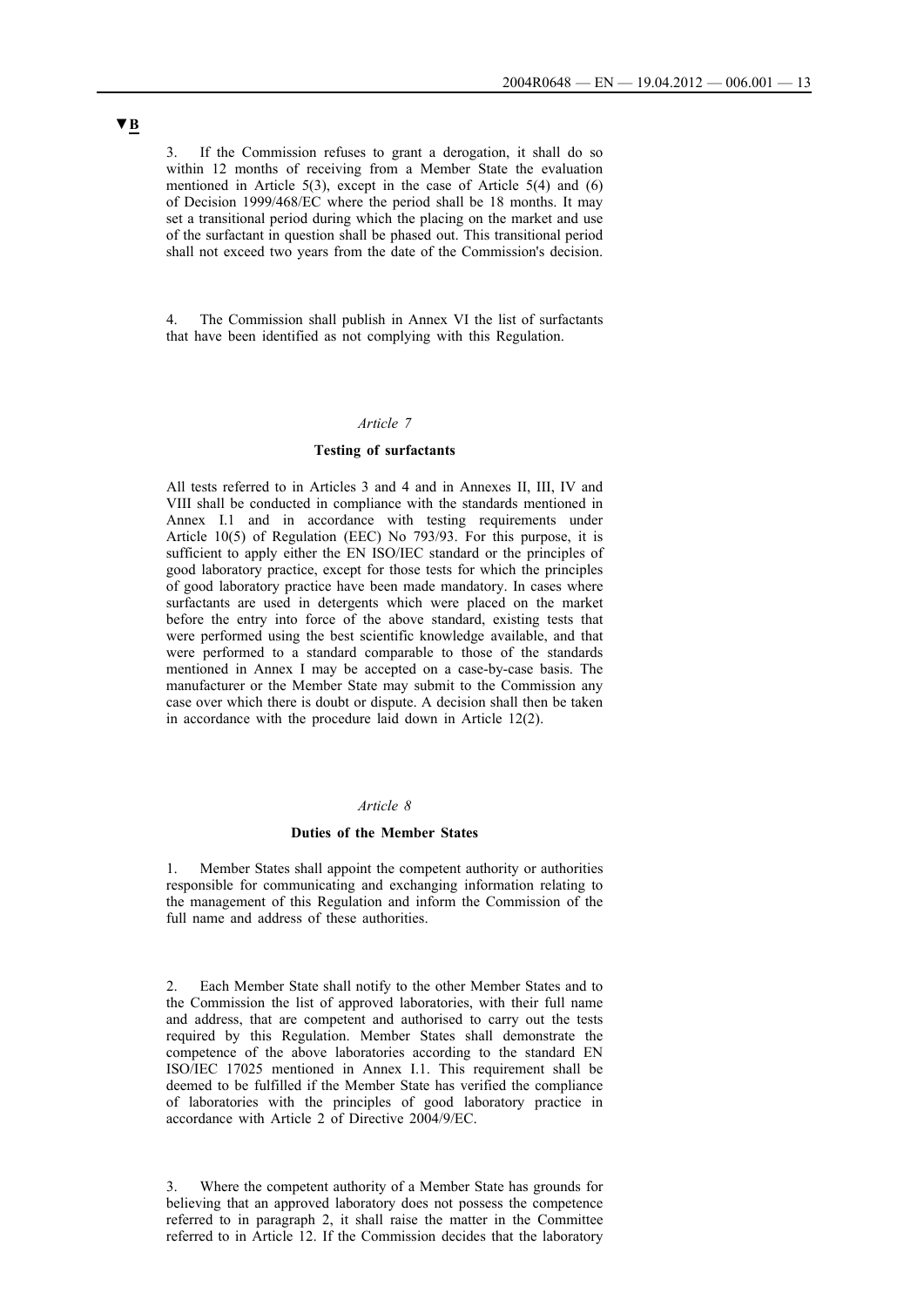# **▼B**

does not possess the required competence, the name of the approved laboratory shall be removed from the list referred to in paragraph 4. Article 15(2) shall apply, except in the case of laboratories claiming compliance with the requirements of good laboratory practice, for which the non-compliance provisions of Articles 5 and 6 of Directive 2004/9/EC shall apply.

# **▼M5**

The Commission shall make publicly available the lists of competent authorities, mentioned in paragraph 1, and of approved laboratories, mentioned in paragraph 2.

# **▼B**

### *Article 9*

### **Information to be provided by manufacturers**

1. Without prejudice to Article 17 of Directive 1999/45/EC, manufacturers placing on the market the substances and/or **►M2** mixtures ◄ covered by this Regulation shall hold at the disposal  $\overline{of}$  the competent authorities of the Member States:

- information on one or more results of the tests mentioned in Annex III;
- for those surfactants failing to pass tests mentioned in Annex III, and for which a request for derogation was made as referred to in Article 5:
	- (i) a technical file on results of the tests mentioned in Annex II,
	- (ii) a technical file on results of the tests and information mentioned in Annex IV.

2. Whenever substances and/or **►M2** mixtures ◄ covered by this Regulation are placed on the market, the manufacturer shall be responsible for the correct performance of the relevant tests mentioned above. He shall also have available documentation on the testing carried out to demonstrate compliance with this Regulation, and to show that he is allowed to benefit from the property rights concerning the test results, other than for those test results already in the public domain.

3. Manufacturers placing on the market the **►M2** mixtures ◄ covered by this Regulation shall, upon request, make available without delay and free of charge, to any medical personnel, an ingredient datasheet as stipulated in Annex VII C.

This is without prejudice to the right of a Member State to request that such a datasheet be made available to a specific public body to which the Member State has assigned the task of providing this information to medical personnel.

The information contained in the datasheet shall be kept confidential by the specific public body and by the medical personnel, and shall be used only for medical purposes.

#### *Article 10*

### **Control measures**

1. Member States' competent authorities may apply, as appropriate, all necessary control measures to detergents placed on the market which ensure the compliance of the product with the provisions of this Regulation. The reference method shall be the test and analytical methods referred to in Annex VIII. These control measures shall not oblige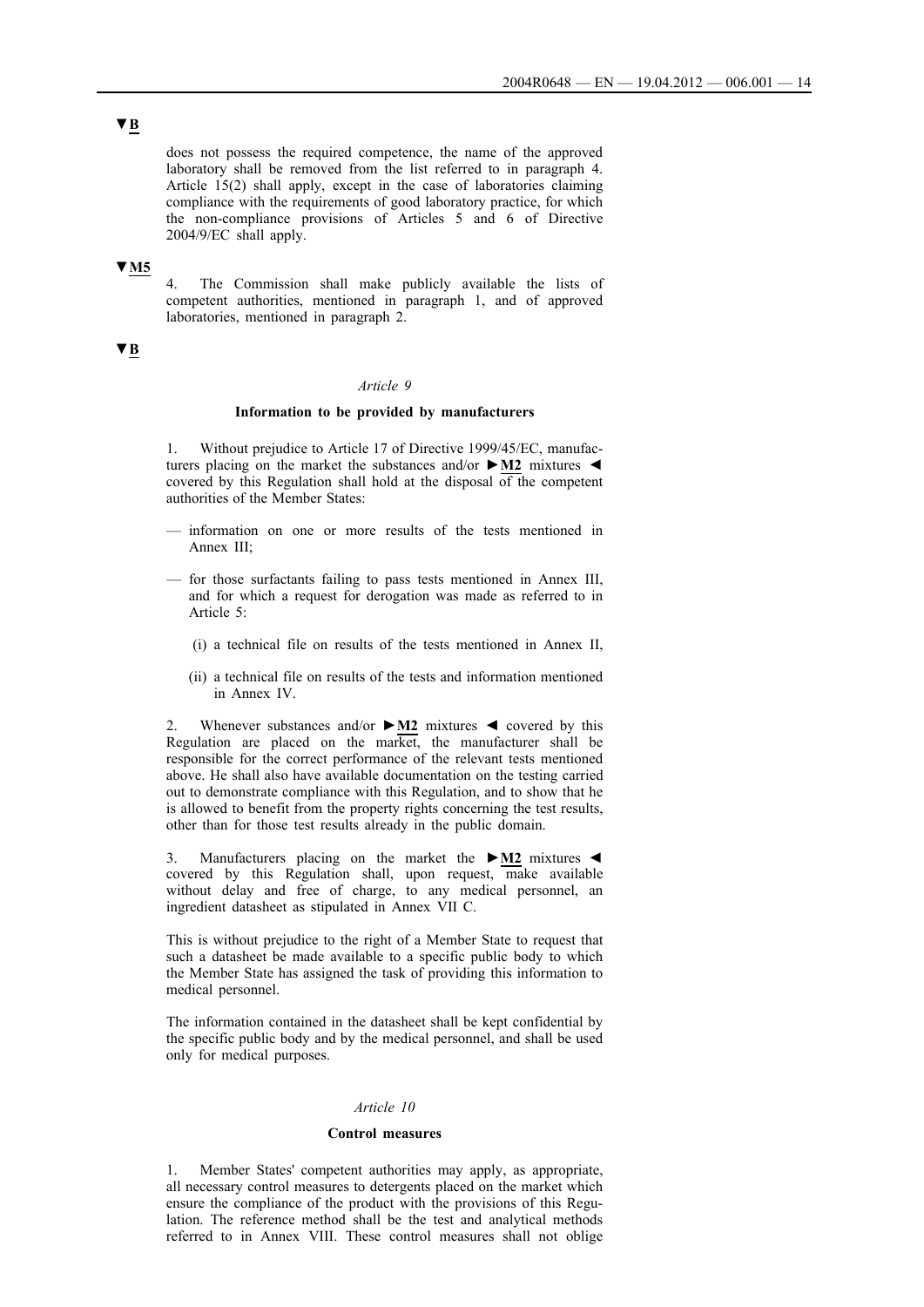manufacturers to repeat tests made by laboratories fulfilling the conditions indicated in Article 8(2), or to pay for any repeat or additional test, provided the initial test has shown compliance of detergents, or surfactants used as ingredients in detergents, with this Regulation.

2. In cases of concern that a test carried out in accordance with the methods listed in Annex II, III, IV or VIII has produced false positive results, the Member States' competent authorities shall notify the Commission and the Commission shall, in accordance with the procedure laid down in Article 12(2), verify those results and take the necessary measures.

## *Article 11*

## **Labelling**

1. The provisions of this Article are without prejudice to the provisions relating to the classification, packaging and labelling of dangerous substances and **►M2** mixtures ◄ in Directives 67/548/EEC and 1999/45/EC.

2. The following information must appear in legible, visible and indelible characters on the packaging in which the detergents are put up for sale to the consumer:

- (a) the name and trade name of the product;
- (b) the name or trade name or trademark and full address and telephone number of the party responsible for placing the product on the market;
- (c) the address, email address, where available, and telephone number from which the datasheet referred to in Article 9(3) can be obtained.

The same information must appear on all documents accompanying detergents transported in bulk.

3. The packaging of detergents shall indicate the content, in accordance with the specifications provided for in Annex VII A. It shall also indicate instructions for use and special precautions, if required.

# **▼M5**

4. Additionally, the packaging of consumer laundry detergents and consumer automatic dishwasher detergents shall bear the information provided for in section B of Annex VII.

## **▼B**

5. In cases where a Member State has a national requirement to label in the national language(s), the manufacturer and distributor shall comply with that requirement for the information specified in paragraphs 3 and 4.

6. Paragraphs 1 to 5 are without prejudice to existing national rules according to which graphic representations of fruits which may lead the user into error as to the use of liquid products, shall not appear on the packaging in which the detergents are put up for sale to the consumer.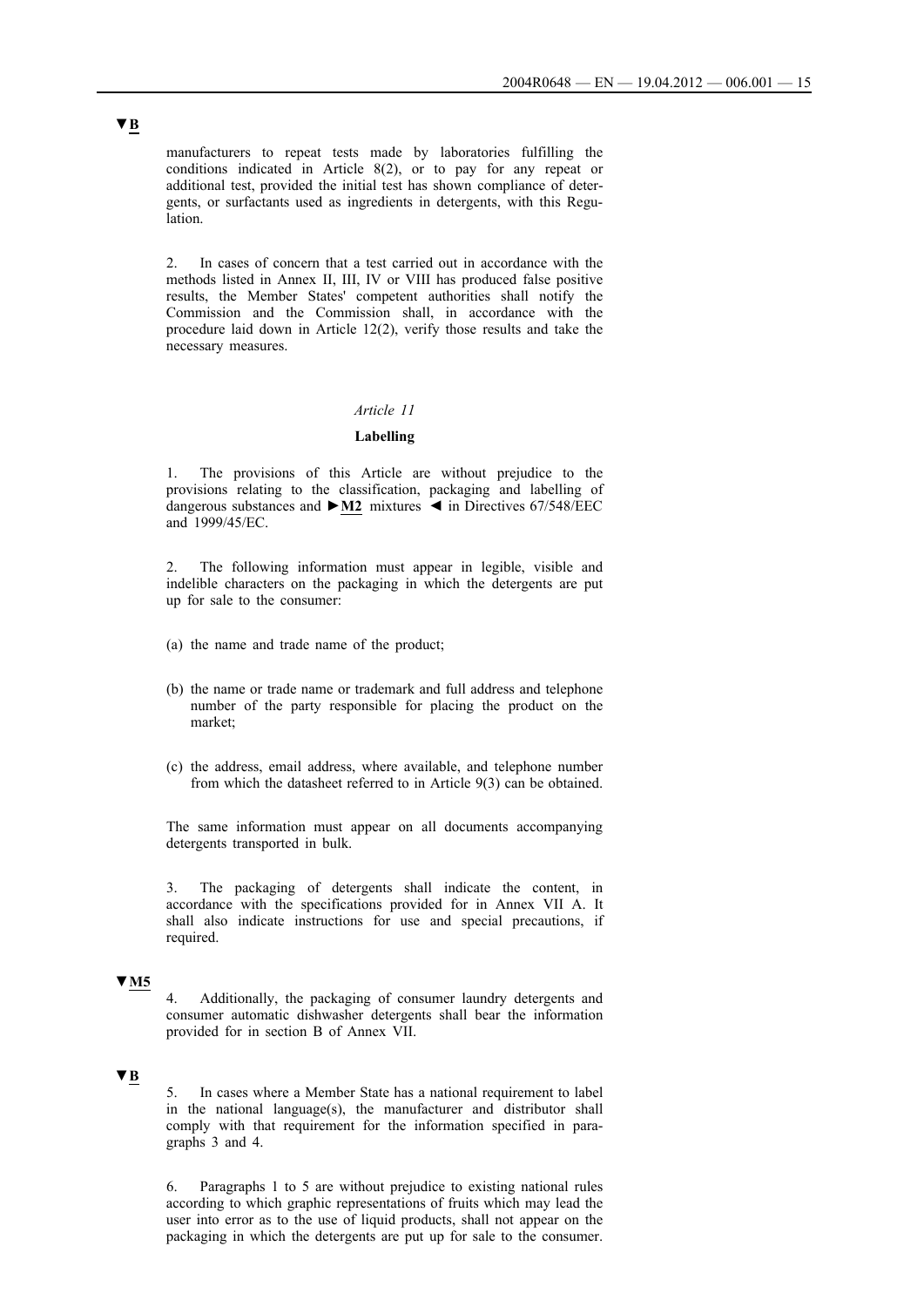### *Article 12*

### **Committee procedure**

1. The Commission shall be assisted by a Committee.

2. Where reference is made to this paragraph, Articles 5 and 7 of Decision 1999/468/EC shall apply, having regard to the provisions of Article 8 thereof.

The period laid down in Article 5(6) of Decision 1999/468/EC shall be set at three months.

# **▼M5** \_\_\_\_\_\_\_\_\_\_

#### *Article 13*

### **Adaptation of Annexes**

1. The Commission shall be empowered to adopt delegated acts in accordance with Article 13a in order to introduce amendments necessary for adapting Annexes I to IV, VII and VIII to scientific and technical progress. The Commission shall, wherever possible, use European standards.

2. The Commission shall be empowered to adopt delegated acts in accordance with Article 13a in order to introduce amendments to the Annexes of this Regulation regarding solvent-based detergents.

3. Where individual risk-based concentration limits for the fragrance allergens are established by the Scientific Committee on Consumer Safety, the Commission shall adopt delegated acts in accordance with Article 13a in order to adapt the limit of 0,01 % set out in section A of Annex VII accordingly.

### *Article 13a*

#### **Exercise of the delegation**

1. The power to adopt delegated acts is conferred on the Commission subject to the conditions laid down in this Article.

2. The power to adopt delegated acts referred to in Article 13 shall be conferred on the Commission for a period of 5 years from 19 April 2012. By 19 July 2016, the Commission shall draw up a report in respect of the delegation of power. The delegation of power shall be tacitly extended for further periods of 5 years, unless the European Parliament or the Council opposes such extension not later than 3 months before the end of each such period.

3. The delegation of power referred to in Article 13 may be revoked at any time by the European Parliament or by the Council. A decision of revocation shall put an end to the delegation of the power specified in that decision. It shall take effect the day following the publication of the decision in the *Official Journal of the European Union* or at a later date specified therein. It shall not affect the validity of any delegated acts already in force.

4. As soon as it adopts a delegated act, the Commission shall notify it simultaneously to the European Parliament and to the Council.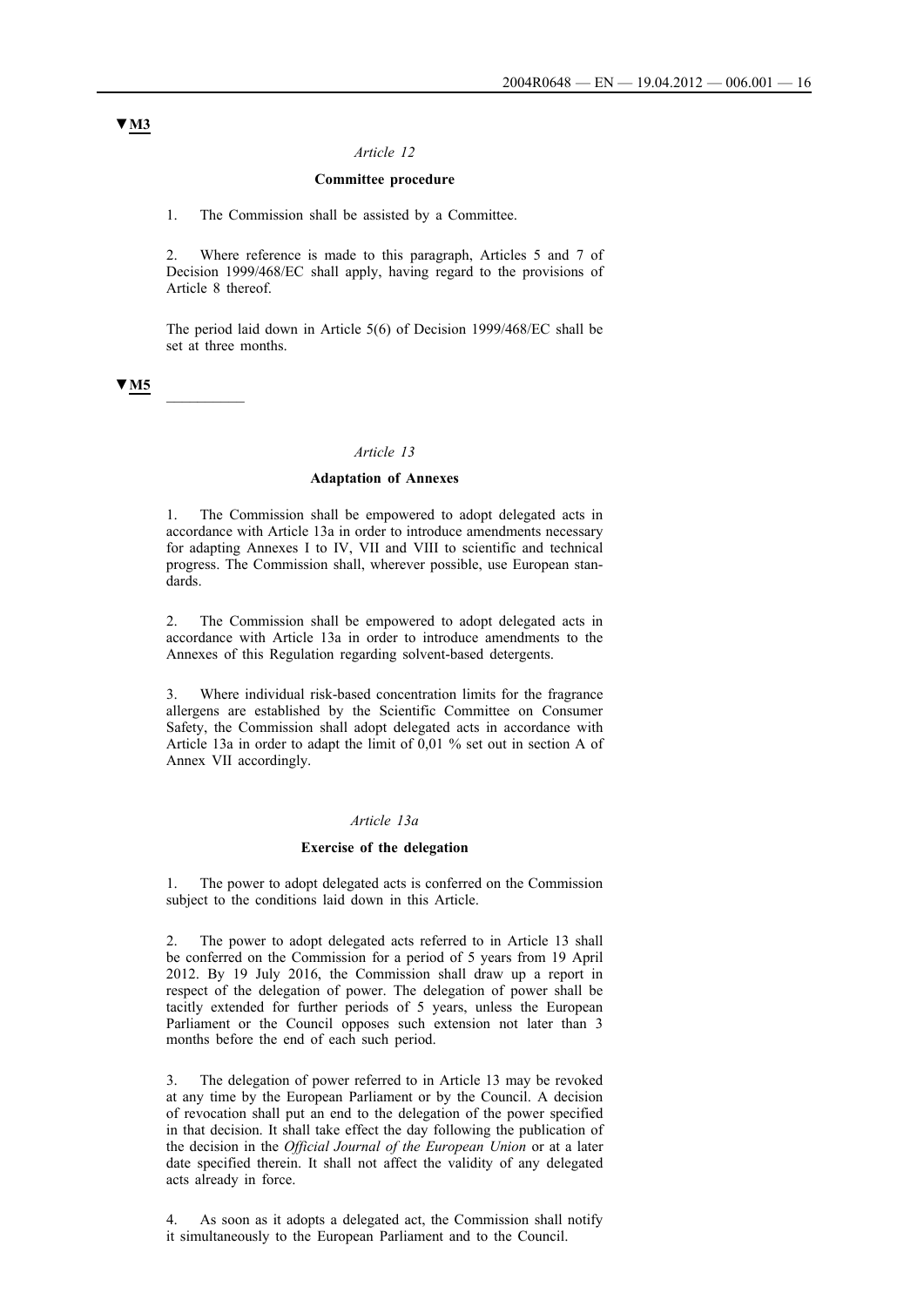5. A delegated act adopted pursuant to Article 13 shall enter into force only if no objection has been expressed either by the European Parliament or the Council within a period of 2 months of notification of that act to the European Parliament and the Council or if, before the expiry of that period, the European Parliament and the Council have both informed the Commission that they will not object. That period shall be extended by 2 months at the initiative of the European Parliament or the Council.

## *Article 14*

#### **Free movement clause**

1. Member States shall not prohibit, restrict or impede the making available on the market of detergents, and/or of surfactants for detergents, which comply with the requirements of this Regulation, on grounds that are dealt with in this Regulation.

2. Member States may maintain or lay down national rules concerning restrictions on the content of phosphates and of other phosphorus compounds in detergents for which no restrictions on the content are set out in Annex VIa where justified, in particular, on grounds such as the protection of public health or the environment and where technically and economically feasible alternatives are available.

3. Member States may maintain national rules that were in force on 19 March 2012 concerning restrictions on the content of phosphates and of other phosphorus compounds in detergents for which restrictions set out in Annex VIa have not yet become applicable. Such existing national measures shall be reported to the Commission by 30 September 2012 and may remain in force until the date when the restrictions set out in Annex VIa apply.

4. From 19 March 2012 until 31 December 2016 Member States may adopt national rules that implement the restriction on the content of phosphates and of other phosphorus compounds laid down in the point 2 of Annex VIa, where justified, in particular, on grounds such as the protection of public health or the environment and where technically and economically feasible alternatives are available. Member States shall notify such measures to the Commission in accordance with Directive 98/34/EC of the European Parliament and of the Council of 22 June 1998 laying down a procedure for the provision of information in the field of technical standards and regulations and of rules on Information Society services (1).

5. The Commission shall make publicly available the list of national measures referred to in paragraphs 3 and 4.

## **▼B**

## *Article 15*

### **Safeguard clause**

## **▼M5**

1. Where a Member State has justifiable grounds for believing that a specific detergent, although complying with the requirements of this Regulation, constitutes a risk to the safety or health of humans or of animals or a risk to the environment, it may take all appropriate

 $(1)$  OJ L 204, 21.7.1998, p. 37.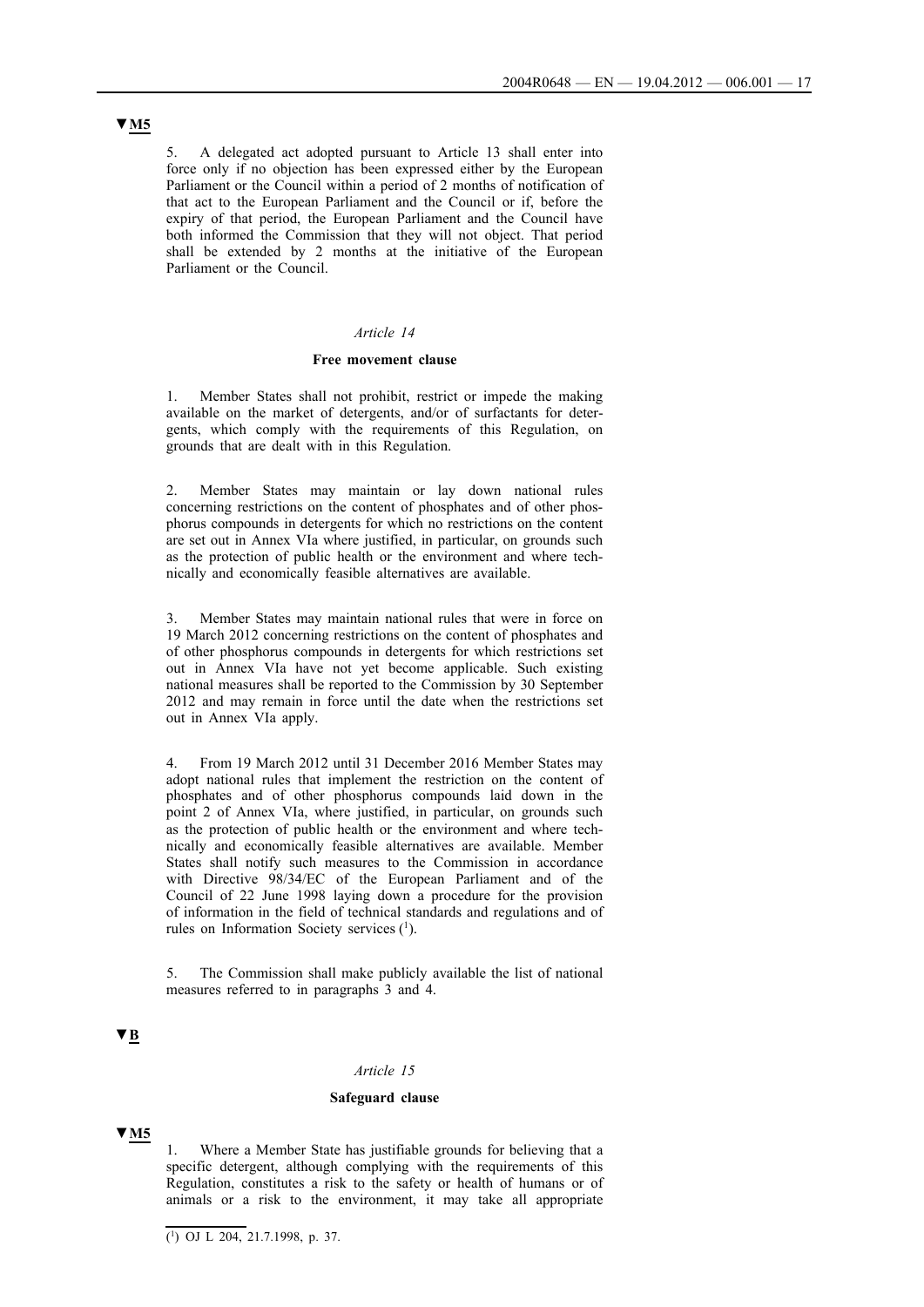# **▼M5**

provisional measures, commensurate with the nature of the risk, in order to ensure that the detergent concerned no longer presents that risk, is withdrawn from the market or recalled within a reasonable period or its availability is otherwise restricted.

The Member State shall immediately inform the other Member States and the Commission thereof, giving the reasons for its decision.

# **▼B**

2. After consultation of the Member States, or, if appropriate, of the relevant technical or scientific committee of the Commission, a decision shall be taken on the matter within ninety days in accordance with the procedure referred to in Article 12(2).

## **▼M5**

#### *Article 16*

## **Report**

1. By 31 December 2014, the Commission shall, taking into account information from Member States on the content of phosphorus in consumer automatic dishwasher detergents placed on the market in their territories and in the light of any existing or new scientific information available to it regarding substances employed in phosphates-containing and alternative formulations, evaluate by way of a thorough assessment whether the restriction set out in point 2 of Annex VIa should be modified. That assessment shall include an analysis of the impact on the environment, industry and consumers of consumer automatic dishwasher detergents with phosphorus levels above and below the limit value set out in Annex VIa, taking into account matters including cost, availability, cleaning efficiency and the impact on waste water treatment. The Commission shall submit that thorough assessment to the European Parliament and to the Council.

2. In addition, if the Commission, on the basis of the thorough assessment referred to in paragraph 1, considers that the restriction of phosphates and other phosphorus compounds used in consumer automatic dishwasher detergents requires revision, it shall, by 1 July 2015, present an appropriate legislative proposal. Any such proposal must be aimed at minimising the negative impact from all consumer automatic dishwasher detergent products on the wider environment, whilst considering any economic costs as identified in that thorough assessment. Unless the European Parliament and the Council, on the basis of such a proposal, decide otherwise by 31 December 2016, the limit value set out in point 2 of Annex VIa shall become the limitation for phosphorus content in consumer automatic dishwasher detergents from the date set out in that point.

## **▼B**

#### *Article 17*

### **Legislation to be repealed**

1. The following Directives are hereby repealed with effect from 8 October 2005.

- Directive 73/404/EEC;
- Directive 73/405/EEC;
- Directive 82/242/EEC;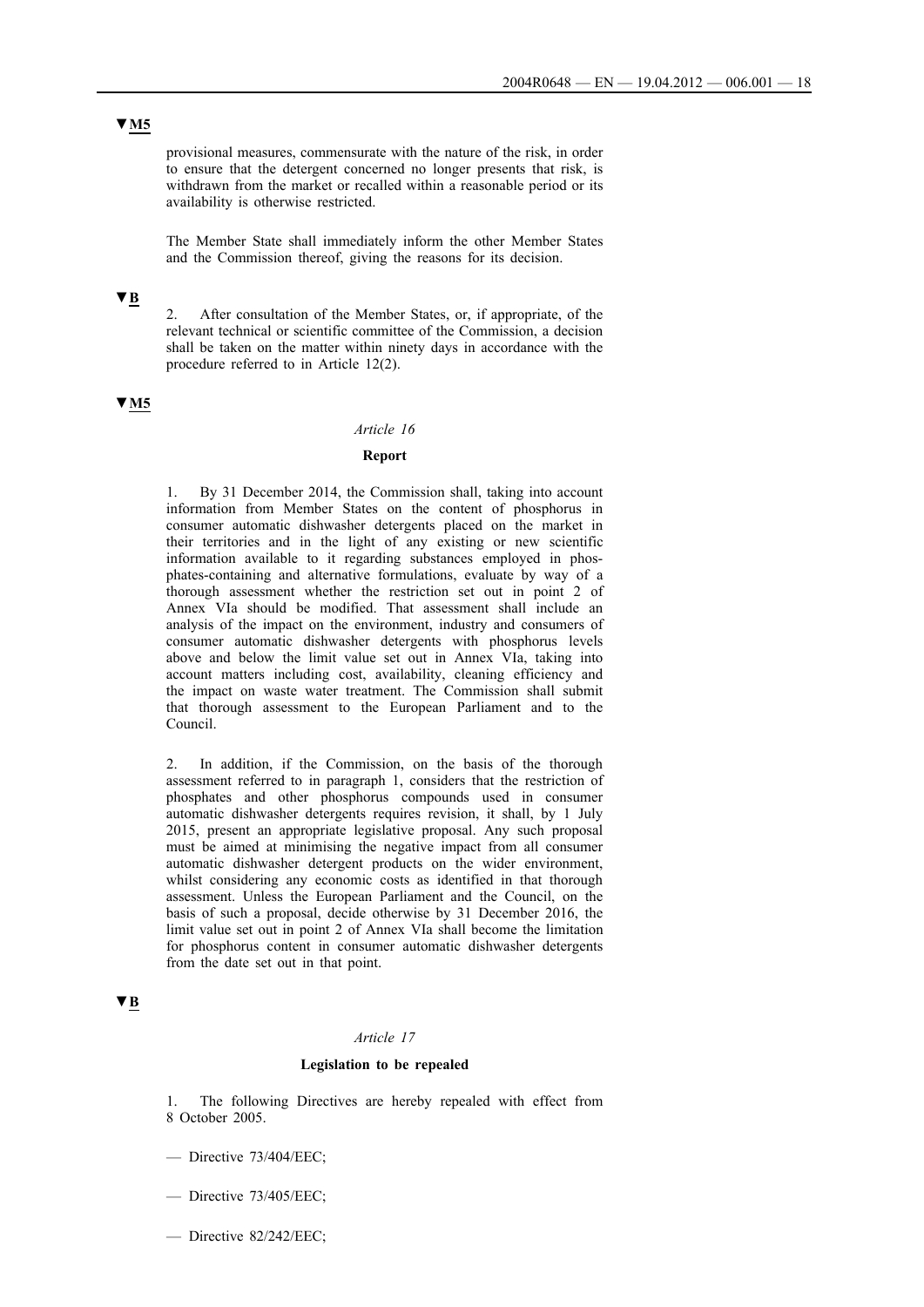— Directive 82/243/EEC and

— Directive 86/94/EEC.

2. Recommendation 89/542/EEC is hereby repealed with effect from 8 October 2005.

3. References made to the repealed Directives shall be construed as being references to this Regulation.

4. On the day of entry into force of this Regulation, Member States shall repeal their laws, regulations and administrative provisions adopted pursuant to the Directives provided for in paragraph 1 or to the Recommendation referred to in paragraph 2.

# **▼M5**

## *Article 18*

## **Penalties**

Member States shall lay down the rules on penalties applicable to infringements of this Regulation and shall take all measures necessary to ensure that they are implemented. This may also include appropriate measures allowing the competent authorities of the Member States to prevent the making available on the market of detergents or surfactants for detergents that fail to comply with this Regulation. The penalties provided for must be effective, proportionate and dissuasive. Member States shall notify those provisions and any subsequent amendment affecting those provisions to the Commission without delay.

Those rules shall include measures allowing the competent authorities of Member States to detain consignments of detergents that fail to comply with this Regulation.

## **▼B**

### *Article 19*

## **Entry into force**

This Regulation shall enter into force 8 October 2005.

This Regulation shall be binding in its entirety and directly applicable in all Member States.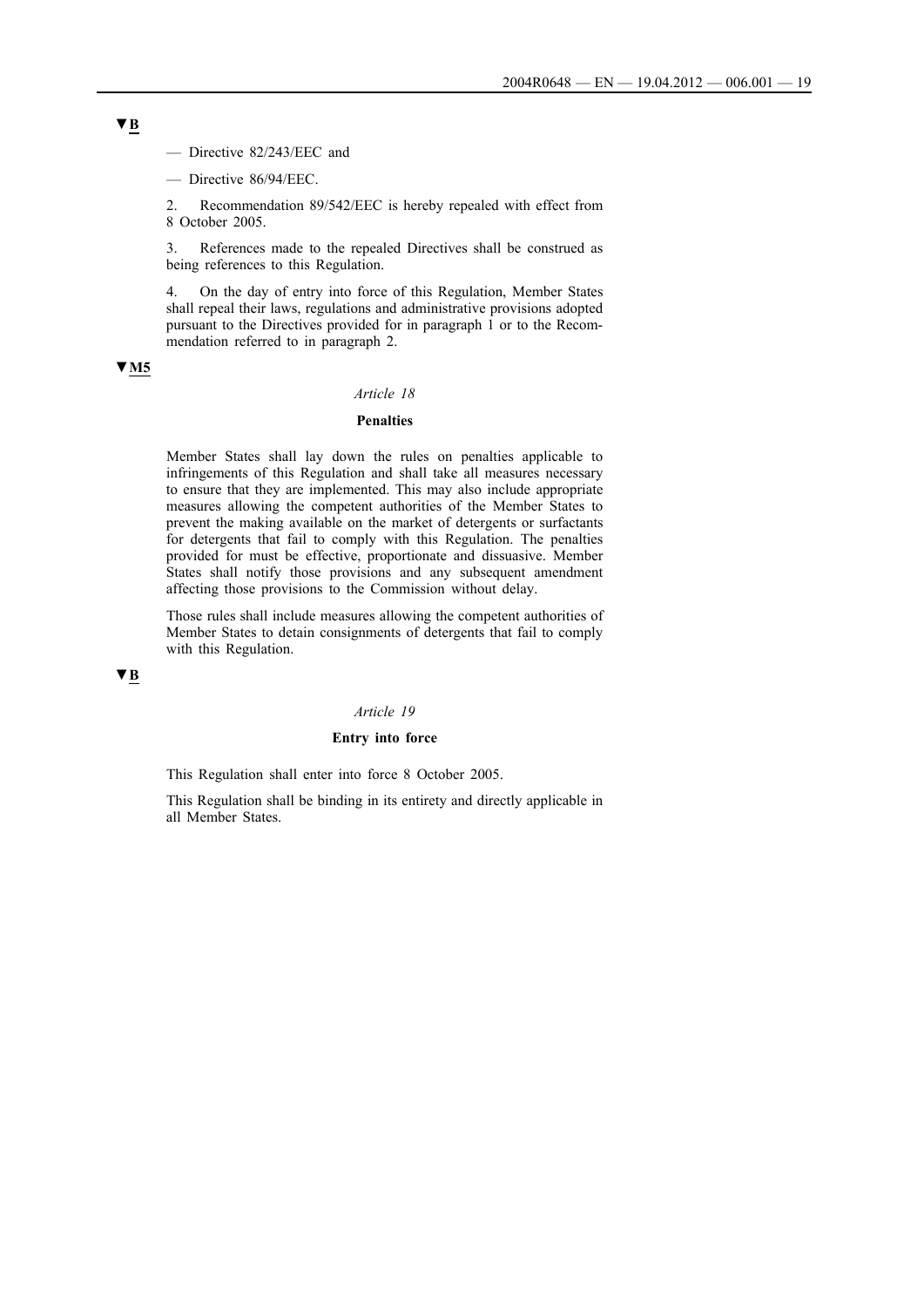### *ANNEX I*

**Standards of accreditation, good laboratory practice and animal protection concerning the laboratories that are competent and authorised to provide the necessary service for checking compliance of detergents with the requirements of this Regulation and its Annexes**

1. *Standards applicable at the level of the laboratories:*

EN ISO/IEC 17025, General requirements for the competence of testing and calibration laboratories;

Directive 2004/10/EC;

Council Directive 86/609/EEC.

2. *Standards applicable at the level of the accreditation bodies and good laboratory practice monitoring authorities:*

EN 45003, Calibration and testing laboratory accreditation system, general requirements for operation and recognition;

Directive 2004/9/EC.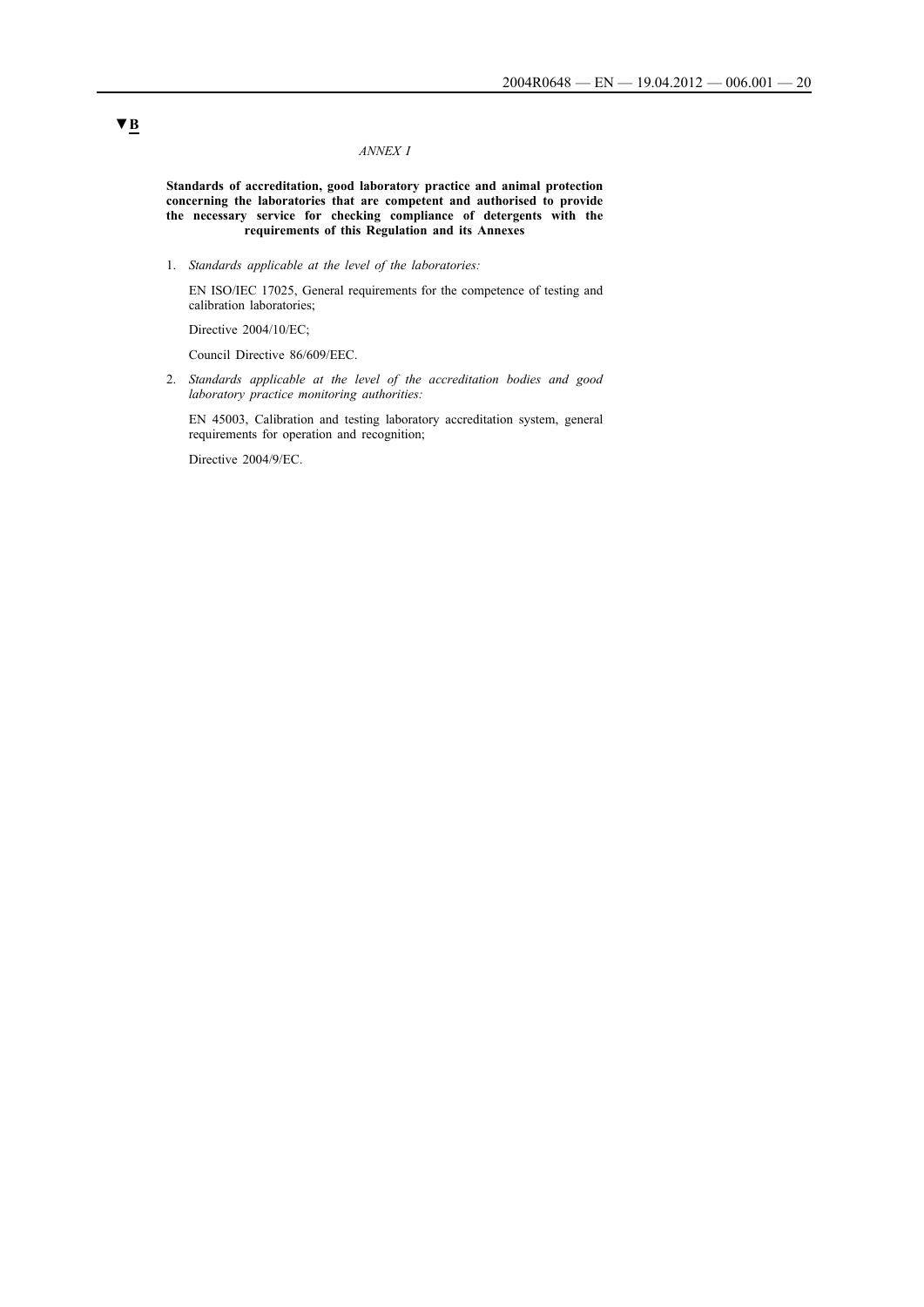### *ANNEX II*

### **PRIMARY BIODEGRADABILITY TEST METHODS FOR SURFACTANTS IN DETERGENTS**

Primary biodegradability is measured by the determination in biodegraded liquors of the remaining level of parent surfactants. This Annex begins with a list of the test-methods common to all classes of surfactants, and then lists under headings A to D the analytical test procedures specific to each class of surfactant.

The pass criterion for primary biodegradability shall be a level of at least 80 %, as measured according to the test methods below.

The reference method for the laboratory testing of surfactants in this Regulation is based on the Confirmatory test procedure in the OECD method, described in Annex VIII.1. Changes to the Confirmatory test procedure are permissible provided that they comply with EN ISO 11733.

#### **Test methods**

- (1) The OECD method published in the OECD's technical report of 11 June 1976 on the 'Proposed Method for the Determination of the Biodegradability of Surfactants in Synthetic Detergents'.
- (2) The method in use in France, approved by the 'arrêté du 24 décembre 1987' published in the Journal officiel de la République française of 30 December 1987, p. 15385, and by the standard NF 73-260 of June 1981, published by the Association française de normalisation (AFNOR).
- (3) The method in use in Germany, established by the 'Verordnung über die Abbaubarkeit anionischer und nichtionischer grenzflächenaktiver Stoffe in Wasch- und Reinigungsmitteln' of 30 January 1977, published in the Bundesgesetzblatt of 1977, Part I, p. 244, as set out in the Regulation amending that Regulation of 4 June 1986, published in the Bundesgesetzblatt of 1986, Part I, p. 851.
- (4) The method in use in the United Kingdom called the 'Porous Pot Test' and described in Technical Report No 70 (1978) of the Water Research Centre.
- (5) The 'Confirmatory test procedure' in the OECD method, described in Annex VIII.1 (including possible changes in operating conditions as proposed in EN ISO 11733). This is also the reference method used for the settlement of litigation.

### A. ANALYTICAL METHODS FOR ANIONIC SURFACTANTS

The determination of anionic surfactants in the tests shall be done by the Methylene Blue Active Substance (MBAS) analysis according to the criteria established in Annex VIII.2. For those anionic surfactants not reacting to the abovementioned MBAS method, or if it seems more appropriate for reasons of efficiency or precision, appropriate specific instrumental analyses such as high performance liquid chromatography (HPLC) or gas chromatography (GC) are to be applied. Samples of the pure surfactant of interest shall be provided by the manufacturer to the competent authorities of the Member States upon request.

### B. ANALYTICAL METHODS FOR NON-IONIC SURFACTANTS

The determination of non-ionic surfactants in the tests shall be done by the Bismuth Active Substance (BiAS) method, according to the analytical procedure established in Annex VIII.3.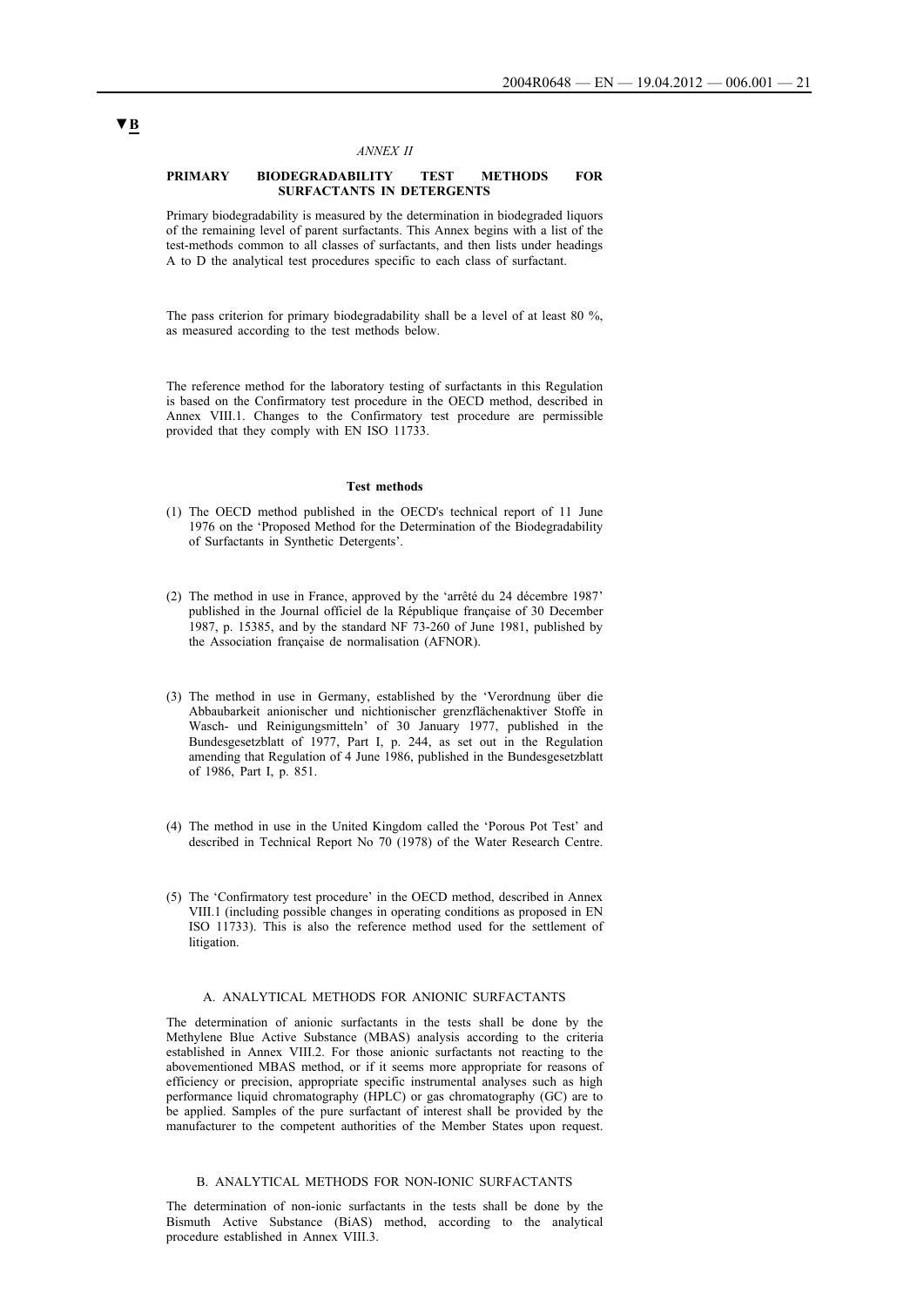For those non-ionic surfactants not reacting to the abovementioned BiAS method, or if it seems more appropriate for reasons of efficiency or precision, appropriate specific instrumental analyses such as HPLC or GC are to be applied. Samples of the pure surfactant of interest shall be provided by the manufacturer to the competent authorities of the Member States upon request.

#### C. ANALYTICAL METHODS FOR CATIONIC SURFACTANTS

The determination of cationic surfactants in the tests shall be done by the Disulfine Blue Active Substance (DBAS) analysis according to the following DBAS procedures:

The method in use in the Federal Republic of Germany, (1989) DIN 38 409 — Ausgabe: 1989-07.

For those cationic surfactants not reacting to the abovementioned test method, or if it seems more appropriate for reasons of efficiency or precision (this must be justified), appropriate specific instrumental analyses such as HPLC or GC are to be applied. Samples of the pure surfactant of interest shall be provided by the manufacturer to the competent national authorities of the Member States upon request.

### D. ANALYTICAL METHODS FOR AMPHOTERIC SURFACTANTS

The determination of amphoteric surfactants in the tests shall be done by analysis following the procedures listed below:

1. If cationics absent:

The method in use in the Federal Republic of Germany, (1989) DIN 38 409- Teil 20.

2. Otherwise:

Orange II method (Boiteux, 1984).

For those amphoteric surfactants not reacting to the abovementioned tests, or if it seems more appropriate for reasons of efficiency or precision (this must be justified), appropriate specific instrumental analyses such as HPLC or GC are to be applied. Samples of the pure surfactant of interest shall be provided by the manufacturer to the competent authorities of the Member States upon request.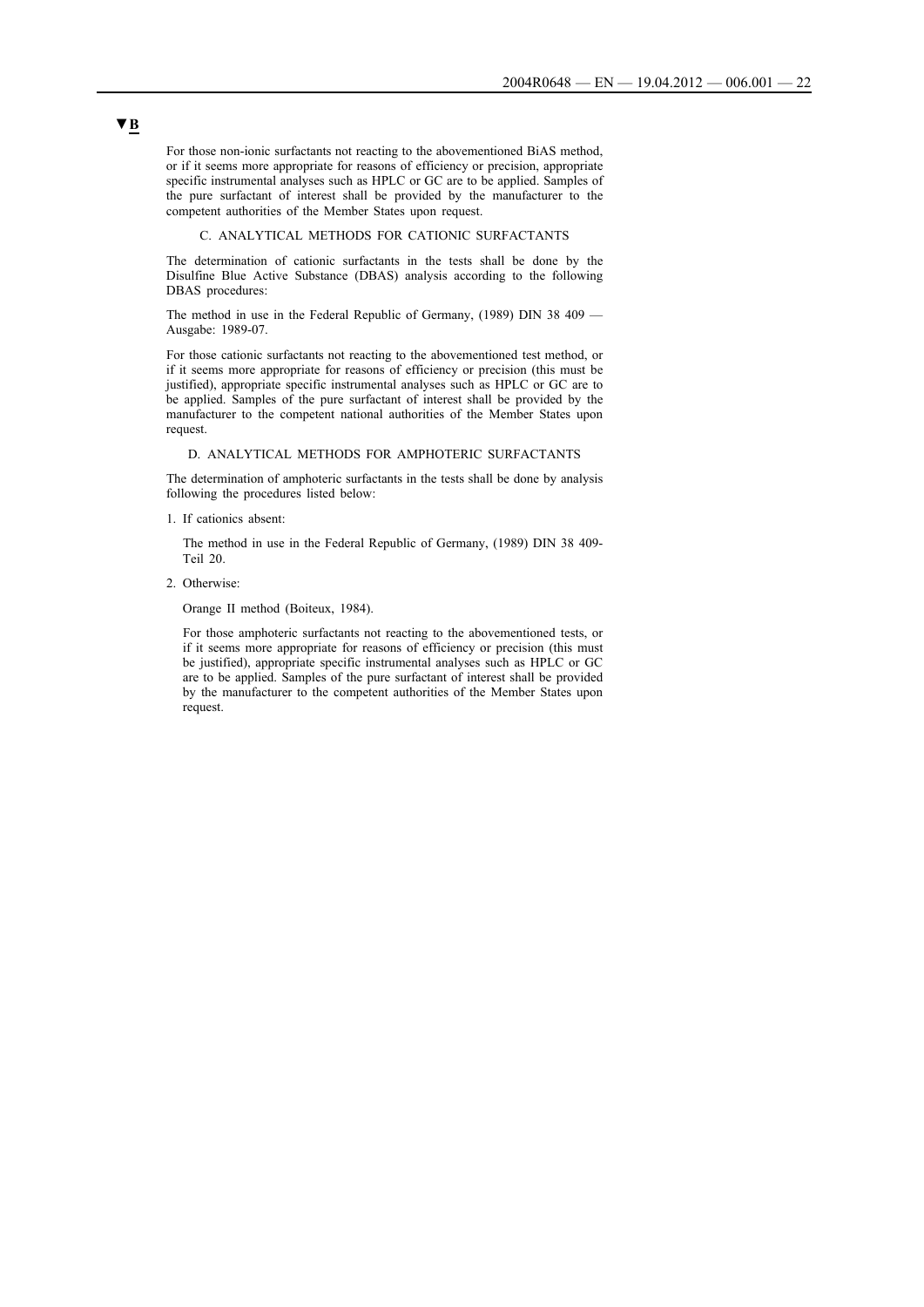#### *ANNEX III*

#### **ULTIMATE BIODEGRADABILITY (MINERALISATION) TEST METHODS FOR SURFACTANTS IN DETERGENTS**

A. The reference method for laboratory testing of surfactant ultimate biodegradability in this Regulation is based on the EN ISO standard 14593: 1999  $(CO<sub>2</sub>)$ headspace test).

Surfactants in detergents shall be considered as biodegradable if the level of biodegradability (mineralisation) measured according to one of the following tests  $(1)$  is at least 60 % within 28 days:

- 1. EN ISO Standard 14593: 1999 Water quality Evaluation of ultimate aerobic biodegradability of organic compounds in aqueous medium — Method by analysis of inorganic carbon in sealed vessels  $(CO<sub>2</sub>)$ headspace test). Pre-adaptation is not to be used. The 10-day window principle is not applied (reference method).
- 2. Directive  $67/548/EEC$  method, Annex V.C.4-C (carbon dioxide  $(CO<sub>2</sub>)$ ) Eeolution modified Sturm test): pre-adaptation is not to be used. The 10 day window principle is not applied.
- 3. Directive 67/548/EEC method, Annex V.C.4-E (closed Bottle): pre-adaptation is not to be used. The 10-day window principle is not applied.
- 4. Directive 67/548/EEC method, Annex V.C.4-D (manometric respirometry): pre-adaptation is not to be used. The 10-day window principle is not applied.
- 5. Directive 67/548/EEC method, Annex V.C.4-F (MITI: Ministry of International Trade and Industry, Japan): pre-adaptation is not to be used. The 10-day window principle is not applied.
- 6. ISO 10708:1997 Water quality Evaluation in an aqueous medium of the ultimate aerobic biodegradability of organic compounds — Determination of biochemical oxygen demand in a two-phase closed bottle test. Pre-adaptation is not to be used. The 10-day window principle is not applied.
- B. Depending on the physical characteristics of the surfactant, one of the methods listed below may be used if appropriately justified (2). It should be noted that the pass criterion of at least 70 % of these methods is to be considered as equivalent to the pass criterion of at least 60 % referred to in methods listed in point A. The adequacy of the choice of the methods listed below shall be decided on a case-by-case confirmation, in accordance with Article 5 of this Regulation.

<sup>(1)</sup> These tests are identified as the most suitable for surfactants.

 $(2)$  The DOC methods could give results on the removal and not on the ultimate biodegradation. The manometric respirometry and the MITI and two-phase BOD methods would not be appropriate in some cases because the high initial test concentration could be inhibitory.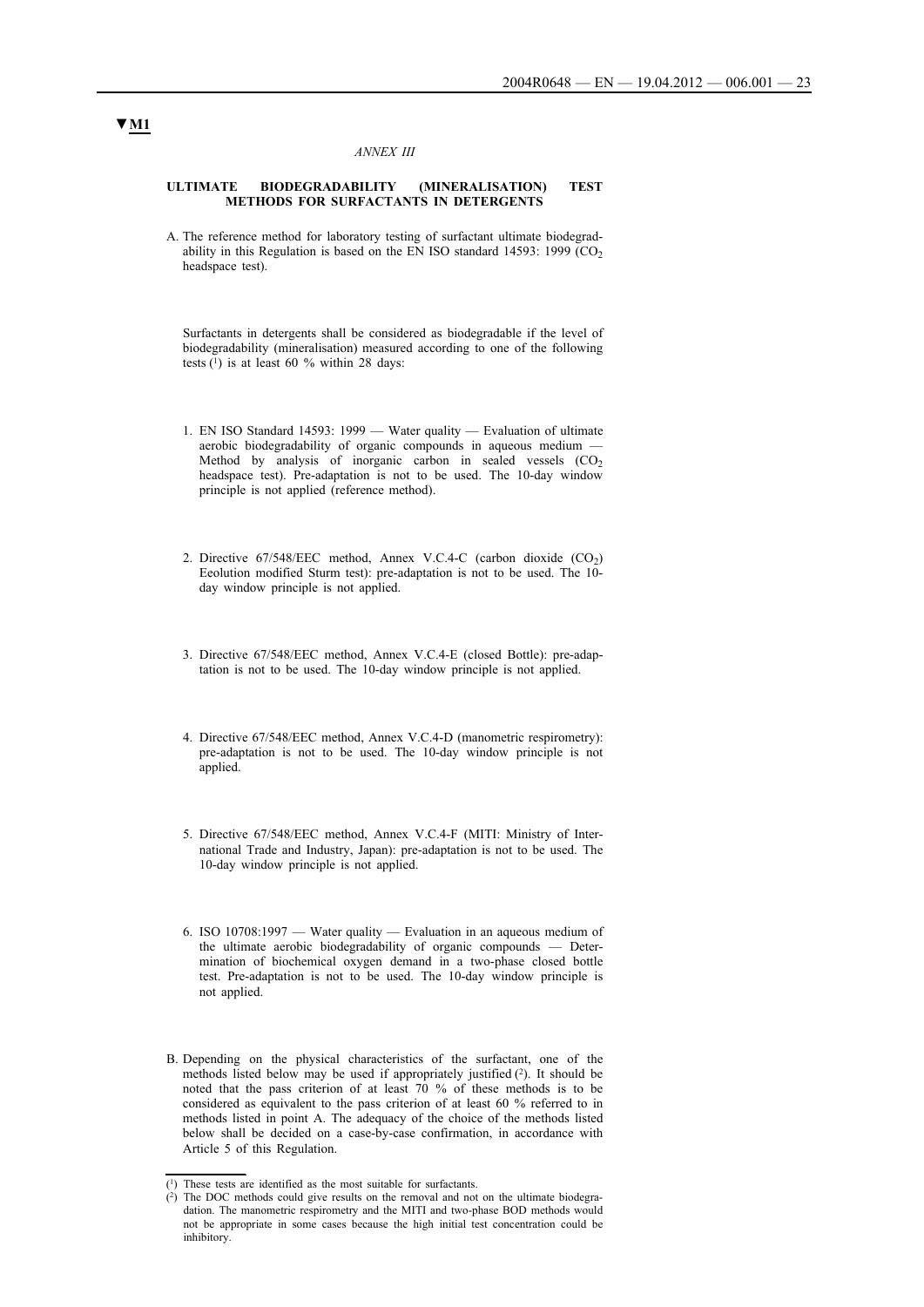- 1. Directive 67/548/EEC method, Annex V.C.4-A (dissolved organic carbon DOC die-away): pre-adaptation is not to be used. The 10-day window principle is not applied. The pass criteria for biodegradability measured according to the test shall be at least 70 % within 28 days.
- 2. Directive 67/548/EEC method, Annex V.C.4-B (modified OECD screening-DOC die-away): pre-adaptation is not to be used. The 10-day window principle is not applied. The pass criteria for biodegradability measured according to the test shall be at least 70 % within 28 days.
- *NB*: Those of the abovementioned methods that are taken from Council Directive 67/548/EEC can also be found in the publication 'Classification, Packaging and Labelling of Dangerous Substances in the European Union', Part 2: 'Testing Methods'. European Commission 1997, ISBN 92-828-0076-8.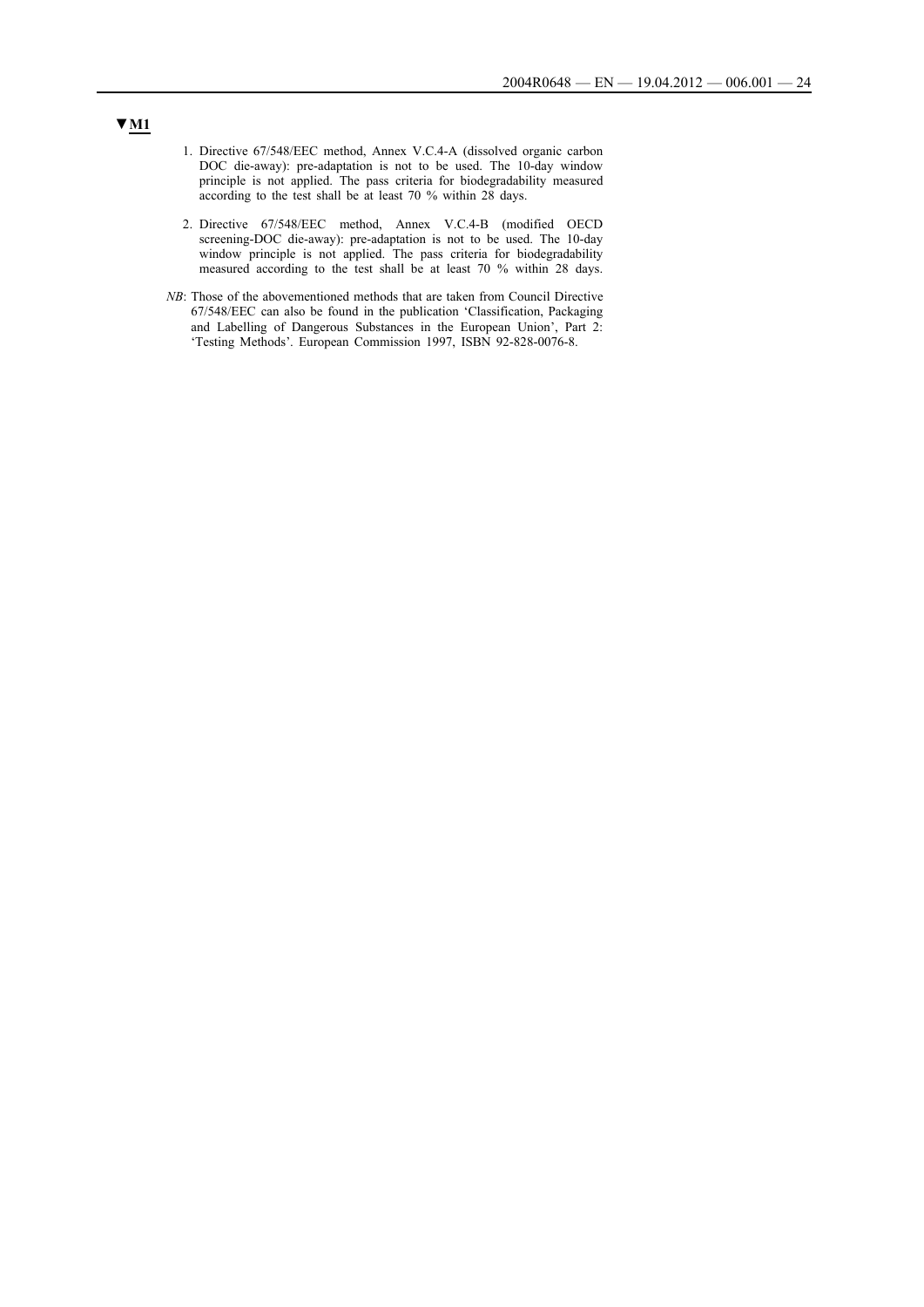### *ANNEX IV*

### **COMPLEMENTARY RISK ASSESSMENT FOR SURFACTANTS IN DETERGENTS**

For those surfactants for which an environmental risk assessment is available in the context of Directive 93/67/EEC, or Regulation (EEC) No 793/93 and Regulation (EC) No 1488/94, and Technical Guidance Documents, this risk assessment shall be considered together with the complementary risk assessment run in the scope of this Regulation.

The complementary risk assessment run in the scope of this Regulation, in case it is likely that recalcitrant metabolites are produced, shall be considered in the context of assessments made on the basis of Directive 93/67/EEC or Regulation (EEC) No 793/93. This is to be assessed case by case and in particular on the basis of the results of the tests referred to in part 3.

The study shall cover the aquatic environmental compartment. Additional information relating to specific risk assessment concerns might be required by the Committee referred to in Article 12(2) on a case by case basis. Additional information might include other environmental compartments such as sewage sludge and soil. A tiered approach shall be adopted concerning the information required for the technical file referred to in Articles 5 and 9. The file shall contain at least the information described under points 1, 2 and 3 below.

However, to minimise testing, and especially to avoid unnecessary animal testing, the additional studies listed under point 4.2.2 should be requested only where such information is necessary and proportionate. In case of dispute concerning the extent of additional information required, a Decision may be taken in accordance with the procedure laid down in Article 12(2).

As noted in Article 13, the guidelines included in this Annex for the Decisions on derogation may be adapted as appropriate on the basis of the accumulated experience

- 1. *Identity of the surfactant (in accordance with the provisions laid down by Annex VII.A of Directive 67/548/EEC).*
- 1.1. Name
- 1.1.1. Names in the IUPAC nomenclature
- 1.1.2. Other names
- 1.1.3. CAS number and CAS name (if available)
- 1.1.4. Einecs  $(1)$  or Elincs  $(2)$  numbers (if available)
- 1.2. Molecular and structural formula
- 1.3. Composition of the surfactant
- 2. *Information on the surfactant*
- 2.1. Quantities of the surfactant used in detergents
- 2.2. The information on use patterns given in this section shall be sufficient to allow an approximate but realistic estimate of function and environmental exposure to the surfactant as associated with its use in detergents. It shall include the following:
	- importance of the application (societal value),

<sup>(1)</sup> European Inventory of Existing Commercial Substances.

<sup>(2)</sup> European List of Notified Chemical Substances.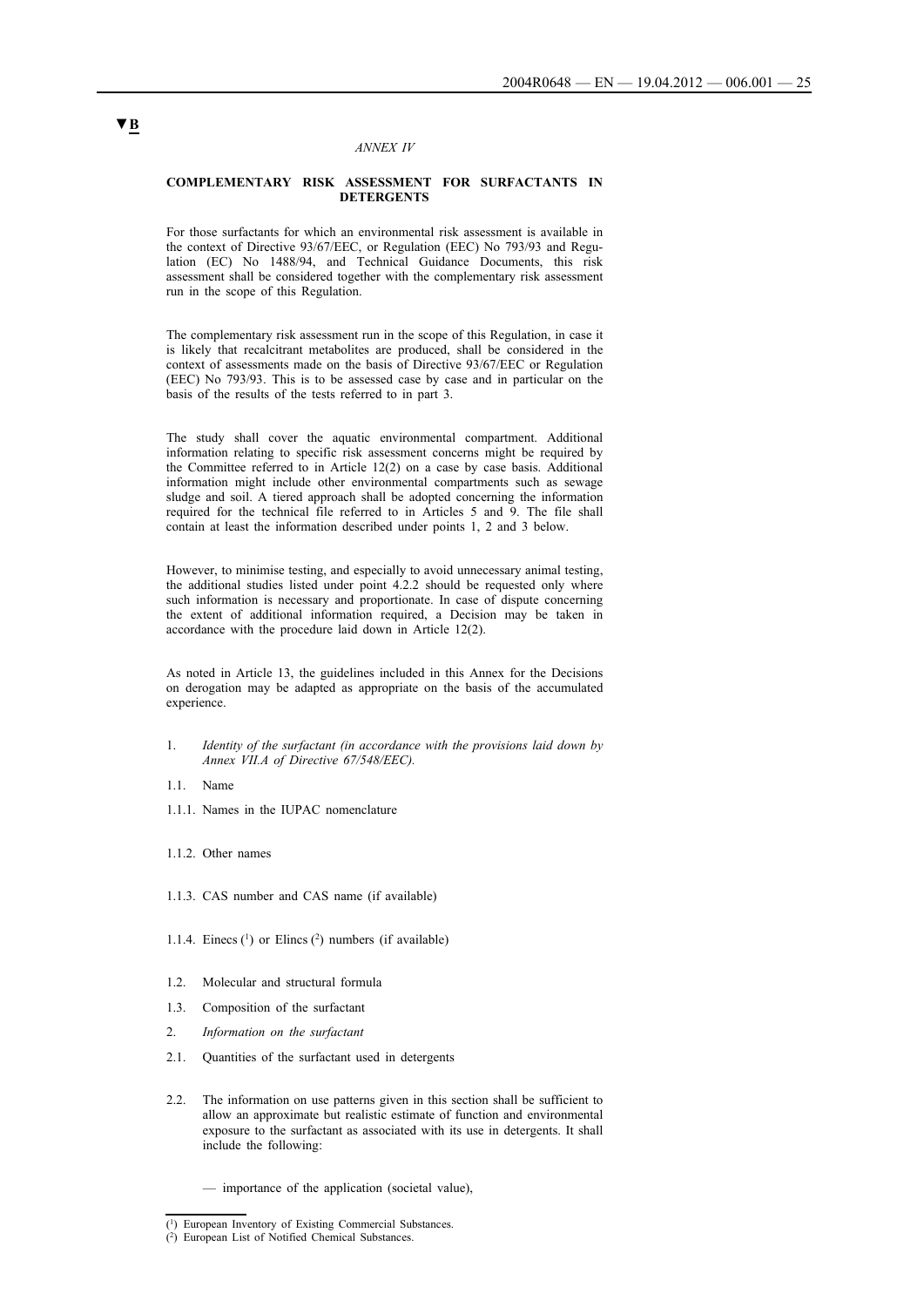- use conditions (release scenario),
- use volume,
- availability and suitability of alternatives (performance and economic considerations),
- assessment of relevant environmental information.
- 3. *Information on the potential recalcitrant metabolites*

Toxicity information on test liquors shall be provided. If no data are available on residue identity, the information referred to in point 4.2.1 may be requested, depending on the potential risk, the importance and the quantity of the surfactant used in detergents. In conflicting cases concerning this information, a Decision may be taken in accordance with the procedure laid down in Article 12(2).

- 4. *Additional studies*
- 4.1. Biodegradability tests
- 4.1.1. Pre-adapted inoculum

Any of the tests described in Annex III, may be run with pre adapted inoculum in order to provide evidence of the relevance of pre-adaptation for the surfactant.

4.1.2. Inherent Biodegradability Tests

At least one of the tests referred to below shall be included:

- method of the Directive 67/548/EEC, Annex V.C.12 (Modified SCAS test),
- method of the Directive 67/548/EEC, Annex V.C.9 (Zahn-Wellens).

Failure to pass the inherent biodegradability test would indicate potential for persistency which may be considered, in general terms, as sufficient to prohibit the placing on the market of such a surfactant except in cases where the criteria set out in Article 6 indicate that there is no justification for refusing a derogation.

4.1.3. Activated Sludge Simulation Biodegradability Tests

The following tests referred below shall be included:

— method of the Directive 67/548/EEC, Annex V.C.10 (including possible changes in operating conditions as proposed in EN ISO 11733).

Failure to pass the activated sludge simulation biodegradability test would indicate potential for the release of the metabolites by sewage treatment, which may be considered, in general terms, as evidence of need for a more complete risk assessment.

4.2. Toxicity testing of biodegradation test liquors

Toxicity information on test liquors is to be provided on:

- 4.2.1. Chemical and physical information, such as:
	- identity of the metabolite (and analytical means by which it was obtained);
	- key physical chemical properties (water solubility, Octanol: Water partition coefficient (Log Po/w, etc.).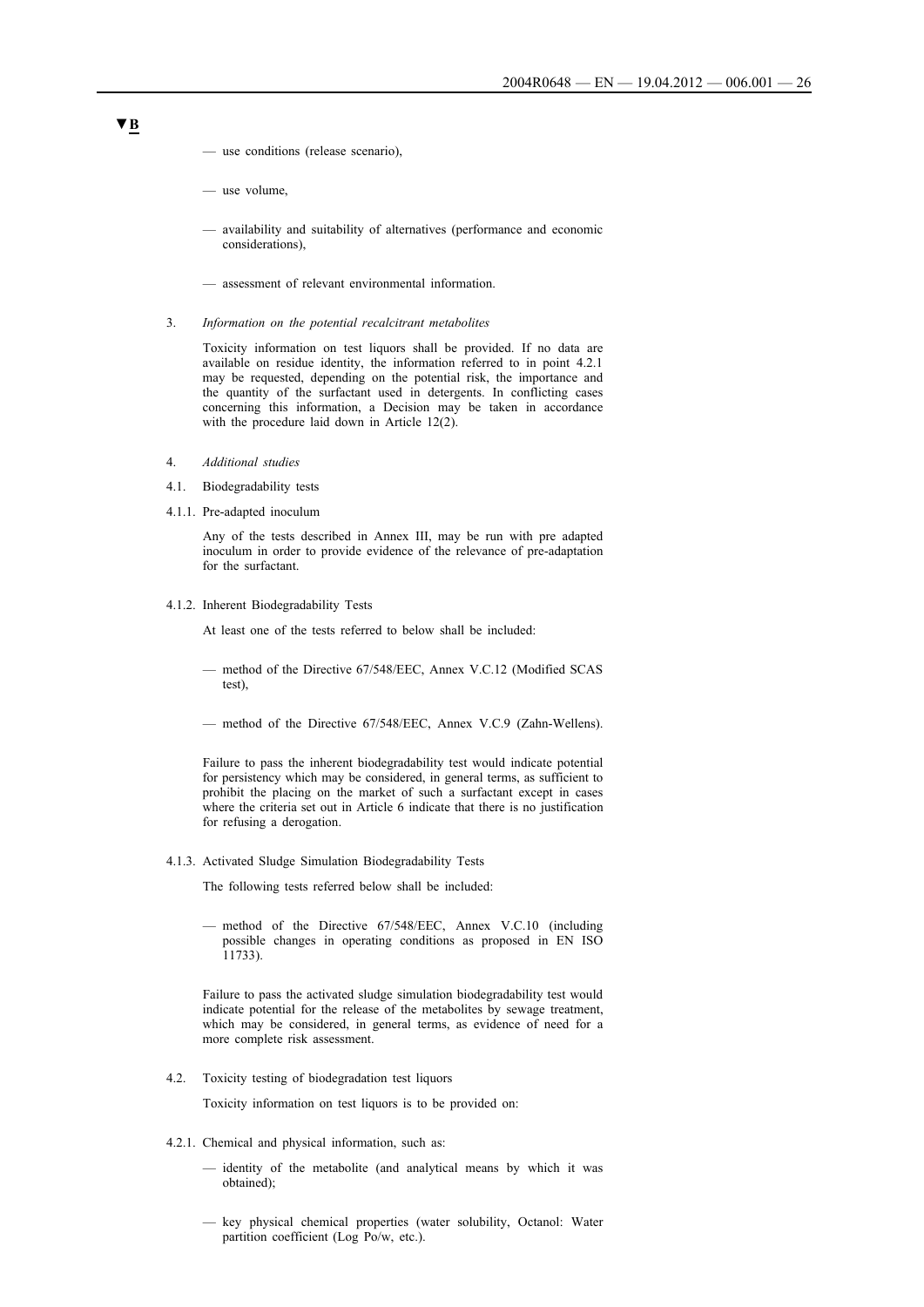4.2.2. Effects on organisms. Tests to be conducted in compliance with the principles of good laboratory practice.

Fish: the test recommended is that in Annex V.C.1 of Directive 67/548/EEC

Daphnia: the test recommended is that in Annex V.C.2 of Directive 67/548/EEC

Algae: the test recommended is that in Annex V.C.3 of Directive 67/548/EEC

Bacteria: the test recommended is that in Annex V.C.11 of Directive 67/548/EEC

4.2.3. Degradation

Biotic: the test recommended is that in Annex V.C.5 of Directive 67/548/EEC

Abiotic: the test recommended is that in Annex V.C.7 of Directive 67/548/EEC. The information to be provided will consider as well the potential of metabolites for bio-concentration and their partitioning to the sediment phase.

Moreover, if some metabolites are suspected for endocrine disrupting activity, it is recommended to determine if these have potential to result in adverse affects as soon as validated testing schemes to assess such adverse effects are available.

*N.B.* All the abovementioned tests can also be consulted in the publication Classification, Packaging and Labelling of Dangerous Substances in the European Union; Part 2: 'Testing Methods'. European Commission 1997. ISBN 92-828-0076-8.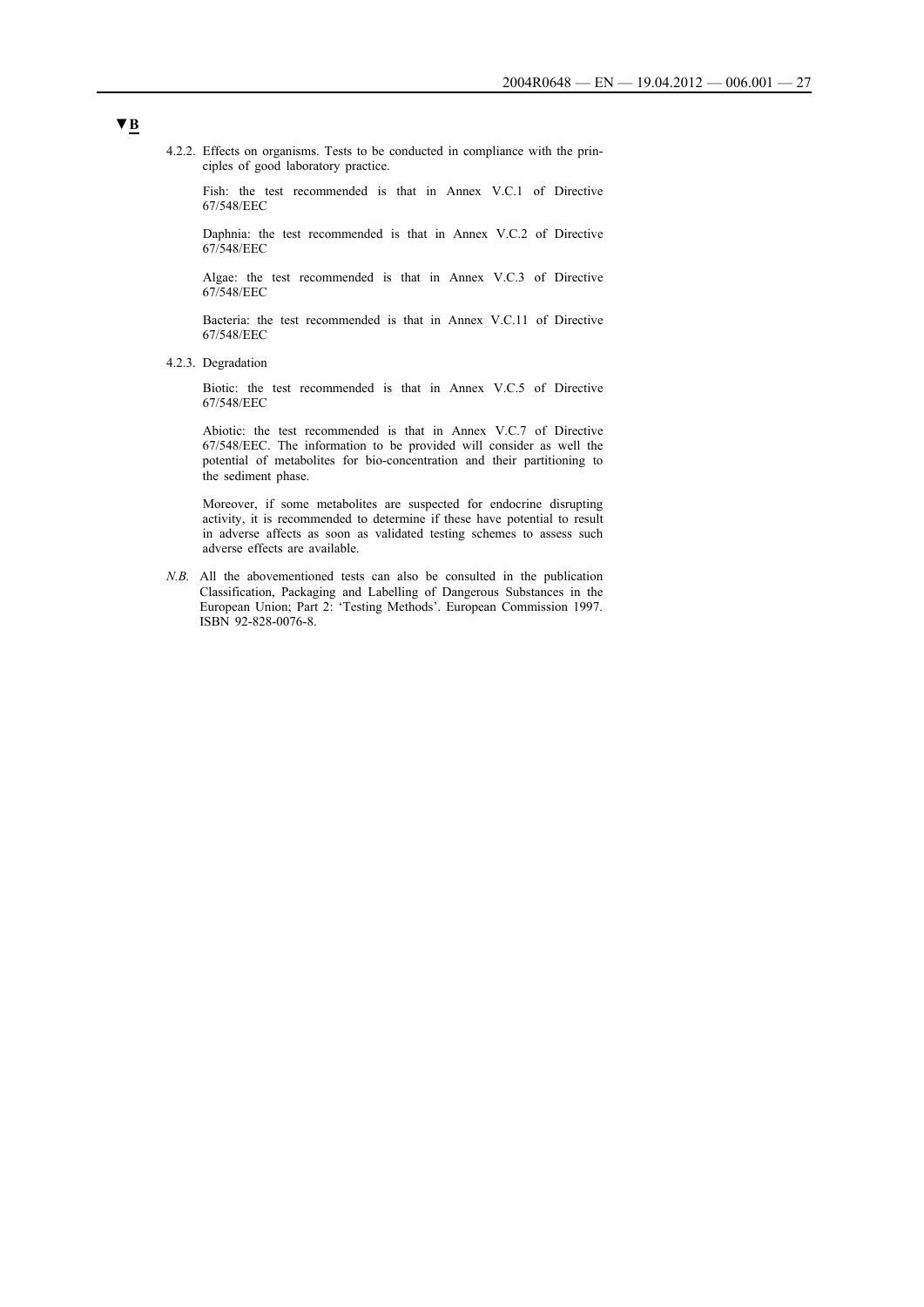### *ANNEX V*

### **LIST OF SURFACTANTS THAT HAVE OBTAINED A DEROGATION**

By way of derogation granted in accordance with Articles 4-6 and in accordance with the procedure laid down in Article 12(2), the following detergent surfactants, which pass the tests stipulated in Annex II, but which fail the tests stipulated in Annex III, may be placed on the market and used subject to the limitations mentioned below.

| Name in the IUPAC<br>nomenclature                                                | EC Number         | CAS number  | Limitations                                                                                                                                            |
|----------------------------------------------------------------------------------|-------------------|-------------|--------------------------------------------------------------------------------------------------------------------------------------------------------|
| Alcohols, Guerbet,<br>C <sub>16</sub> -20, ethoxylated,<br>n-butyl ether (7-8EO) | None<br>(polymer) | 147993-59-7 | be used for the<br>May<br>following industrial appli-<br>cations until 27<br>June<br>2019:<br>bottle washing.<br>cleaning-in-place,<br>metal cleaning, |

The 'EC number' means the Einecs, ELINCS or NLP number and is the official number of the substance within the European Union.

'Einecs' means the European Inventory of Existing Commercial Chemical Substances. This inventory contains the definitive list of all substances deemed to be on the Community market on 18 September 1981. The Einecs number can be obtained from the European Inventory of Existing Commercial Chemical Substance  $(1)$ .

'ELINCS' means the European List of Notified Chemical Substances. The ELINCS number can be obtained from the European List of Notified Substances, as amended  $(2)$ .

'NLP' means No-Longer Polymer. The term polymer is defined in Article 3(5) of Regulation (EC) No 1907/2006 (3) of the European Parliament and of the Council. The NLP number can be obtained from the list of 'No-Longer Polymers', as amended (4).

<sup>(1)</sup> OJ C 146 A, 15.6.1990, p. 1.

<sup>(2)</sup> Office for Official Publications of the European Communities, 2006, ISSN 1018-5593 EUR 22543 EN.

<sup>(3)</sup> OJ L 396, 30.12.2006, p. 1, as corrected by OJ L 136, 29.5.2007, p. 3.

<sup>(4)</sup> Office for Official Publications of the European Communities, 2007, ISSN 1018-5593 EUR 20853 EN/3.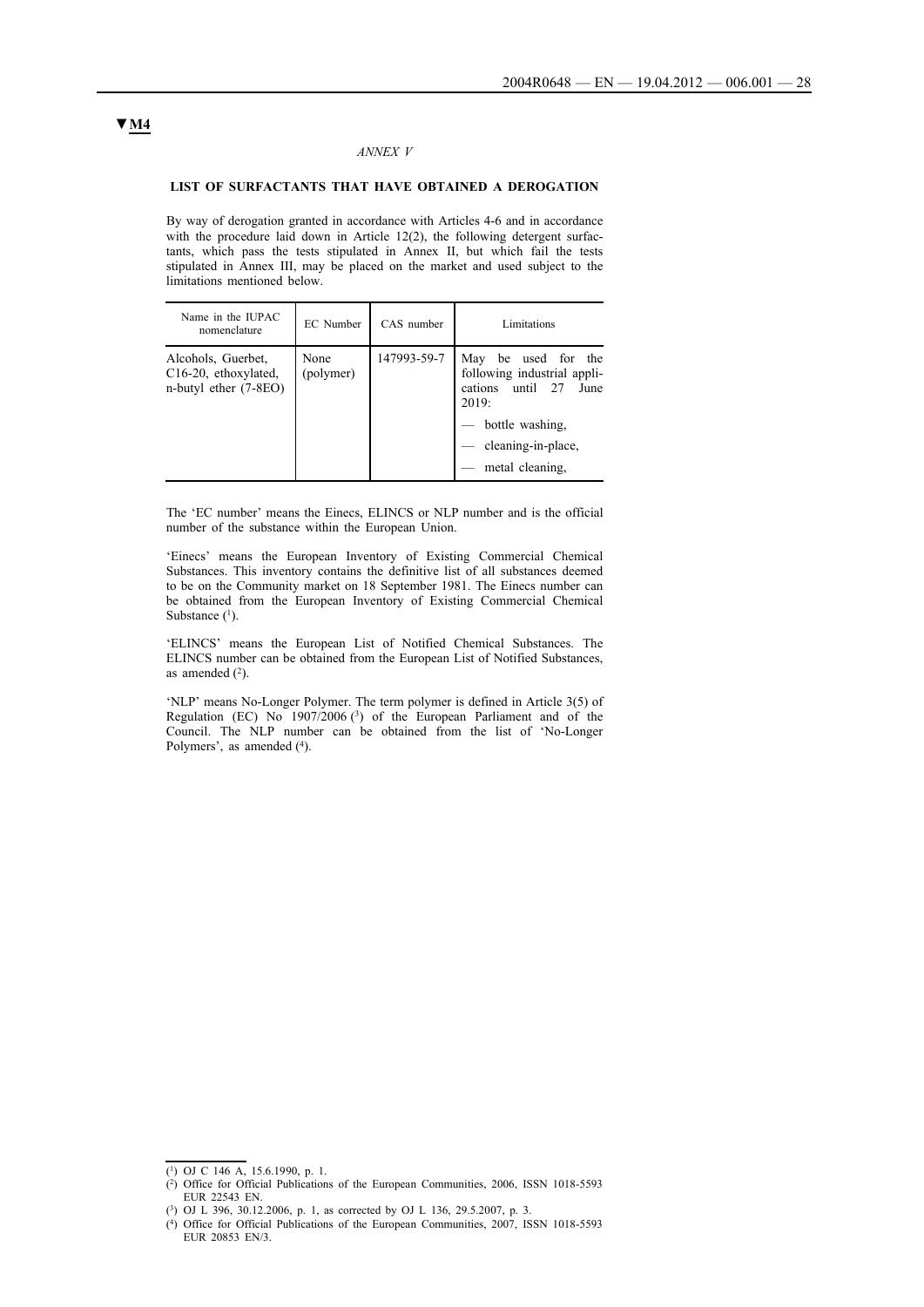### *ANNEX VI*

## **LIST OF BANNED OR RESTRICTED DETERGENT SURFACTANTS**

The following detergent surfactants have been identified as not complying with the provisions of this Regulation:

| Name in the IUPAC<br>nomenclature | EC Number | CAS number | Limitations |
|-----------------------------------|-----------|------------|-------------|
|                                   |           |            |             |

The 'EC number' means the Einecs, ELINCS or NLP number and is the official number of the substance within the European Union.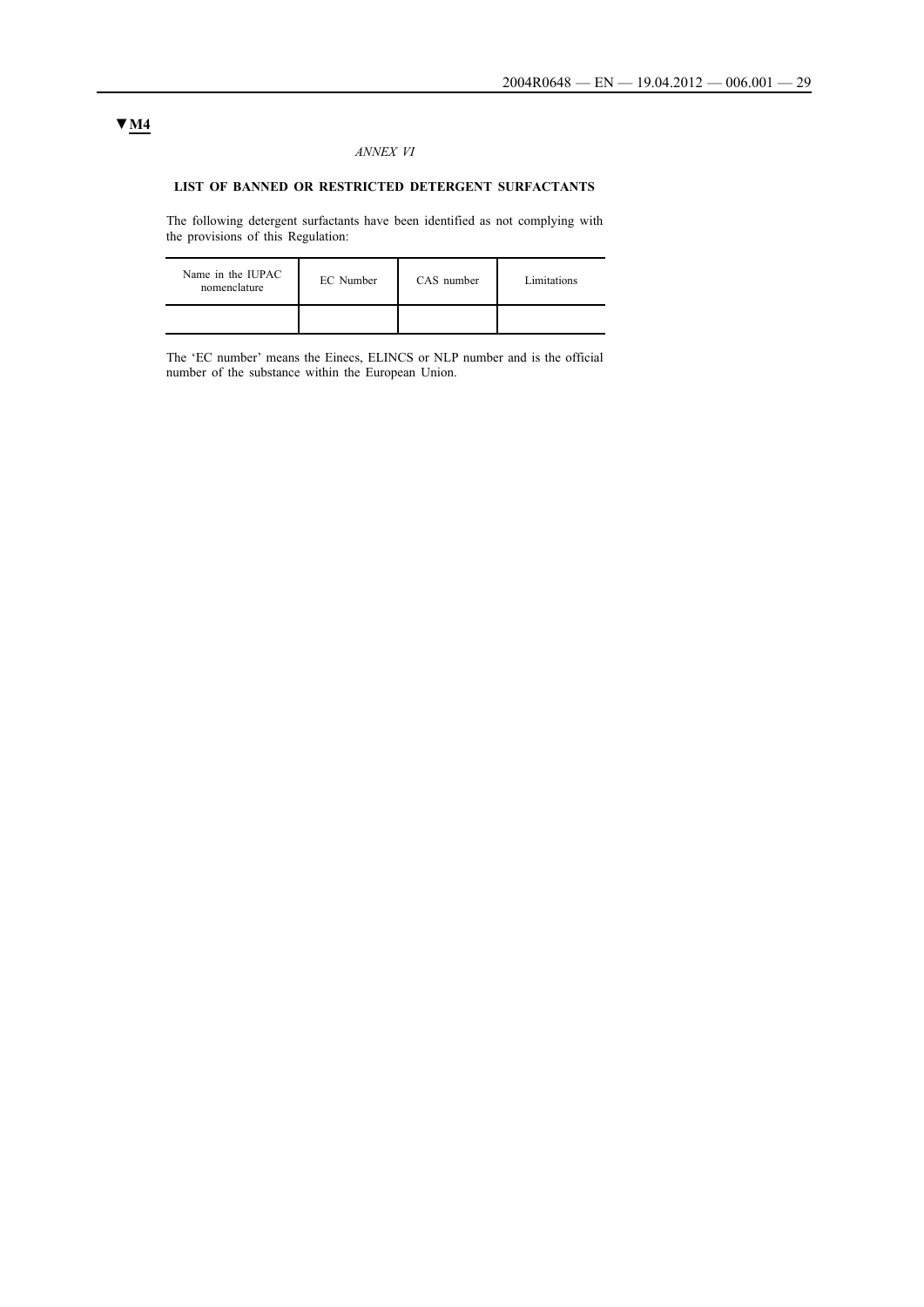## *ANNEX VIa*

#### **LIMITATIONS ON THE CONTENT OF PHOSPHATES AND OF OTHER PHOSPHORUS COMPOUNDS**

| Detergent                                      | Limitations                                                                                                                                                                                                                                                                                                                                                                                                                                                                                          | Date as of which the<br>limitation applies |
|------------------------------------------------|------------------------------------------------------------------------------------------------------------------------------------------------------------------------------------------------------------------------------------------------------------------------------------------------------------------------------------------------------------------------------------------------------------------------------------------------------------------------------------------------------|--------------------------------------------|
| laundry<br>Consumer<br>detergents              | Shall not be placed on the market if the total<br>content of phosphorus is equal to or greater<br>than 0.5 grams in the recommended quantity<br>of the detergent to be used in the main cycle<br>of the washing process for a standard washing<br>machine load as defined in section B of<br>Annex VII for water of hard water hardness<br>for 'normally soiled' fabrics in the case of<br>heavy-duty detergents.<br>for 'lightly soiled' fabrics in the case of<br>detergents for delicate fabrics, | 30 June 2013                               |
| automatic<br>Consumer<br>dishwasher detergents | Shall not be placed on the market if the total<br>content of phosphorus is equal to or greater<br>than $0.3$ grams in the standard dosage as<br>defined in section B of Annex VII                                                                                                                                                                                                                                                                                                                    | 1 January 2017                             |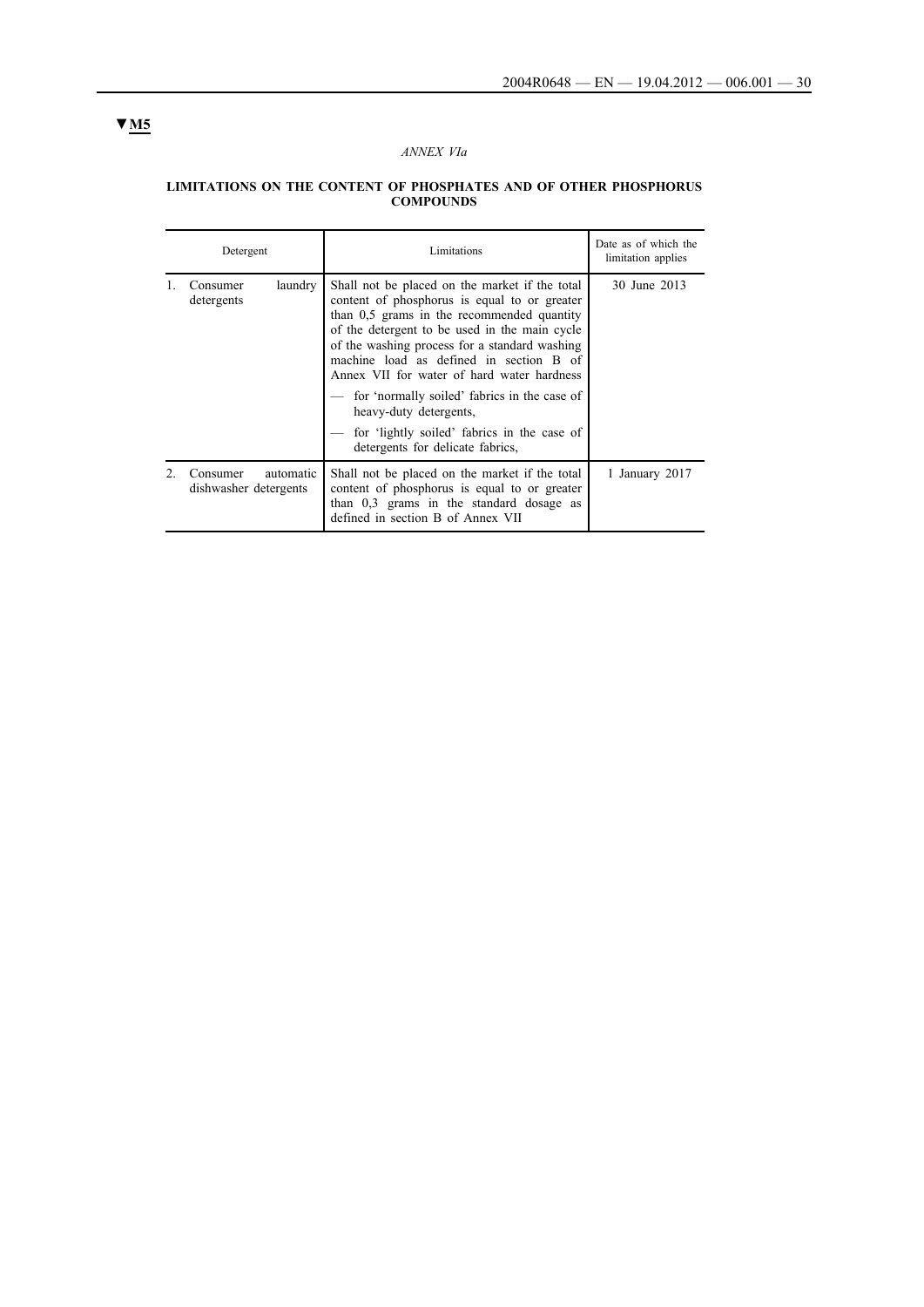### *ANNEX VII*

### **LABELLING AND INGREDIENT DATA SHEET**

#### A. **Labelling of contents**

The following provisions on labelling shall apply to the packaging of detergents sold to the general public.

The following weight percentage ranges:

- less than  $5\%$ ,
- $-$  5 % or over but less than 15 %,
- $-$  15 % or over but less than 30 %,
- $-30$  % and more,

shall be used to indicate the content of the constituents listed below where they are added in a concentration above 0,2 % by weight:

- phosphates,
- phosphonates,
- anionic surfactants,
- cationic surfactants,
- amphoteric surfactants,
- non-ionic surfactants,
- oxygen-based bleaching agents,
- chlorine-based bleaching agents,
- EDTA and salts thereof,
- NTA (nitrilotriacetic acid) and salts thereof,
- phenols and halogenated phenols,
- paradichlorobenzene,
- aromatic hydrocarbons,
- aliphatic hydrocarbons,
- halogenated hydrocarbons,
- $-$  soap,
- zeolites,
- polycarboxylates.

The following classes of constituent, if added, shall be listed irrespective of their concentration:

- enzymes,
- disinfectants,
- optical brighteners,
- perfumes.

If added, preservation agents shall be listed, irrespective of their concentration, using where possible the common nomenclature established under Article 8 of Council Directive 76/768/EEC of 27 July 1976 on the approximation of laws of the Member States relating to cosmetic products (1).

 $(1)$  OJ L 262, 27.9.1976, p. 169. Directive as last amended by Commission Directive 2005/80/EC (OJ L 303, 22.11.2005, p. 32).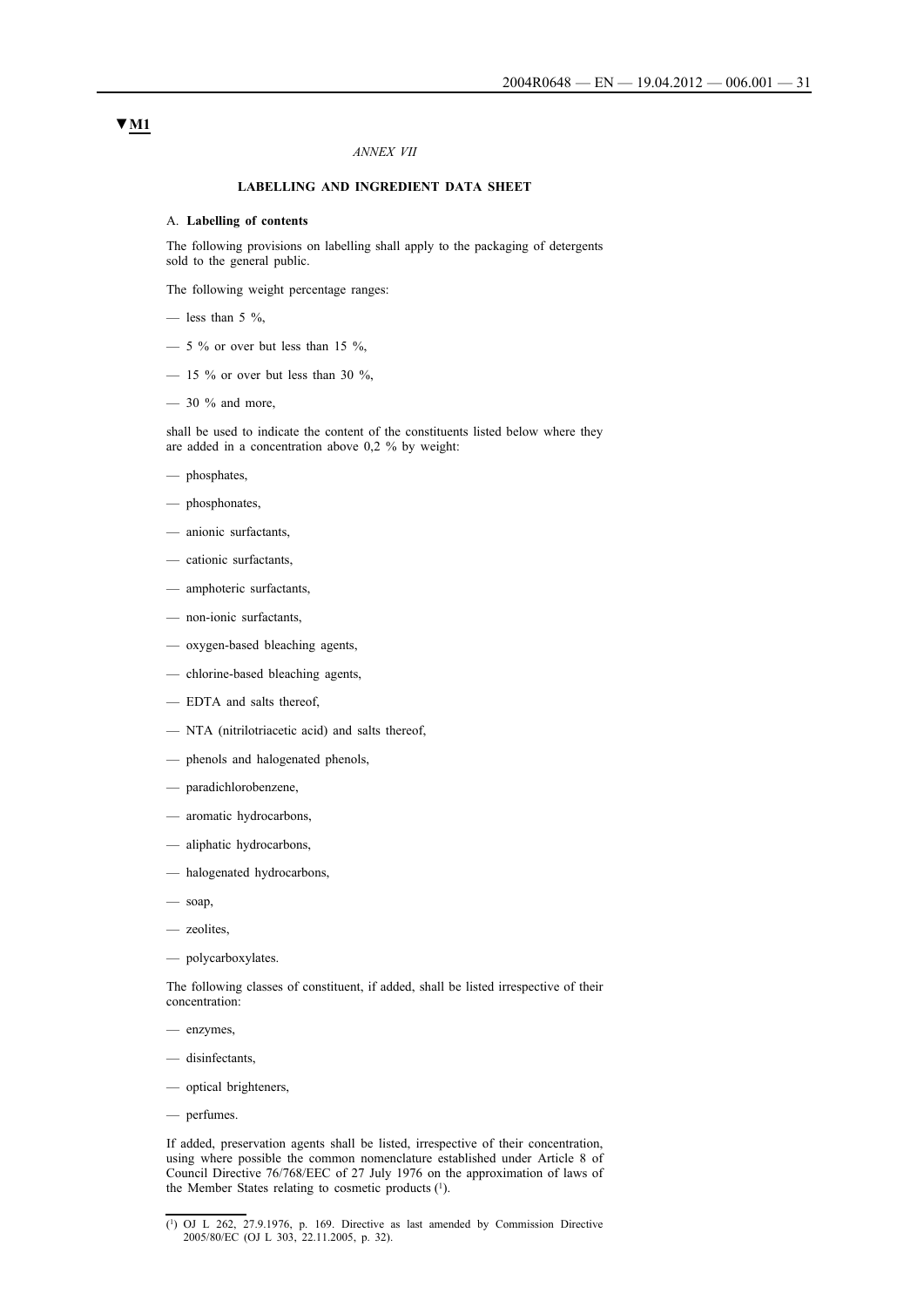# **▼M1**

If added at concentrations exceeding 0,01 % by weight, the allergenic fragrances that appear on the list of substances in Annex III, Part 1 to Directive 76/768/EEC, as a result of its amendment by Directive 2003/15/EC of the European Parliament and of the Council (1) to include the allergenic perfume ingredients from the list first established by the Scientific Committee on Cosmetics and Non-food Products (SCCNFP) in its opinion SCCNFP/0017/98, shall be listed using the nomenclature of that Directive, as shall any other allergenic fragrances that are subsequently added to Annex III, Part 1 to Directive 76/768/EEC by adaptation of that Annex to technical progress.

## **▼M5** \_\_\_\_\_\_\_\_\_\_

### **▼M1**

The website address, from which the list of ingredients mentioned in section D of Annex VII can be obtained, shall be given on the packaging.

For detergents intended to be used in the industrial and institutional sector, and not made available to members of the general public, the abovementioned requirements do not have to be fulfilled if the equivalent information is provided by means of technical data sheets, safety data sheets, or in a similar appropriate manner.

## **▼M5**

#### B. **Labelling of dosage information**

As prescribed in Article 11(4), the following provisions on labelling shall apply to the packaging of detergents sold to the general public.

#### *Consumer laundry detergents*

The packaging of detergents sold to the general public intended to be used as laundry detergents shall bear the following information:

- the recommended quantities and/or dosage instructions expressed in millilitres or grams appropriate to a standard washing machine load, for soft, medium and hard water hardness levels and making provision for one or two cycle washing processes,
- for heavy-duty detergents, the number of standard washing machine loads of 'normally soiled' fabrics, and, for detergents for delicate fabrics, the number of standard washing machine loads of 'lightly soiled' fabrics, that can be washed with the contents of the package using water of medium hardness, corresponding to 2,5 millimoles  $CaCO<sub>3</sub>/l$ ,
- the capacity of any measuring cup, if provided, shall be indicated in millilitres or grams, and markings shall be provided to indicate the dose of detergent appropriate for a standard washing machine load for soft, medium and hard water hardness levels,

The standard washing machine loads are 4,5 kg dry fabric for heavy-duty detergents and 2,5 kg dry fabric for light-duty detergents, in line with the definitions of Commission Decision 1999/476/EC of 10 June 1999 establishing the Ecological Criteria for the award of the Community Eco-label to Laundry Detergents (2). A detergent shall be considered to be a heavy-duty detergent unless the claims of the manufacturer predominantly promotes fabric care, i.e. low temperature wash, delicate fibres and colours.

<sup>(1)</sup> OJ L 66, 11.3.2003, p. 26.

<sup>(2)</sup> OJ L 187, 20.7.1999, p. 52. Decision as amended by Decision 2011/264/EU (OJ L 111, 30.4.2011, p. 34).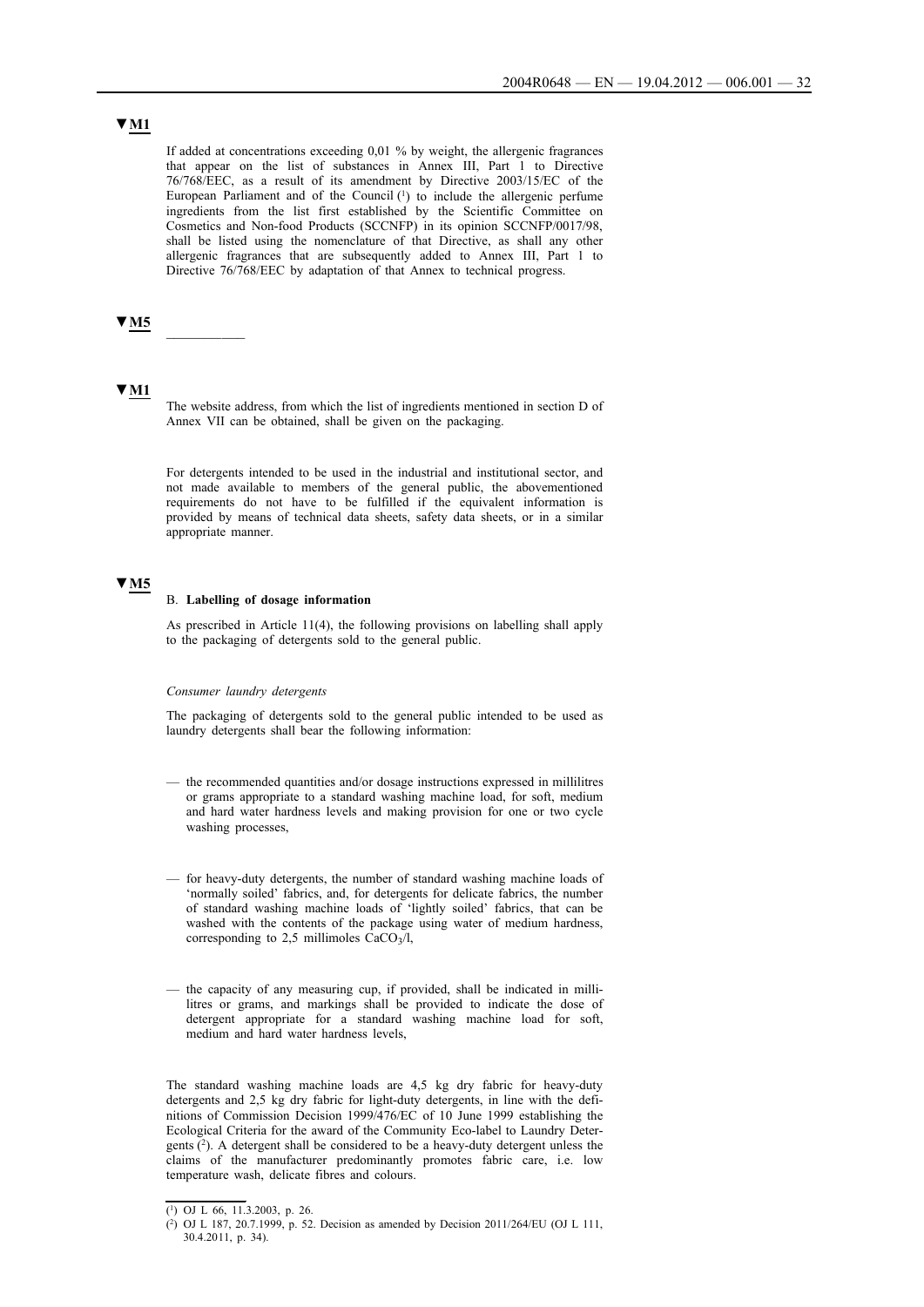*Consumer automatic dishwasher detergents*

The packaging of detergents sold to the general public intended to be used as automatic dishwasher detergents shall bear the following information:

— the standard dosage expressed in grams or ml or number of tablets for the main washing cycle for normally soiled tableware in a fully loaded 12 place settings dishwasher, making provisions, where relevant, for soft, medium, and hard water hardness.

## **▼M1**

#### C. **Ingredient data sheet**

The following provisions shall apply to the listing of ingredients on the data sheet referred to in Article 9(3).

The data sheet shall list the name of the detergent and that of the manufacturer.

All ingredients shall be listed; in order of decreasing abundance by weight, and the list shall be sub-divided into the following weight percentage ranges:

- $-10\%$  or more,
- $-$  1 % or over, but less than 10 %,
- $-$  0.1 % or over, but less than 1 %.
- less than  $0.1 \%$ .

Impurities shall not be considered to be ingredients.

'Ingredient' means any chemical substance, of synthetic or natural origin, intentionally included in the composition of a detergent. For the purpose of this Annex, a perfume, an essential oil, or a colouring agent shall be considered to be a single ingredient and none of the substances that they contain shall be listed, with the exception of those allergenic fragrance substances that appear on the list of substances in Annex III, Part 1 to Directive 76/768/EEC if the total concentration of the allergenic fragrance substance in the detergent exceeds the limit mentioned in section A.

The common chemical name or IUPAC $(1)$  name and, where available, the INCI (2) name, the CAS number, and the European Pharmacopoeia name, shall be given for each ingredient.

#### D. **Publication of the list of ingredients**

Manufacturers shall make available on a website the ingredient data sheet mentioned above except for the following:

- information on weight percentage ranges is not required
- CAS numbers are not required
- the ingredient names shall be given in INCI nomenclature, or where this is not available, the European Pharmacopoeia name, shall be given. If neither name is available, the common chemical name or IUPAC name shall be used instead. For a perfume the word 'parfum' shall be used and for a colouring agent, the word 'colorant'. A perfume, an essential oil, or a colouring agent shall be considered to be a single ingredient and none of the substances that they contain shall be listed, with the exception of those allergenic fragrance substances that appear on the list of substances in Annex III, Part 1 to Directive 76/768/EEC if the total concentration of the allergenic fragrance substance in the detergent exceeds the limit mentioned in section A.

<sup>(1)</sup> International Union of Pure and Applied Chemistry.

<sup>(2)</sup> International Nomenclature Cosmetic Ingredient.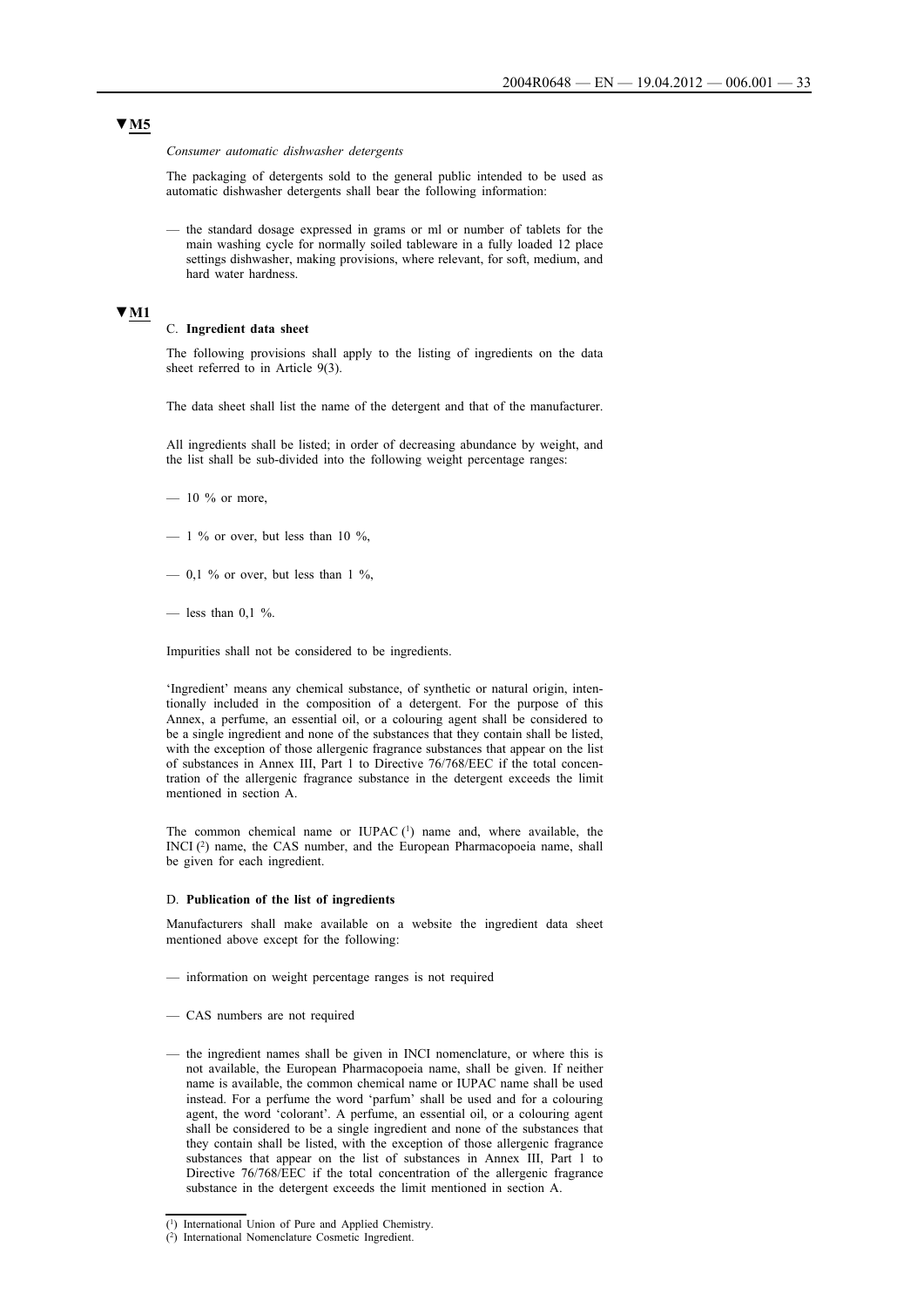## **▼M1**

Access to the website shall not be subject to any restriction or condition and the content of the website shall be kept up to date. The website shall include a link to the Commission Pharmacos website or to any other suitable website that provides a table of correspondence between INCI names, European Pharmacopoeia names, and CAS numbers.

This obligation shall not apply to industrial or institutional detergents, or to surfactants for industrial or institutional detergents, for which a technical data sheet or safety data sheet is available.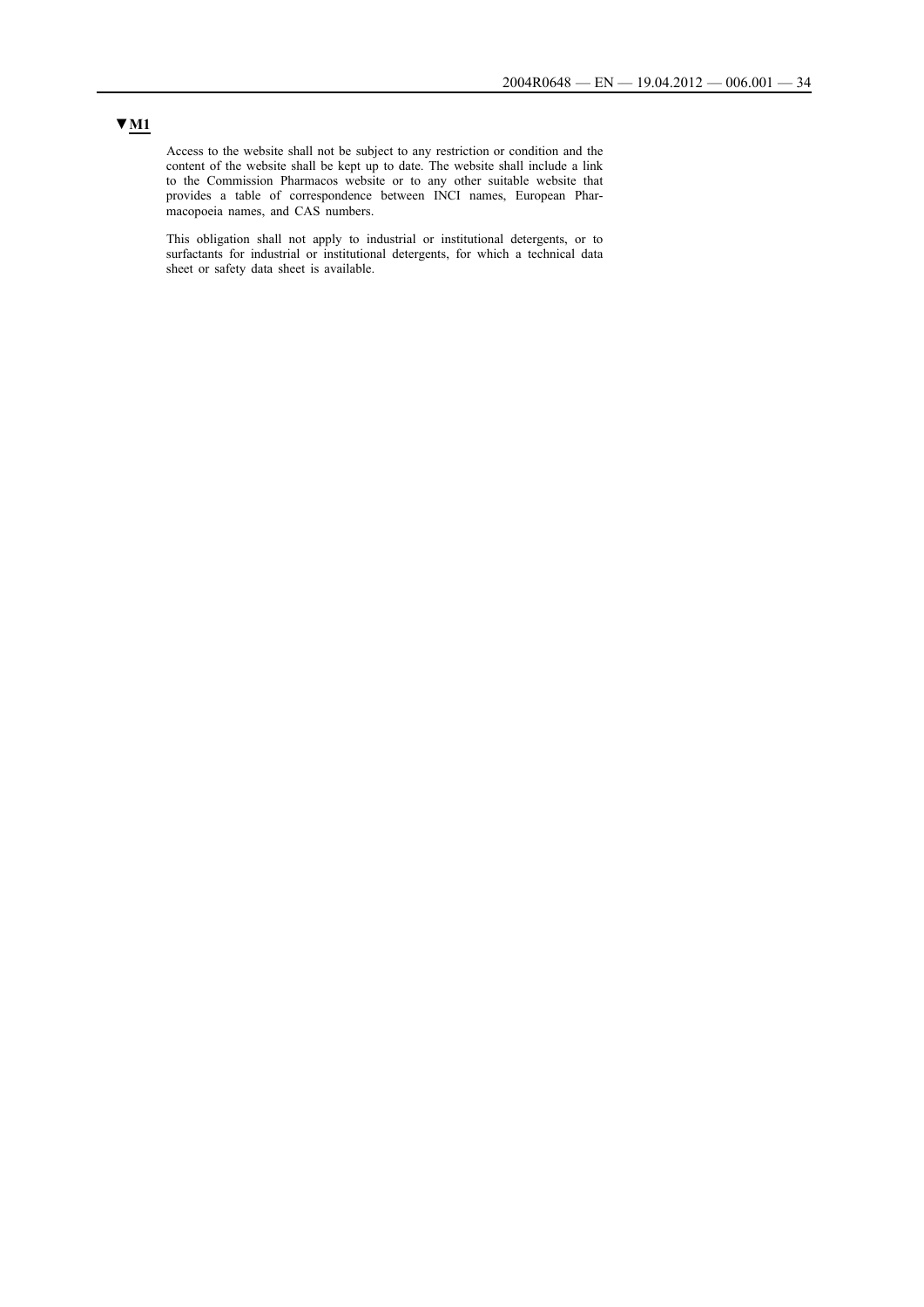#### *ANNEX VIII*

#### **TEST METHODS AND ANALYTICAL METHODS**

The following test and analytical methods apply to control procedures for detergents on the market carried out by Member States:

### 1. **Reference method (confirmatory test)**

1.1. *Definition*

This method describes a laboratory model of the activated sludge + secondary settler which is designed to simulate municipal sewage treatment. The conditions described are those from the Directives that preceded this Regulation. Improved state-of-the-art operating conditions can be applied to this test method as described in EN ISO 11733.

### 1.2. *Equipment needed for measurement*

The method of measurement employs the small-activated sludge plant shown in Figure 1, and in greater detail in Figure 2. The equipment consists of a sewage vessel A for synthetic sewage, dosing pump B, aeration vessel C, settling vessel D, air-lift pump E to recycle the activated sludge, and vessel F for collecting the treated effluent.

Vessels A and F must be of glass or suitable plastic and hold at least twenty-four litres. Pump B must provide a constant flow of synthetic sewage to the aeration vessel; this vessel, during normal operation, contains three litres of mixed liquor. A sintered aeration cube G is suspended in the vessel C at the apex of the cone. The quantity of air blown through the aerator shall be monitored by means of a flow meter H.

1.3. *Synthetic sewage*

A synthetic sewage is employed for the test. Dissolve in each litre of tap water:

- 160 mg peptone;
- 110 mg meat extract;
- 30 mg urea,  $CO(NH<sub>2</sub>)<sub>2</sub>$ ;
- 7 mg sodium chloride, NaCl;
- 4 mg calcium chloride,  $CaCl<sub>2</sub> 2H<sub>2</sub>O$ ;
- 2 mg magnesium sulphate, MgSO<sub>4</sub>.7H<sub>2</sub>O;
- 28 mg of di-potassium hydrogen phosphate,  $K_2HPO_4$ ;
- and  $10 \pm 1$  mg of the surfactant.

The synthetic sewage is freshly prepared daily.

1.4. *Preparation of samples*

Uncompounded surfactants are examined in the original state. Active content of surfactant samples must be determined in order to prepare the synthetic sewage (1.3).

1.5. *Operation of equipment*

Initially, fill aeration vessel C and settling vessel D with synthetic sewage. The height of the vessel D should be so fixed that the volume contained in the aeration vessel C is three litres. Inoculation is made by introducing 3 ml of a secondary effluent of good quality, freshly collected from a treatment plant dealing with a predominantly domestic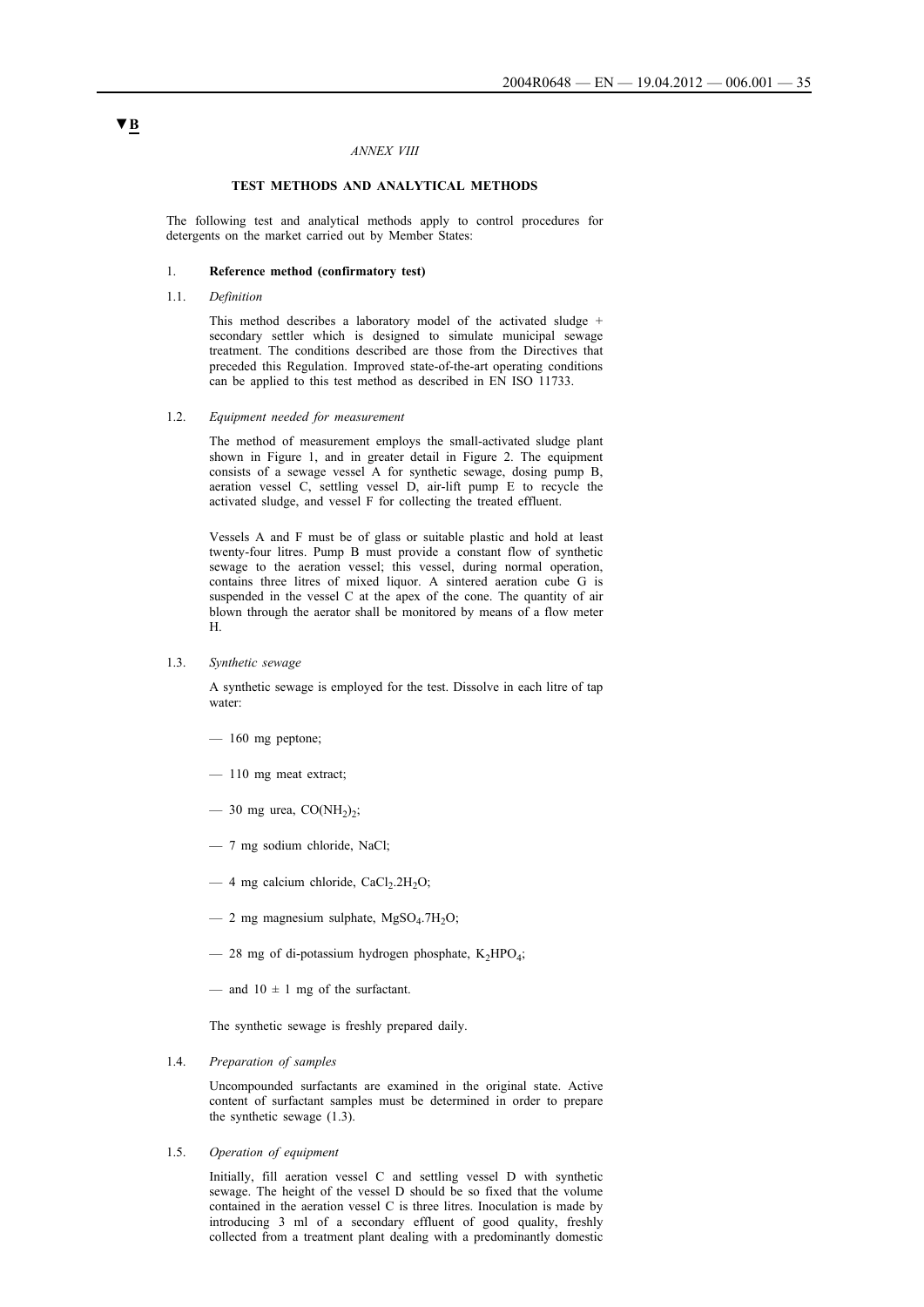sewage. The effluent must be kept under aerobic conditions in the period between sampling and application. Then set the aerator G, air-lift E and dosing device B in operation. The synthetic sewage must pass through the aeration vessel C at a rate of one litre per hour; this gives a mean retention time of three hours.

The rate of aeration should be so regulated that the contents of vessel C are kept constantly in suspension and the dissolved oxygen content is at least 2 mg/l. Foaming must be prevented by appropriate means. Antifoaming agents that inhibit the activated sludge or contain surfactants must not be used. The air-lift pump E must be set so that the activated sludge from the settling vessel is continually and regularly recycled to aeration vessel C. Sludge which has accumulated around the top of the aeration vessel C, in the base of the settling vessel D, or in the circulation circuit must be returned to the circulation at least once each day by brushing or some other appropriate means. When the sludge fails to settle, its settleability may be increased by the addition of 2 ml portions of a 5 % solution of ferric chloride, repeated as necessary.

The effluent from the settling vessel D is accumulated in vessel F for twenty-four hours, following which a sample is taken after thorough mixing. Vessel F must then be carefully cleaned.

### 1.6. *Checking measuring equipment*

The surfactant content (in mg/l) of the synthetic sewage is determined immediately before use.

The surfactant content (in mg/l) of the effluent collected over twenty-four hours in vessel F should be determined analytically by the same method, immediately after collection: otherwise the samples must be preserved, preferably by freezing. The concentrations must be determined to the nearest 0,1 mg/l surfactant

As a check on the efficiency of the process, the chemical oxygen demand (COD) or the dissolved organic carbon (DOC) of the glass fibre filtered effluent accumulated in vessel F and of the filtered synthetic sewage in vessel A is measured at least twice per week.

The reduction in COD or DOC should level off when a roughly regular daily surfactant degradation is obtained at the end of the running-in period shown in Figure 3.

The content of dry matter in the activated sludge contained in the aeration vessel should be determined twice a week in g/l. If it is more than 2,5 g/l, the excess activated sludge must be discarded.

The degradation test is performed at room temperature; this should be steady and kept between 19-24 ° C.

### 1.7. *Calculation of biodegradability*

The percentage degradation of surfactant must be calculated every day on the basis of the surfactant content in mg/l of the synthetic sewage and of the corresponding effluent accumulated in vessel F.

The degradability values thus obtained should be presented graphically as in Figure 3.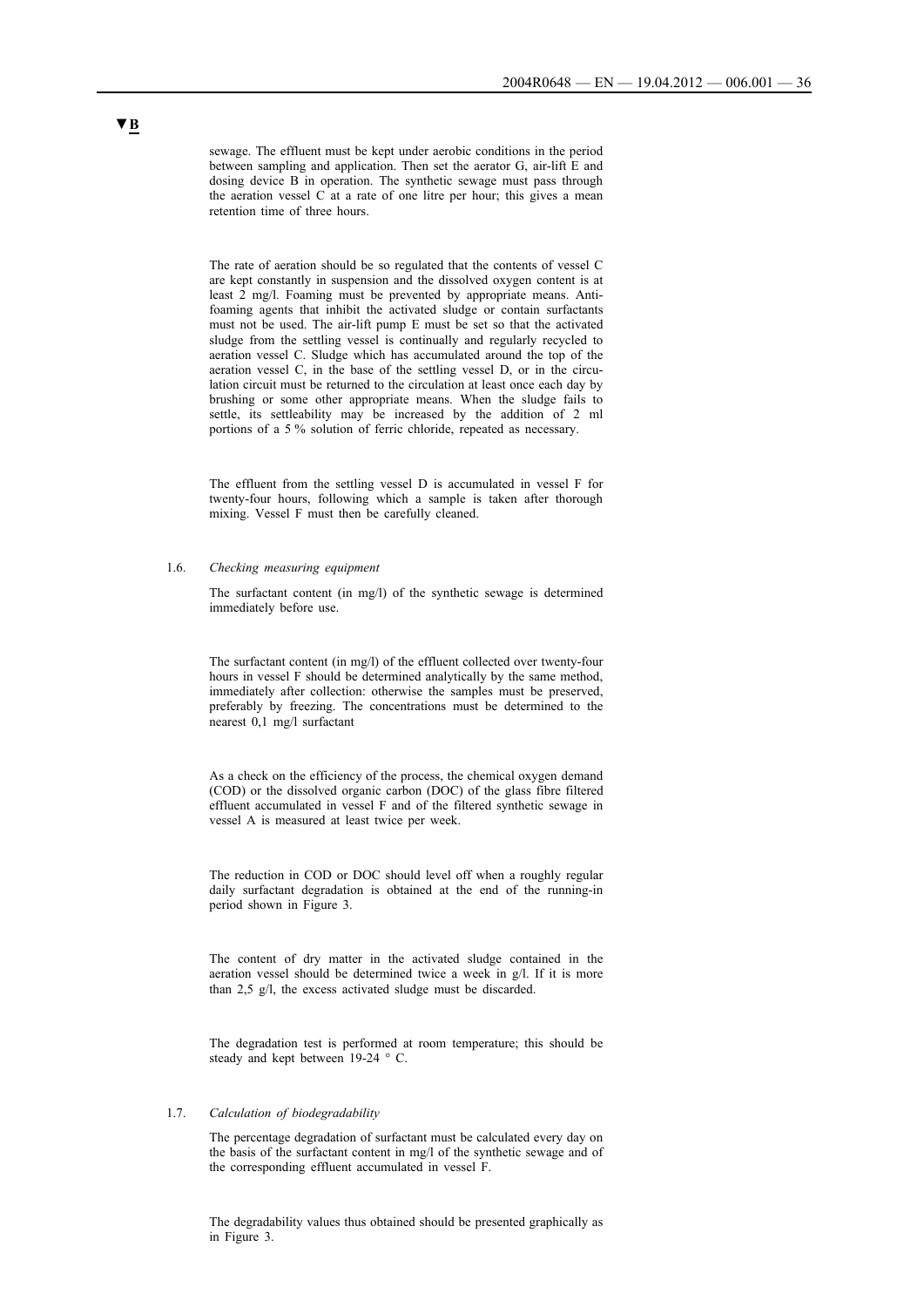The degradability of the surfactant should be calculated as the arithmetic mean of the values obtained over the twenty-one days that follow the running-in and acclimatisation period, during which degradation has been regular and the operation of the plant trouble-free. In any event the duration of the running-in period should not exceed six weeks.

The daily degradation values are calculated to the nearest 0,1 % but the final result is given to the nearest whole number.

In some cases it may be permissible to reduce the frequency of sampling but at least fourteen results collected over the twenty-one days which follow the running-in period should be used in calculating the average.

### 2. **Determination of anionic surfactants in biodegradability tests**

2.1. *Principle*

The method is based on the fact that the cationic dye methylene blue forms blue salts with anionic surfactants (MBAS), which can be extracted with chloroform. To eliminate interference, the extraction is first effected from alkaline solution and the extract is then shaken with acidic methylene blue solution. The absorbency of the separated organic phase is measured photometrically at the wavelength of maximum absorption of 650 nm.

- 2.2. *Reagents and equipment*
- 2.2.1. Buffer solution pH 10

Dissolve 24 g sodium bicarbonate, NaHCO<sub>3</sub> AR, and 27 g anhydrous sodium carbonate (Na<sub>2</sub>CO<sub>3</sub>) AR in deionised water and dilute to 1 000 ml.

2.2.2. Neutral methylene blue solution

Dissolve 0,35 g methylene blue AR in deionised water and dilute to 1 000 ml. Prepare the solution at least twenty-four hours before use. The absorbency of the blank chloroform phase, measured against chloroform must not exceed 0,015 per 1 cm of layer thickness at 650 nm.

2.2.3. Acidic methylene blue solution

Dissolve 0,35 g methylene blue AR in 500 ml deionised water and mix with 6,5 ml  $H_2SO_4$  (d = 1,84 g/ml). Dilute to 1 000 ml with deionised water. Prepare the solution at least twenty-four hours before use. The absorbency of the blank chloroform phase, measured against chloroform must not exceed 0,015 per 1 cm of layer thickness at 650 nm.

- 2.2.4. Chloroform (trichloromethane) AR freshly distilled
- 2.2.5. Dodecyl benzene sulphonic acid methyl ester
- 2.2.6. Ethanolic potassium hydroxide solution, KOH 0,1 M
- 2.2.7. Ethanol pure,  $C_2H_5OH$
- 2.2.8. sulphuric acid,  $H_2SO_4$  0,5 M
- 2.2.9. Phenolphthalein solution

Dissolve 1 g phenolphthalein in 50 ml ethanol and add 50 ml deionised water while stirring continuously. Filter off any precipitate obtained.

- 2.2.10. Methanolic hydrochloric acid: 250 ml hydrochloric acid AR and 750 ml methanol
- 2.2.11. Separating funnel, 250 ml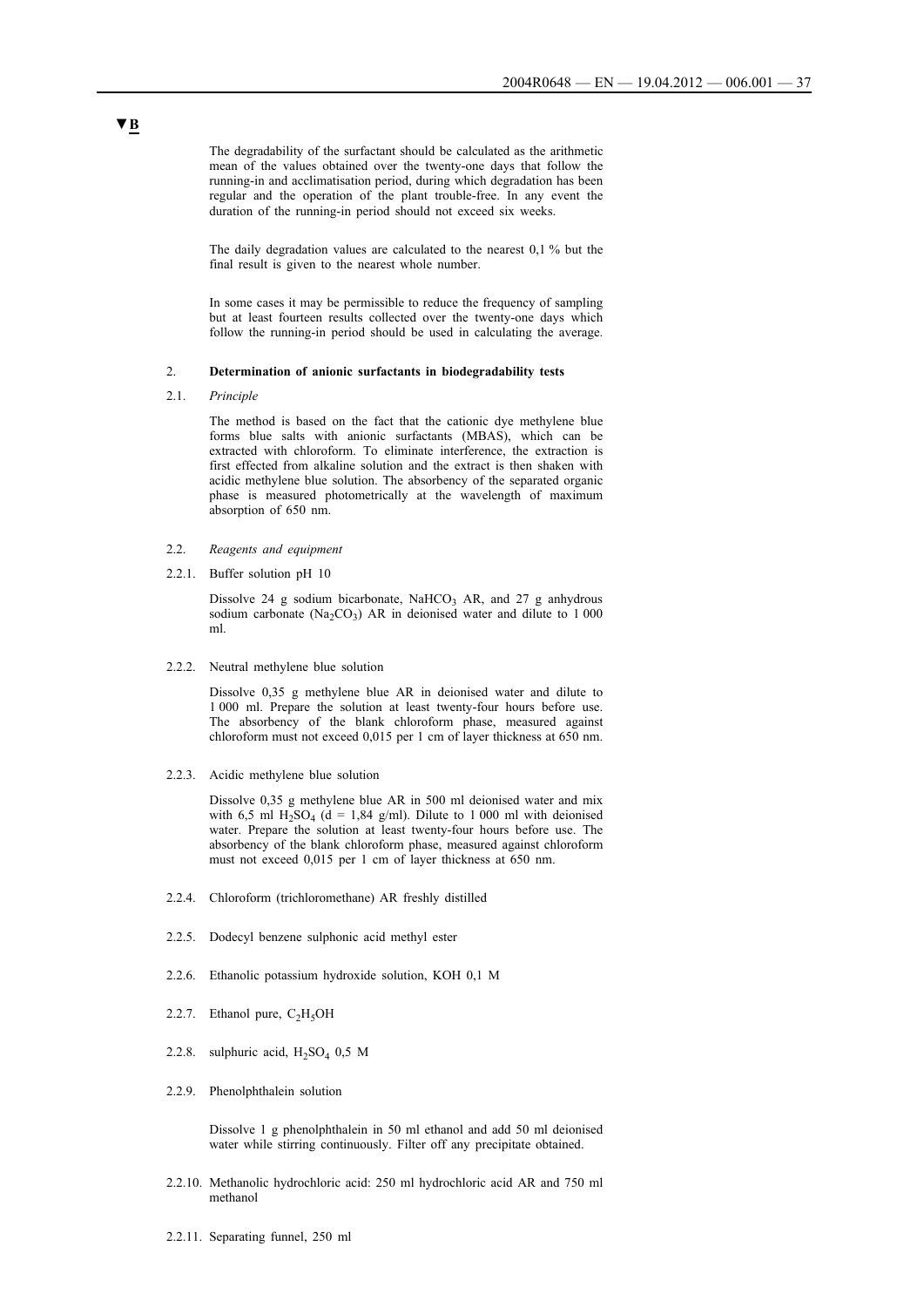2.2.12. Graduated flask, 50 ml

- 2.2.13. Graduated flask, 500 ml
- 2.2.14. Graduated flask, 1 000 ml
- 2.2.15. Round-bottomed flask with ground glass stopper and reflux condenser, 250 ml; boiling granules
- 2.2.16. pH meter
- 2.2.17. Photometer for measurements at 650 nm, with 1 to 5 cm cells
- 2.2.18. Qualitative grade filter paper
- 2.3. *Procedure*

The samples for analysis must not be taken through a layer of foam.

After thorough cleaning with water, the equipment used for the analysis must be thoroughly rinsed with methanolic hydrochloric acid (2.2.10) and then with deionised water before using.

Filter the activated sludge plant influent and effluent to be examined immediately on sampling. Discard the first 100 ml of the filtrates.

Place a measured volume of the sample, neutralised if necessary, into a 250 ml separating funnel (2.2.11). The volume of sample should contain between 20 and 150 g of MBAS. At the lower MBAS content, up to 100 ml of sample may be used. When using less than 100 ml, dilute to 100 ml with deionised water. Add to the sample 10 ml of buffer solution (2.2.1), 5 ml of neutral methylene blue solution (2.2.2) and 15 ml of chloroform (2.2.4). Shake the mixture uniformly and not too vigorously for one minute. After phase separation, run the chloroform layer into a second separating funnel, containing 110 ml of deionised water and 5 ml of acidic methylene blue solution (2.2.3). Shake the mixture for one minute. Pass the chloroform layer through a cotton-wool filter previously cleaned and wetted with chloroform into a graduated flask (2.2.12).

Extract the alkaline and acid solutions three times, using 10 ml of chloroform for the second and third extractions. Filter the combined chloroform extracts through the same cotton wool filter and dilute to the mark in the 50 ml flask (2.2.12) with chloroform used for rewashing the cotton wool. Measure the absorbency of the chloroform solution with a photometer at 650 nm in 1 to 5 cm cells against chloroform. Run a blank determination through the whole procedure.

### 2.4. *Calibration curve*

Prepare a calibration solution from the standard substance dodecylbenzene sulphonic acid methyl ester (tetrapropylene type mol. wt. 340) after saponification into the potassium salt. The MBAS is calculated as sodium dodecyl benzene sulphonate (mol. wt. 348).

From a weighing pipette, weigh 400 to 450 mg of dodecyl-benzenesulphonic-acid-methyl-ester  $(2.2.5)$  to the nearest  $0,1$  mg in a roundbottomed flask and add 50 ml of ethanolic potassium hydroxide solution (2.2.6) and some boiling granules. After mounting the reflux condenser, boil for one hour. After cooling, wash the condenser and ground glass joint with about 30 ml of ethanol, and add these washings to the contents of the flask. Titrate the solution with sulphuric acid against phenolphthalein until it becomes colourless. Transfer this solution to a 1 000 ml graduated flask (2.2.14), dilute to the mark with deionised water and mix.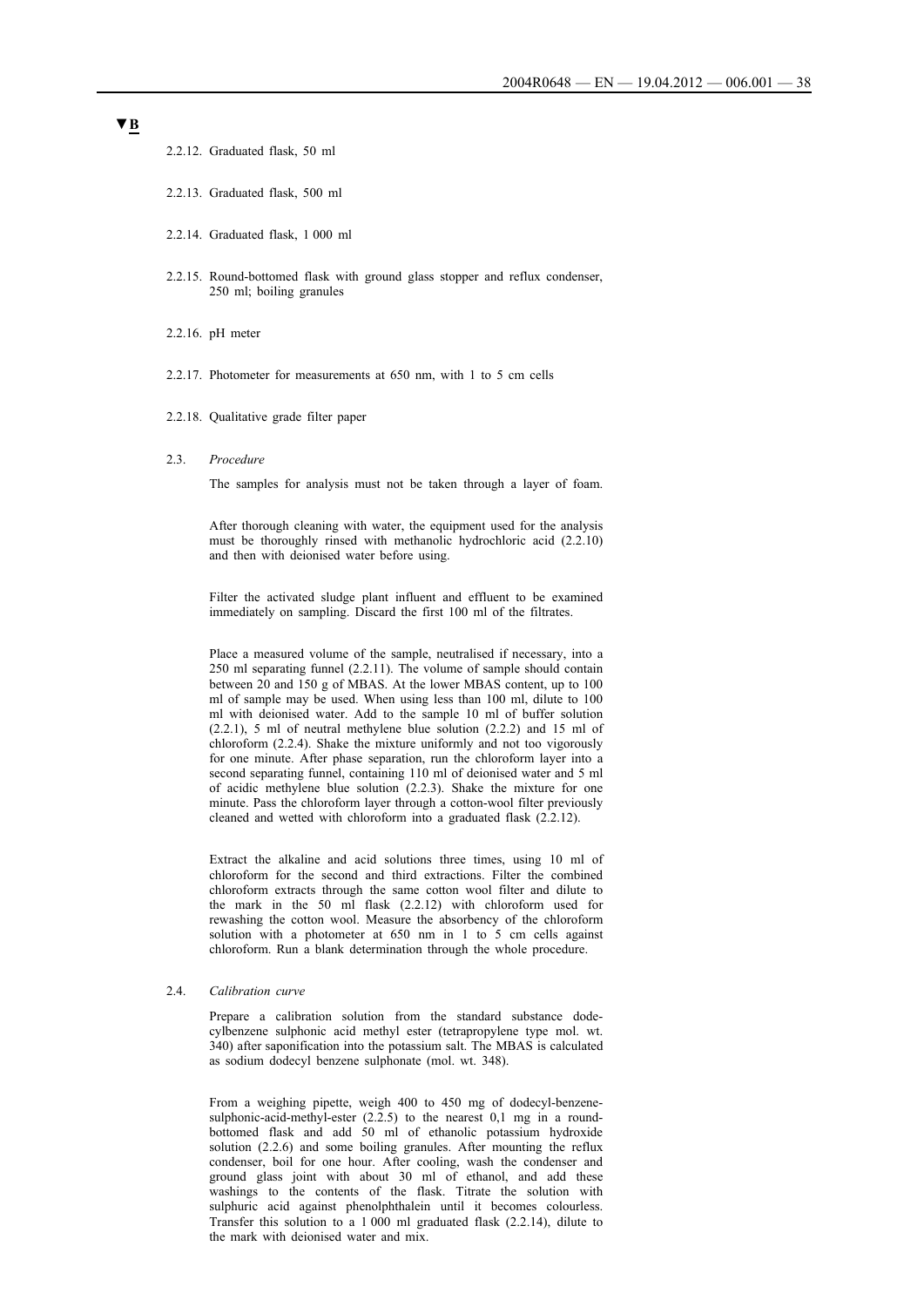Part of this surfactant stock solution is then further diluted. Withdraw 25 ml, transfer to a 500 ml graduated flask (2.2.13), dilute to the mark with deionised water and mix.

This standard solution contains:

$$
\frac{E \times 1,023 \text{ mg MBAS per ml}}{20\,000}
$$

where E is the sample weight in mg.

To establish the calibration curve, withdraw 1, 2, 4, 6, 8 ml portions of the standard solution and dilute each to 100 ml with deionised water. Then proceed as stated under item 2.3 including a blank determination.

2.5. *Calculation of results*

The amount of anionic surfactant (MBAS) in the sample is read from the calibration curve (2.4). The MBAS content of the sample is given by:

$$
\frac{mg \text{ MBAS} \times 1000}{V} = \text{ MBAS mg/l}
$$

where:  $V = ml$  volume of the sample used.

Express the results as sodium dodecylbenzene sulphonate (MW 348).

2.6. *Expression of results*

Express the results as MBAS mg/l to the nearest 0,1.

### 3. **Determination of non-ionic surfactants in biodegradation test liquors**

3.1. *Principle*

Surface active agents are concentrated and isolated by gas stripping. In the sample used, the quantity of non-ionic surfactant should be in the range 250-800 g.

The stripped surfactant is dissolved in ethyl acetate.

After phase separation and evaporation of the solvent, the non-ionic surfactant is precipitated in aqueous solution with modified Dragendorff reagent (KBiI<sub>4</sub> + BaCl<sub>2</sub> + glacial acetic acid).

The precipitate is filtered, washed with glacial acetic acid and dissolved in ammonium tartrate solution. The bismuth in the solution is titrated potentiometrically with pyrrolidinedithiocarbamate solution at pH 4-5 using a bright platinum indicator electrode and a calomel or silver/silver chloride reference electrode. The method is applicable to non-ionic surfactants containing 6-30 alkylene oxide groups.

The titration result is multiplied by the empirical factor of 54 for conversion to the reference substance nonylphenol condensed with 10 mols ethylene oxide (NP 10).

3.2. *Reagents and Equipment*

Reagents are to be made up in deionised water.

- 3.2.1. Pure ethyl acetate, freshly distilled.
- 3.2.2. Sodium bicarbonate, NaHCO3 AR.
- 3.2.3. Dilute hydrochloric acid [20 ml concentrated acid (HCl) diluted to 1 000 ml with water]
- 3.2.4. Methanol AR, freshly distilled, stored in a glass bottle.
- 3.2.5. Bromocresol purple, 0,1 g in 100 ml methanol.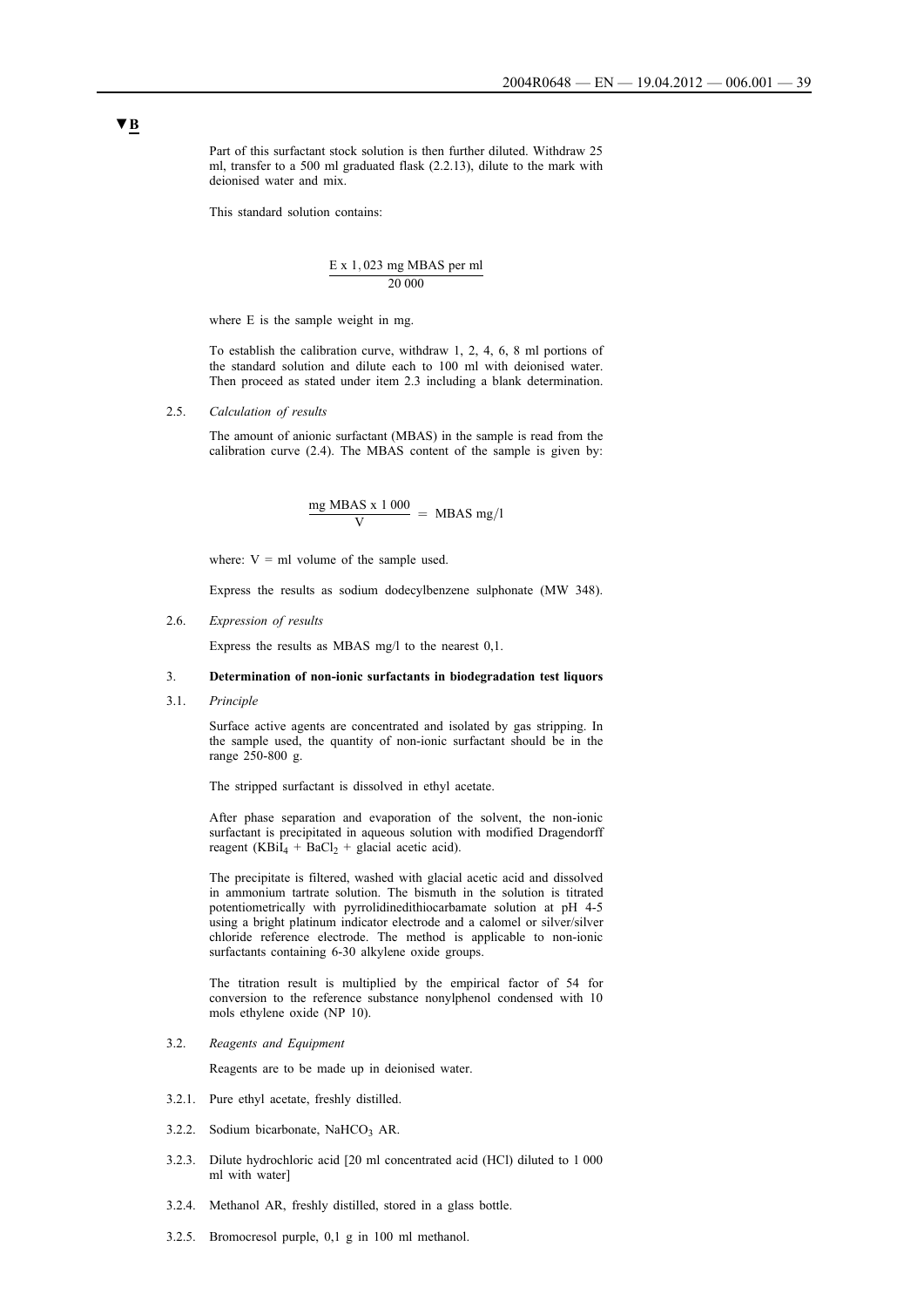- 3.2.6. Precipitating agent: the precipitating agent is a mixture of two volumes of solution A and one volume of solution B. The mixture is stored in a brown bottle and can be used for up to one week after mixing.
- 3.2.6.1. Solution A

Dissolve 1,7 g bismuth nitrate,  $BiONO<sub>3</sub>$ ,  $H<sub>2</sub>O$  AR, in 20 ml glacial acetic acid, and make up to 100 ml with water. Then dissolve 65 g potassium iodide AR in 200 ml water. Mix these two solutions in a 1 000 ml measuring flask, add 200 ml glacial acetic acid (3.2.7) and make up to 1 000 ml with water.

3.2.6.2. Solution B

Dissolve 290 g barium chloride, BaCl<sub>2</sub>.2H<sub>2</sub>O AR, in 1 000 ml of water.

- 3.2.7. Glacial acetic acid 99-100 % (lower concentrations are unsuitable).
- 3.2.8. Ammonium tartrate solution: mix 12,4 g tartaric acid AR and 12,4 ml of ammonia solution AR (d = 0.910 g/ml) and make up to 1 000 ml with water (or use the equivalent amount of ammonium tartrate AR).
- 3.2.9. Dilute ammonia solution: 40 ml ammonia solution AR ( $d = 0.910$  g/ml) diluted to 1 000 ml with water.
- 3.2.10. Standard acetate buffer: dissolve 40 g solid sodium hydroxide AR, in 500 ml water in a beaker and allow to cool. Add 120 ml glacial acetic acid (3.2.7). Mix thoroughly, cool and transfer to a 1 000 ml volumetric flask. Make up to the mark with water.
- 3.2.11. Pyrrolidinedithiocarbamate solution (known as 'carbate solution'): dissolve 103 mg sodium pyrrolidinedithiocarbamate,  $C_5H_8NNaS_2.2H_2O$ , in about 500 ml water, add 10 ml of n-amyl alcohol AR and 0,5 g  $NaHCO<sub>3</sub>$  AR, and make up to 1 000 ml with water.
- 3.2.12. Copper sulphate solution (for standardisation of 3.2.11).

### STOCK SOLUTION

Mix 1,249 g copper sulphate,  $CuSO<sub>4</sub>.5H<sub>2</sub>O$  AR, with 50 ml 0,5 M sulphuric acid and make up to 1 000 ml with water.

#### STANDARDSOLUTION

Mix 50 ml stock solution with 10 ml 0,5 M  $H_2SO_4$  and make up to 1 000 ml with water.

- 3.2.13. Sodium chloride AR.
- 3.2.14. Gas-stripping apparatus (see Figure 5).

The diameter of the sintered disc must be the same as the internal diameter of the cylinder.

- 3.2.15. Separating funnel, 250 ml.
- 3.2.16. Magnetic stirrer with magnet 25-30 mm.
- 3.2.17. Gooch crucible, diameter of the perforated base = 25 mm, Type G4.
- 3.2.18. Circular glass-fibre filter papers, 27 mm diameter with fibre diameter 0,3- 1,5 m.
- 3.2.19. Two filter flasks with adapters and rubber collars, 500 and 250 ml respectively.
- 3.2.20. Recording potentiometer fitted with a bright platinum indicator electrode and a calomel or silver/silver chloride reference electrode with a 250 mV range, with automatic burette of 20-25 ml capacity, or alternative manual equipment.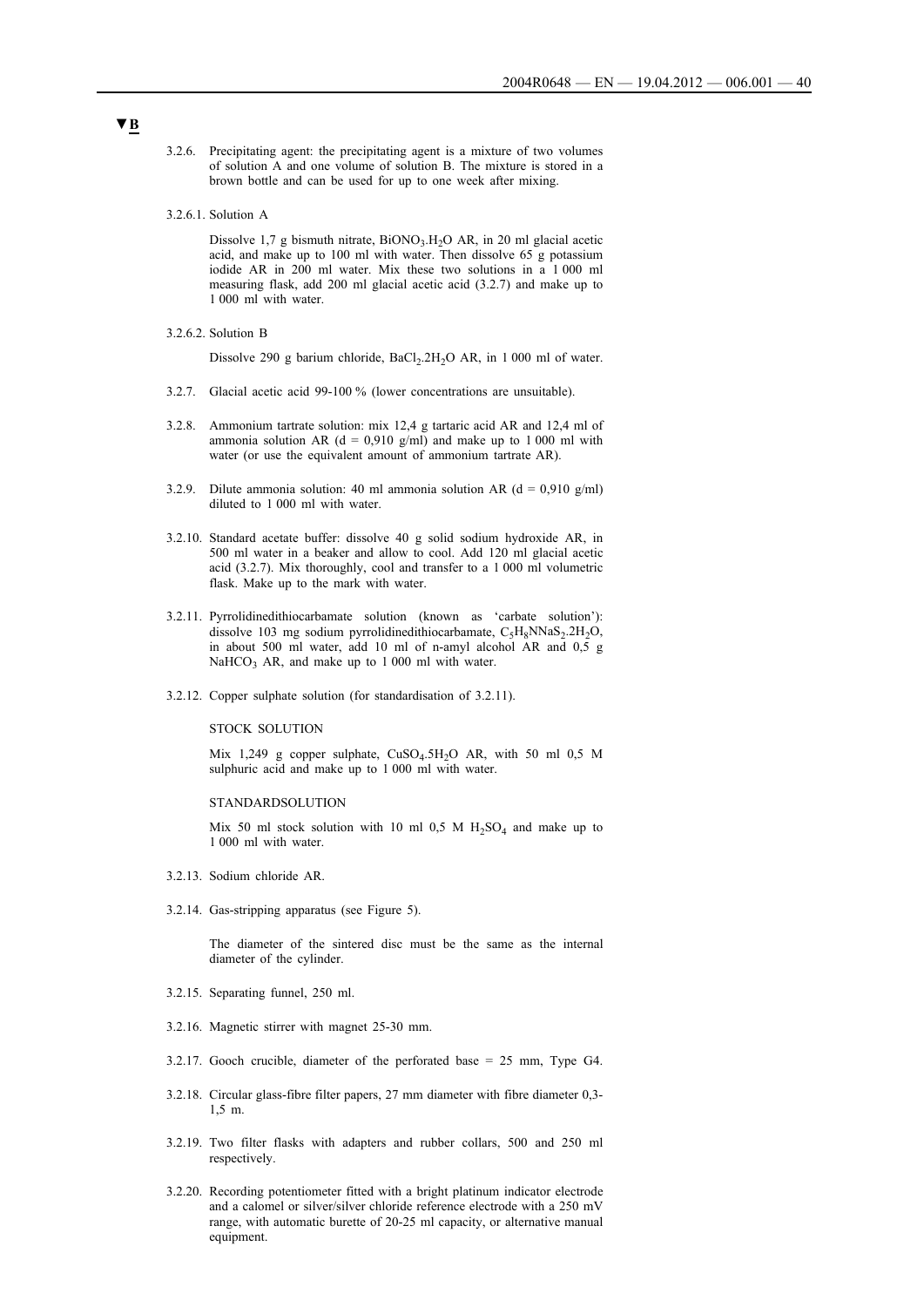#### 3.3. *Method*

3.3.1. Concentration and separation of the surfactant

Filter the aqueous sample through a qualitative filter paper. Discard the first 100 ml of the filtrate.

Into the stripping apparatus, previously rinsed with ethyl acetate, place a measured quantity of the sample, such that it contains between 250-800 g non-ionic surfactant.

To improve the separation add 100 g sodium chloride and 5 g sodium bicarbonate.

If the volume of the sample exceeds 500 ml, add these salts to the stripping apparatus in solid form, and dissolve by passing nitrogen or air through.

If a smaller-sized sample is used, dissolve the salts in 400 ml water and then add to the stripping apparatus.

Add water to bring the level to the upper stopcock.

Cautiously add 100 ml ethyl acetate on top of the water.

Fill the wash-bottle in the gas-line (nitrogen or air) two-thirds full with ethyl acetate.

Pass a gas stream of 30-60 l/h through the apparatus; the use of a flowmeter is recommended. The rate of aeration must be increased gradually at the beginning. The gas rate must be so adjusted that the phases remain noticeably separate to minimise the mixing of the phases and the solution of the ethyl acetate in the water. Stop the gas flow after five minutes.

If there is a reduction of more than 20 % in the volume of the organic phase through solution in water, the sublation must be repeated paying special attention to the rate of gas flow.

Run off the organic phase into a separating funnel. Return any water in the separating funnel from the aqueous phase — it should only be a few ml — to the stripping apparatus. Filter the ethyl acetate phase through a dry qualitative filter paper into a 250 ml beaker.

Put a further 100 ml ethyl acetate into the stripping apparatus and again pass nitrogen or air through for five minutes. Draw off the organic phase into the separating funnel used for the first separation, reject the aqueous phase and run the organic phase through the same filter as the first ethyl acetate portion. Rinse both the separating funnel and the filter with about 20 ml ethyl acetate.

Evaporate the ethyl acetate extract to dryness using a water-bath (fume cupboard). Direct a gentle stream of air over the surface of the solution to accelerate the evaporation.

#### 3.3.2. Precipitation and filtration

Dissolve the dry residue from 3.3.1 in 5 ml methanol, add 40 ml water and 0,5 ml dilute HCl (3.2.3) and stir the mixture with a magnetic stirrer.

To this solution add 30 ml of precipitating agent (3.2.6) from a measuring cylinder. The precipitate forms after repeated stirring. After stirring for ten minutes leave the mixture to stand for at least five minutes.

Filter the mixture through a Gooch crucible, the base of which is covered with a glass-fibre filter paper. First wash the filter under suction with about 2 ml glacial acetic acid. Then thoroughly wash the beaker, magnet, and crucible with glacial acetic acid, of which about 40-50 ml is necessary. It is not necessary to quantitatively transfer the precipitate adhering to the sides of the beaker, to the filter, because the solution of the precipitate for the titration is returned to the precipitating beaker, and the remaining precipitate will then be dissolved.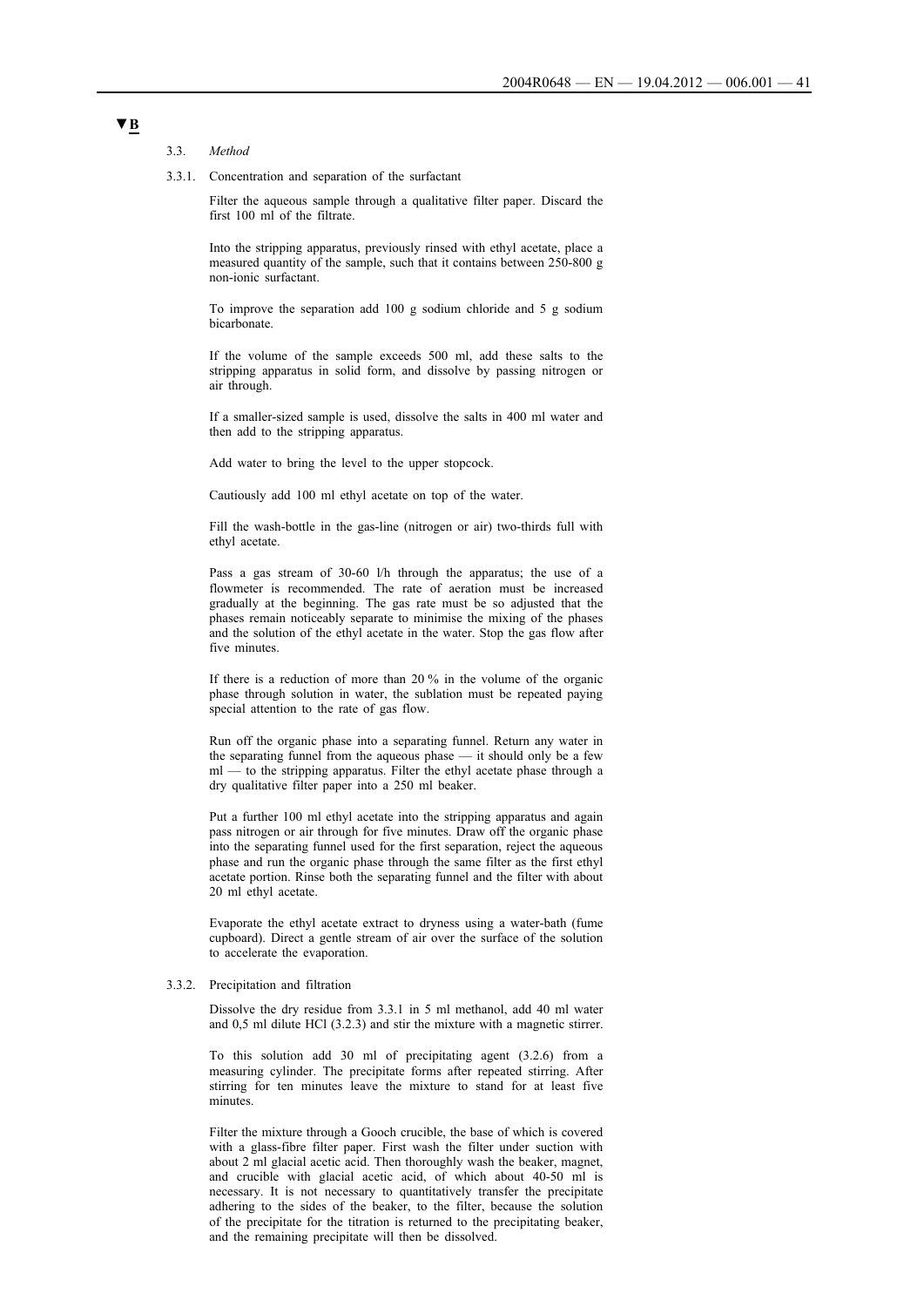#### 3.3.3. Dissolution of the precipitate

Dissolve the precipitate in the filter crucible by the addition of hot ammonium tartrate solution (about 80  $\degree$  C) (3.2.8) in three portions of 10 ml each. Allow each portion to stand in the crucible for some minutes before being sucked through the filter into the flask.

Put the contents of the filter flask into the beaker used for the precipitation. Rinse the sides of the beaker with a further 20 ml of tartrate solution to dissolve the rest of the precipitate.

Carefully wash the crucible, adapter and filter flask with 150-200 ml water, and return the rinsing water to the beaker used for the precipitation.

3.3.4. The titration

Stir the solution using a magnetic stirrer (3.2.16), add a few drops of bromocresol purple  $(3.2.5)$  and add the dilute ammonia solution  $(3.2.9)$ until the colour turns violet (the solution is initially weakly acid from the residue of acetic acid used for rinsing).

Then add 10 ml standard acetate buffer (3.2.10), immerse the electrodes in the solution, and titrate potentiometrically with standard 'carbate solution' (3.2.11), the burette tip being immersed in the solution.

The titration rate should not exceed 2 ml/min.

The endpoint is the intersection of the tangents to the two branches of the potential curve.

It will be observed occasionally that the inflection in the potential curve becomes flattened; this can be eliminated by carefully cleaning the platinum electrode (by polishing with emery paper).

#### 3.3.5. Blank determinations

At the same time run a blank determination through the whole procedure with 5 ml methanol and 40 ml water, according to the instructions in 3.3.2. The blank titration should be below 1 ml, otherwise the purity of the reagents (3.2.3, 3.2.7, 3.2.8, 3.2.9, 3.2.10) is suspect, especially their content of heavy metals, and they must be replaced. The blank must be taken into account in the calculation of the results.

### 3.3.6. Control of the factor of the 'carbate solution'

Determine the factor for the carbate solution on the day of use. To do this, titrate 10 ml of the copper sulphate solution (3.2.12) with 'carbate solution' after the addition of 100 ml water and 10 ml standard acetate buffer (3.2.10). If the amount used is a ml, the factor f is:

$$
f=\frac{10}{a}\,
$$

and all the results of the titration are multiplied by this factor.

### 3.4. *Calculation of results*

Every non-ionic surfactant has its own factor, depending on its composition, particularly on the length of the alkene oxide chain. The concentration of non-ionic surfactant is expressed in relation to a standard substance — a nonyl phenol with ten ethylene oxide units  $(NP 10)$  — for which the conversion factor is 0,054.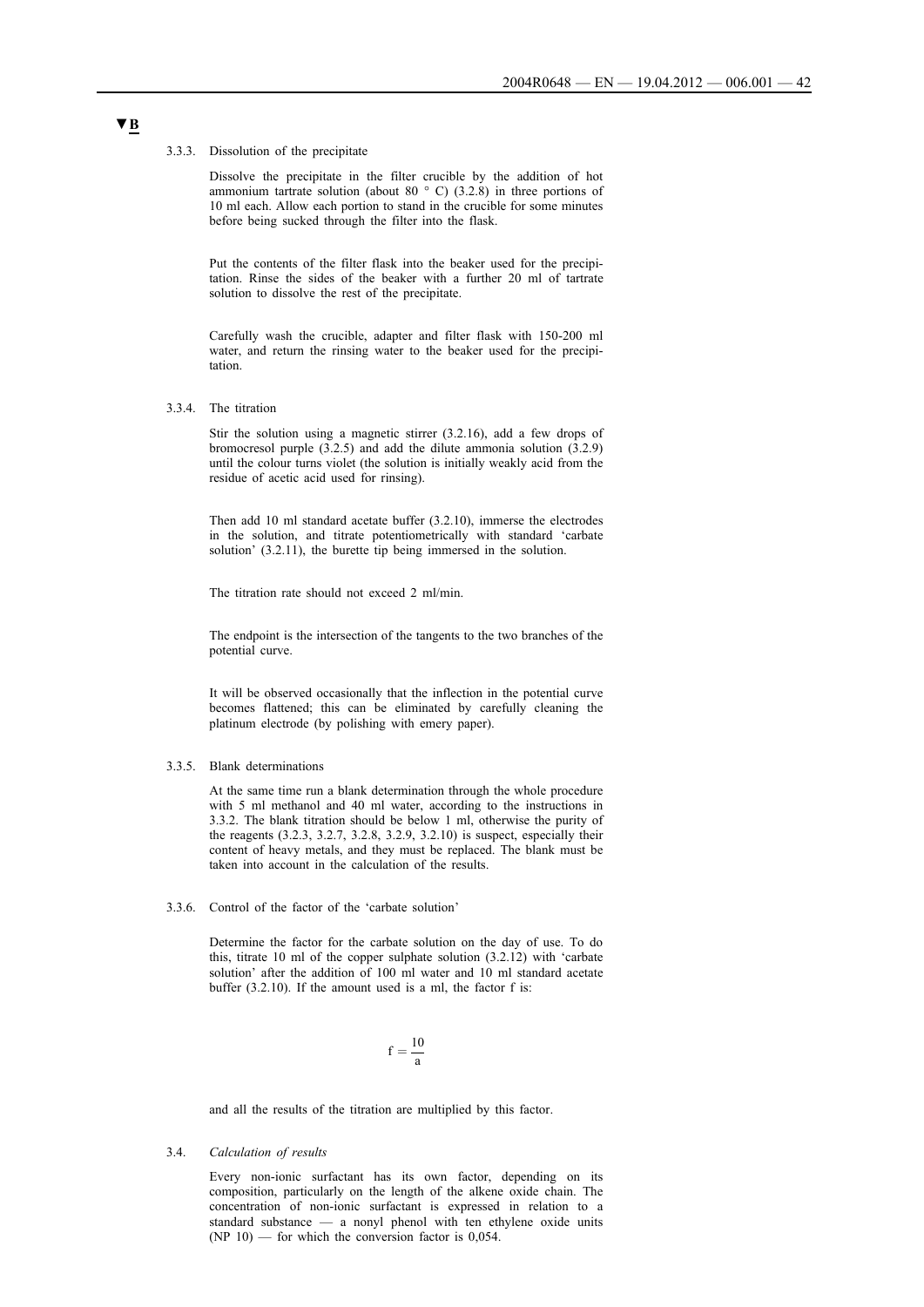Using this factor the amount of surfactant present in the sample is found expressed as mg of NP 10 equivalent, as follows:

 $(b - c)$  xfx  $0.054$  = mg non-ionic surfactant as NP 10

where:

 $b =$  volume of 'carbate solution' used by the sample (ml),

 $c =$  volume of 'carbate solution' used by the blank (ml),

 $f =$  factor of the 'carbate solution'.

#### 3.5. *Expression of results*

Express the results in mg/l as NP 10 to the nearest 0,1.

### 4. **Preliminary treatment of anionic surfactants to be tested**

- 4.1. *Preliminary notes*
- 4.1.1. Treatment of samples

The treatment of anionic surface-active agents and formulated detergents prior to the determination of primary biodegradability in the confirmatory test is:

| Products              | Treatment                                                                                       |
|-----------------------|-------------------------------------------------------------------------------------------------|
| Anionic surfactants   | None                                                                                            |
| Formulated detergents | Alcoholic extraction followed<br>separation of the anionic<br>by<br>surfactants by ion exchange |

The purpose of the alcoholic extraction is to eliminate the insoluble and inorganic ingredients of the commercial product, which in some circumstances might upset the biodegradability test.

#### 4.1.2. Ion-exchange procedure

Isolation and separation of anionic surface active agents from soap, nonionic and cationic surfactants are required for correct biodegradability tests.

This is achieved by an ion-exchange technique using a macro-porous exchange resin and suitable eluants for fractional elution. Thus soap, anionic and non-ionic surfactants may be isolated in one procedure.

#### 4.1.3. Analytical control

After homogenising, the concentration of anionic surfactants in the synthetic detergent is determined according to the MBAS analytical procedure. The soap content is determined by a suitable analytical method.

This analysis of the products is necessary to calculate the quantities required for preparing fractions for the biodegradability test.

Quantitative extraction is not necessary; however, at least 80 % of the anionic surfactants should be extracted. Usually, 90 % or more is obtained.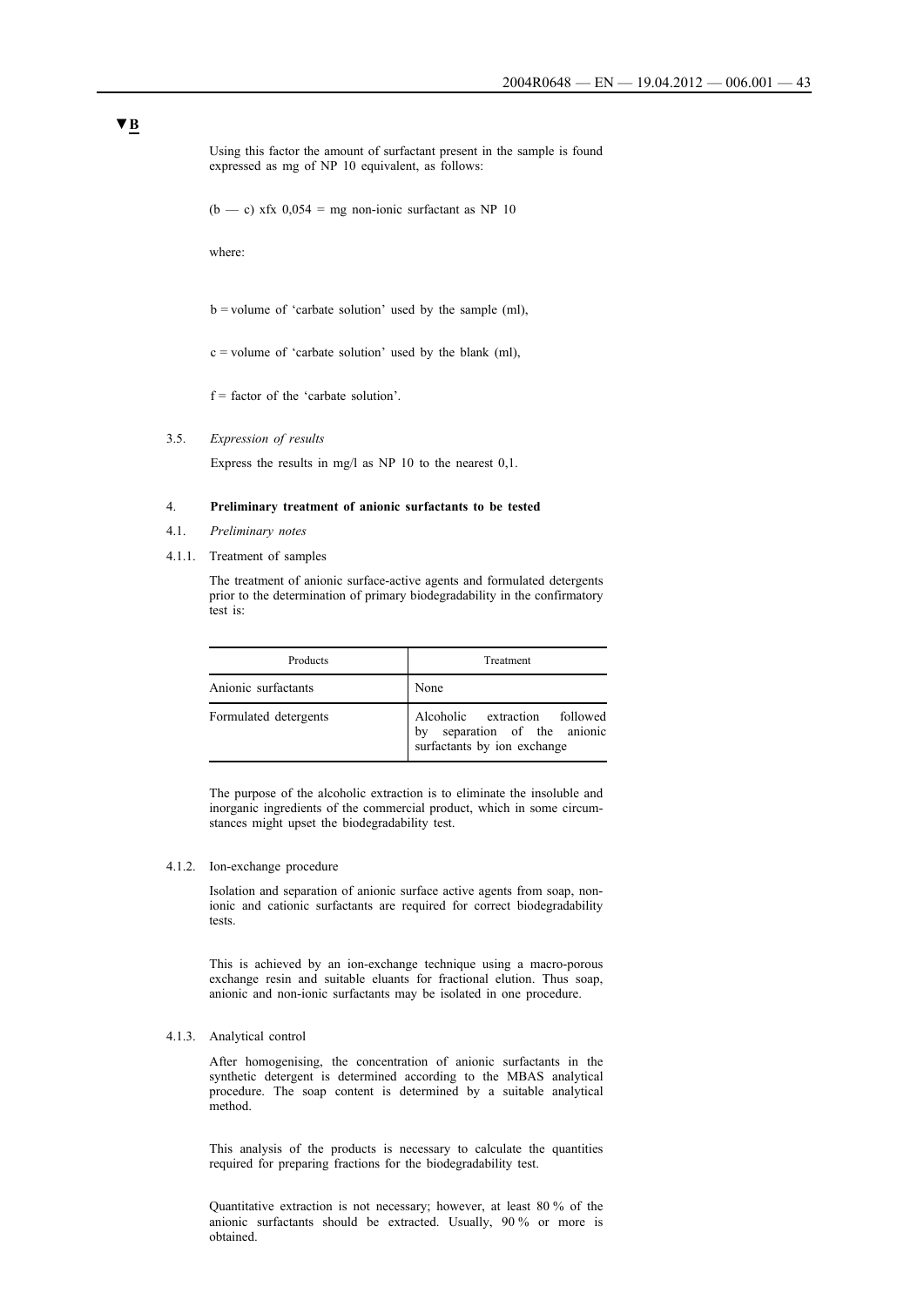#### 4.2. *Principle*

From a homogeneous sample (powders, dried pastes and dried liquids) an ethanol extract is obtained which contains the surfactants, soap and other alcohol-soluble constituents of the synthetic detergent sample.

The ethanol extract is evaporated to dryness, dissolved in an isopropanol/water mixture and the solution obtained is passed through a strongly acidic cation exchange/macro-porous anion exchange combination heated to 50 ° C. This temperature is necessary to prevent the precipitation of any fatty acids which may be present in acidic media.

Any non-ionic surfactants remain in the effluent.

Soap fatty acids are separated by extraction with ethanol containing  $CO<sub>2</sub>$ . The anionic surfactants are then obtained as ammonium salts, by elution with an aqueous isopropanolic solution of ammonium bicarbonate. These ammonium salts are used for the degradation test.

Cationic surfactants that might upset the biodegradability test and the analytical procedure are eliminated by the cation exchanger placed above the anion exchanger.

- 4.3. *Chemicals and equipment*
- 4.3.1. Deionised water
- 4.3.2. Ethanol, 95 % (v/v)  $C_2H_5OH$  (permissible denaturant: methyl ethyl ketone or methanol)
- 4.3.3. Isopropanol/water mixture (50/50 v/v):

 $-$  50 parts by volume isopropanol, CH<sub>3</sub>CHOH.CH<sub>3</sub>, and

 $-$  50 parts by volume water  $(4.3.1)$ 

- 4.3.4. Solution of carbon dioxide in ethanol (approximately  $0,1\%$  CO<sub>2</sub>): using a delivery tube with a built-in sinter, pass carbon dioxide,  $CO<sub>2</sub>$ , through the ethanol (4.3.2) for ten minutes. Use fresh solutions only
- 4.3.5. Ammonium bicarbonate solution (60/40 v/v): 0,3 mol NH<sub>4</sub>HCO<sub>3</sub> in 1 000 ml of an isopropanol/water mixture consisting of 60 parts by volume isopropanol and 40 parts by volume water (4.3.1)
- 4.3.6. Cation exchanger (KAT), strongly acidic, resistant to alcohol (50-100 mesh)
- 4.3.7. Anion exchanger (AAT), macro-porous, Merck Lewatit MP 7080 (70- 150 mesh) or equivalent
- 4.3.8. Hydrochloric acid, 10 % HCl (w/w)
- 4.3.9. 2 000 ml round-bottomed flask with ground glass stopper and reflux condenser
- 4.3.10. 90 mm diameter suction filter (heatable) for filter papers
- 4.3.11. 2 000 ml filter flask
- 4.3.12. Exchange columns with heating jacket and tap: inner tube 60 mm in diameter and 450 mm in height (see Figure 4)
- 4.3.13. Water-bath
- 4.3.14. Vacuum drying oven
- 4.3.15. Thermostat
- 4.3.16. Rotary evaporator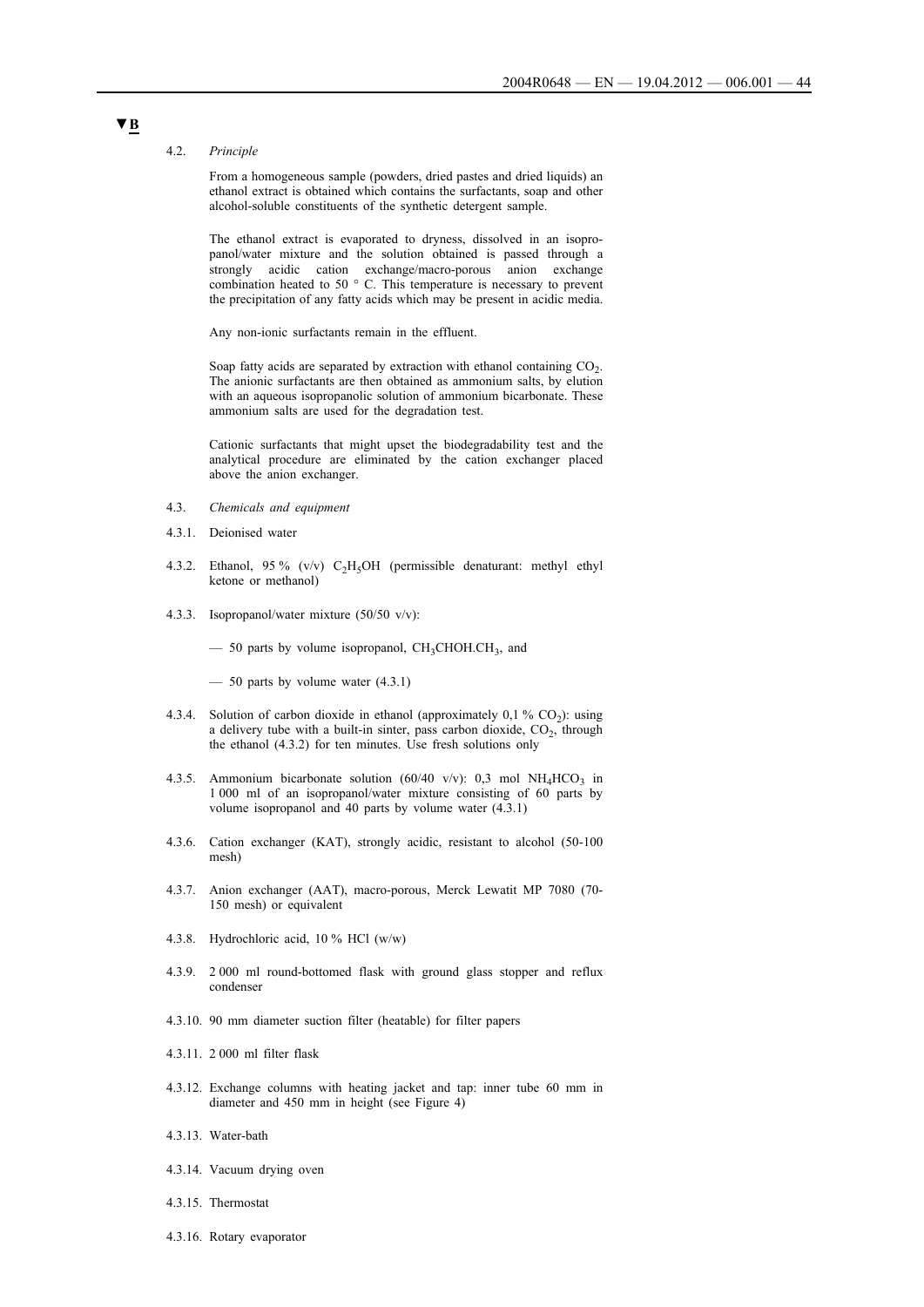- 4.4. *Preparation of extract and separation of anionic active agents*
- 4.4.1. Preparation of extract

The quantity of surfactants necessary for the biodegradation test is about 50 g MBAS.

Normally, the quantity of product to be extracted will not exceed 1 000 g, but it may be necessary to extract further quantities of sample. For practical reasons, the quantity of product used should in most cases be limited to 5 000 g in preparing extracts for the biodegradation test.

Experience has shown that there are advantages in using a number of small extractions rather than one large extraction. The exchanger quantities specified are designed for a working capacity of 600-700 mmoles of surfactants and soap.

4.4.2. Isolation of alcohol-soluble constituents

Add 250 g of the synthetic detergent to be analysed to 1 250 ml ethanol, heat the mixture to boiling point and reflux for one hour with stirring. Pass the hot alcoholic solution through a coarse-pored suction filter heated to 50 ° C and filter rapidly. Wash the flask and suction filter with approximately 200 ml hot ethanol. Collect the filtrate and filter washings in a filter flask.

In the case of pastes or liquid products to be analysed, make sure that not more than  $55<sup>o</sup>$  g anionic surfactants and  $35<sup>o</sup>$  g soap are contained in the sample. Evaporate this weighed sample to dryness. Dissolve the residue in 2 000 ml ethanol and proceed as described above. In the case of powders of low apparent density (< 300 g/l) it is recommended to increase the ethanol ratio in the relation 20:1. Evaporate the ethanolic filtrate to dryness, preferably by means of a rotary evaporator. Repeat the operation if a greater quantity of extract is required. Dissolve the residue in 5 000 ml isopropanol/water mixture.

Preparation of ion-exchange columns

### 4.4.3. CATION-EXCHANGE COLUMN

Place 600 ml cation-exchange resin (4.3.6) in a 3 000 ml beaker and cover by adding 2 000 ml hydrochloric acid (4.3.8). Allow to stand for at least two hours, with occasional stirring.

Decant the acid and transfer the resin into the column (4.3.12) by means of deionised water. The column should contain a glass-wool plug.

Wash the column with deionised water at a rate of 10-30 ml/min until the eluate is free of chloride.

Displace the water with 2 000 ml isopropanol/water mixture (4.3.3) at a rate of 10-30 ml/min. The exchange column is now ready for operation.

#### ANION-EXCHANGE COLUMN

Place 600 ml anion-exchange resin (4.3.7) in a 3 000 ml beaker and cover by adding 2 000 ml deionised water.

Allow the resin to swell for at least two hours.

Transfer the resin into the column by means of deionised water. The column should contain a glass-wool plug.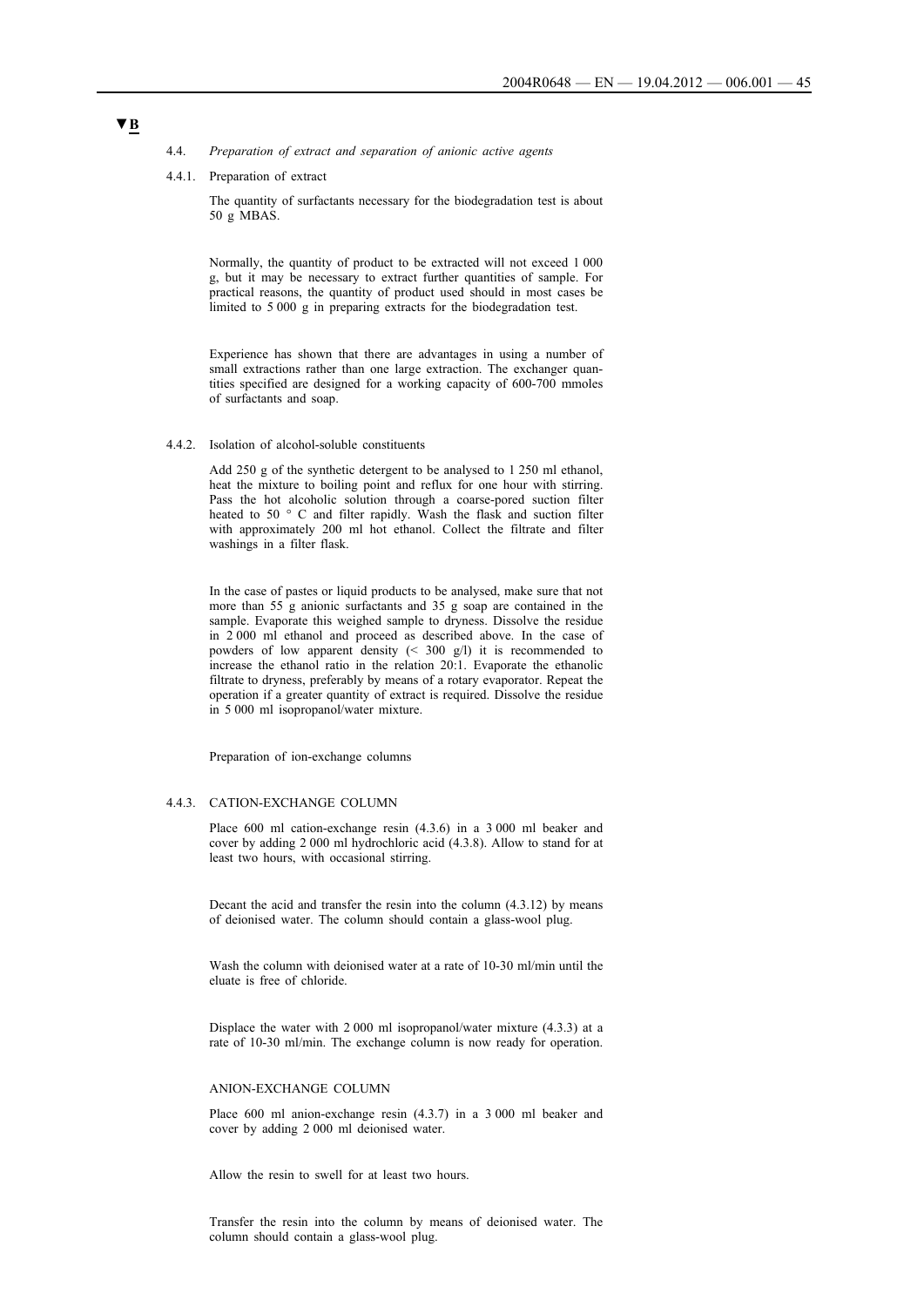Wash the column with 0,3 M ammonium bicarbonate solution  $(4.3.5)$ until free of chloride. This requires about 5 000 ml solution. Wash again with 2 000 ml deionised water. Displace the water with 2 000 ml isopropanol/water mixture (4.3.3) at a rate of 10-30 ml/min. The exchange column is now in the OH-form and ready for operation.

Ion-exchange procedure

4.4.4. Connect the exchange columns so that the cation-exchange column is placed on top of the anion-exchange column.

Heat the exchange columns to 50 $\degree$  C using thermostatic control.

Heat 5 000 ml of the solution obtained in item 4.4.2 to 60  $\degree$  C and pass the solution through the exchanger combination at a rate of 20 ml/min. Wash the columns with 1 000 ml hot isopropanol/water mixture  $(4.3.3)$ .

To obtain the anionic surface active agents (MBAS), disconnect the KAT column. Using 5 000 ml ethanol/CO<sub>2</sub> solution at 50  $\degree$  C (4.3.4), elute the soap fatty acids out of the KAT column. Reject the eluate.

Then elute the MBAS out of the AAT column with 5 000 ml ammonium bicarbonate solution (4.3.5). Evaporate the eluate to dryness using a steam bath or in a rotary evaporator.

The residue contains the MBAS (as ammonium salt) and possible nonsurfactant anionics that have no detrimental effect on the biodegradation test. Add deionised water to the residue until a definite volume is obtained and determine the MBAS content in an aliquot. The solution is used as a standard solution of the anionic synthetic detergents for the biodegradation test. The solution should be kept at a temperature below  $5 \circ C$ .

Regeneration of ion exchange resins

4.4.5. The cation exchanger is rejected after use.

Passing an additional quantity of ammonium bicarbonate solution (4.3.5) down the column at a flow rate of approximately 10 ml/min until the eluate is free from anionic surfactants (methylene blue test) regenerates the anion-exchange resin.

Then pass 2 000 ml isopropanol/water mixture (4.3.3) down the anion exchanger to wash. The anion exchanger is again ready for operation.

Preliminary treatment of non-ionic surfactants to be tested

### 5. **Preliminary notes**

- 5.1. *Treatment of samples*
- 5.1.1. The treatment of non-ionic surface-active agents and formulated detergents prior to the determination of primary biodegradability in the confirmatory test is:

The purpose of the alcoholic extraction is to eliminate the insoluble and inorganic ingredients of the commercial product, which in some circumstances might upset the biodegradability test.

| Products              | Treatment                                                                                      |
|-----------------------|------------------------------------------------------------------------------------------------|
| Non-ionic surfactants | None                                                                                           |
| Formulated detergents | Alcoholic extraction followed<br>by separation of the non-ionic<br>surfactants by ion exchange |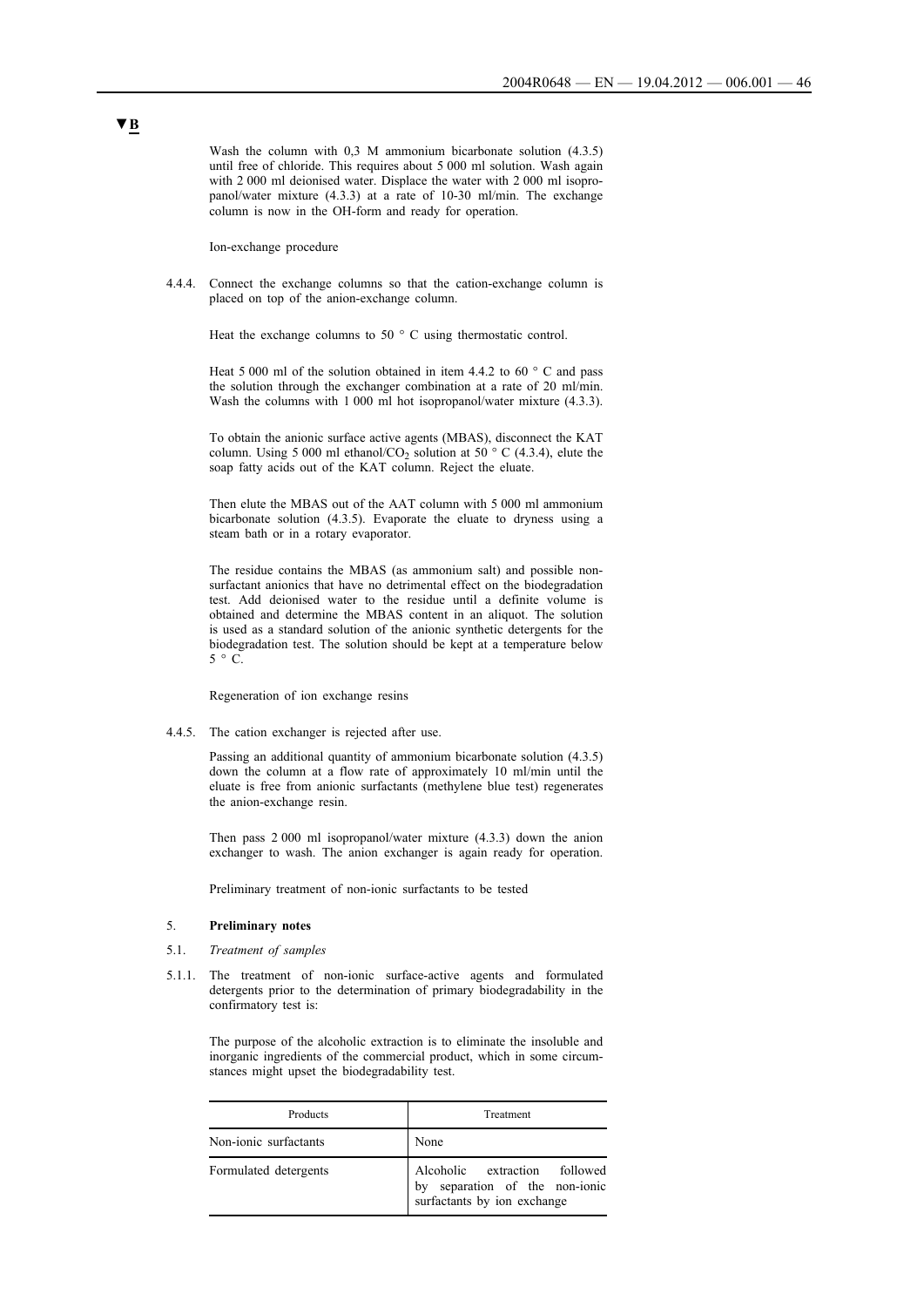Ion-exchange procedure

5.1.2. Isolation and separation of non-ionic surface active agents from soap, anionic and cationic surfactants are required for correct biodegradability tests.

This is achieved by an ion exchange technique using a macro-porous exchange resin and suitable eluants for fractional elution. Thus soap, anionic and non-ionic surfactants may be isolated in one procedure.

Analytical control

5.1.3. After homogenising, the concentration of anionic and non-ionic surfactants in the detergent is determined according to the MBAS and BiAS analytical procedure. The soap content is determined by a suitable analytical method.

This analysis of the product is necessary to calculate the quantities required preparing fractions for the biodegradability tests.

Quantitative extraction is not necessary; however, at least 80 % of the non-ionic surfactants should be extracted. Usually, 90 % or more is obtained.

Principle

5.2. *From a homogeneous sample (powders, dried paste and dried liquids) an ethanol extract is obtained which contains the surfactants, soap and other alcohol-soluble constituents of the detergent sample.*

The ethanol extract is evaporated to dryness, dissolved in an isopropanol/water mixture and the solution obtained is passed through a strongly acidic cation exchange/macro-porous anion exchange combination heated to 50 ° C. This temperature is necessary to prevent the precipitation of any fatty acids which may be present in acidic media. The non-ionic surfactants are obtained from the effluent by evaporation.

Cationic surfactants, which might upset the degradation test and the analytical procedure, are eliminated by the cation exchanger placed above the anion exchanger.

Chemicals and equipment

- 5.3. *Deionised water*
- 5.3.1. Ethanol,  $C_2H_5OH$  95% (v/v) (permissible denaturant: methyl-ethyl ketone or methanol)
- 5.3.2. Isopropanol/water mixture (50/50 v/v):
- 5.3.3. 50 parts by volume isopropanol,  $CH<sub>3</sub>CHOH.CH<sub>3</sub>$ , and
	- $-$  50 parts by volume water (5.3.1)
	- Ammonium bicarbonate solution  $(60/40 \text{ v/v})$ :
- 5.3.4. 0,3 mol  $NH_4HCO_3$  in 1 000 ml of an isopropanol/water mixture consisting of 60 parts by volume isopropanol and 40 parts by volume water (5.3.1)

Cation exchanger (KAT), strongly acidic, resistant to alcohol (50-100 mesh)

- 5.3.5. Anion exchanger (AAT), macro-porous, Merck Lewatit MP 7080 (70- 150 mesh) or equivalent
- 5.3.6. Hydrochloric acid, 10 % HCl w/w
- 5.3.7. 2 000 ml round-bottomed flask with ground glass stopper and reflux condenser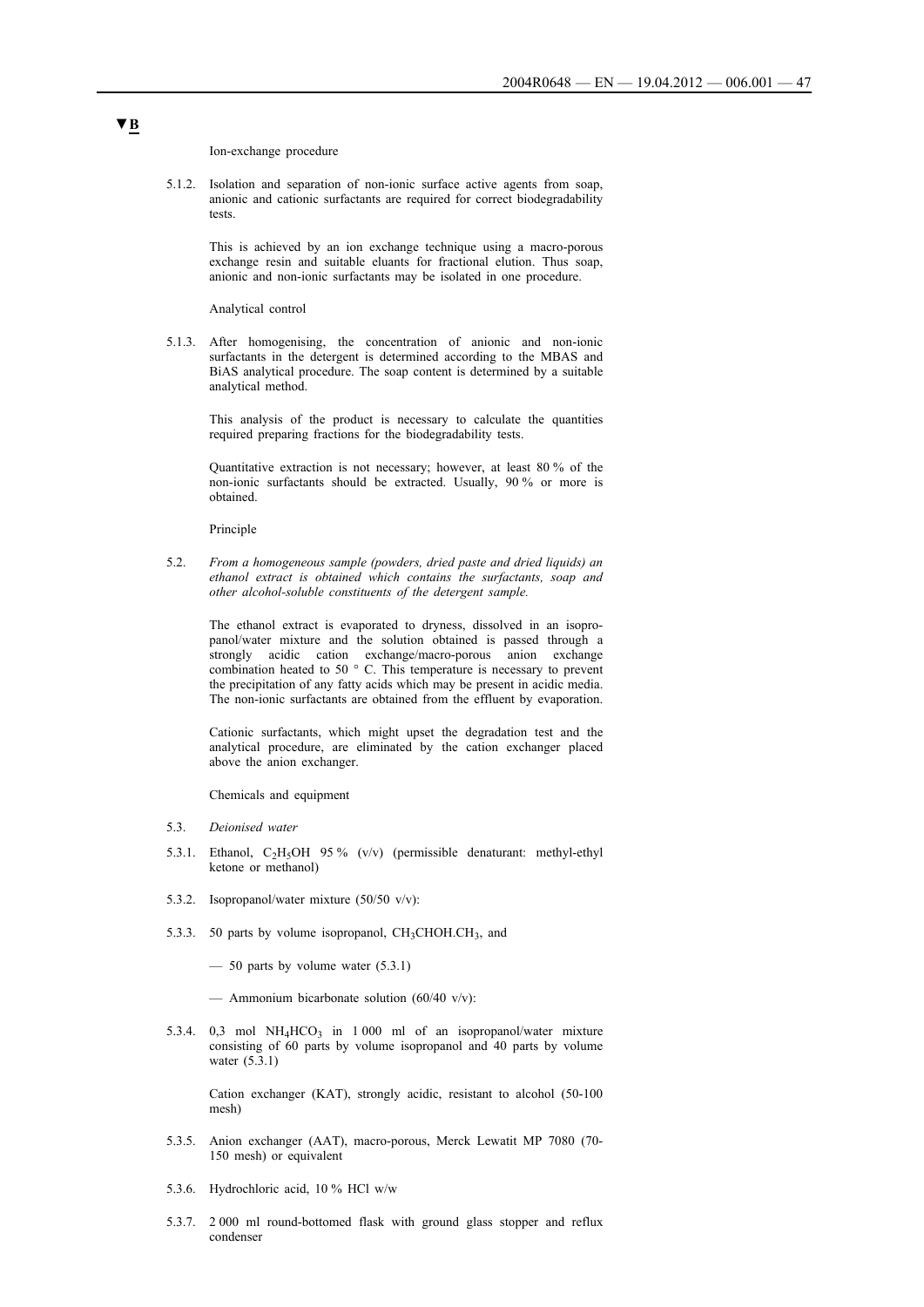- 5.3.8. 90 mm diameter suction Filter (heatable) for filter papers
- 5.3.9. 2 000 ml filter flask
- 5.3.10. Exchange columns with heating jacket and tap: inner tube 60 mm in diameter and 450 mm in height (see Figure 4)
- 5.3.11. Water-bath
- 5.3.12. Vacuum drying oven
- 5.3.13. Thermostat
- 5.3.14. Rotary evaporator
- 5.3.15. Preparation of extract and separation of non-ionic active agents
- 5.4. *Preparation of extract*
- 5.4.1. The quantity of surfactant necessary for the degradation test is about 25 g BiAS.

In preparing extracts for the degradation tests, the quantity of product to be used should be limited to a maximum of 2 000 g. Therefore it may be necessary to carry out the operation two or more times in order to obtain sufficient quantity for the degradation tests.

Experience has shown that there are advantages in using a number of small extractions rather than one large extraction.

Isolation of alcohol-soluble constituents

5.4.2. Add 250 g of the synthetic detergent to be analysed to 1 250 ml ethanol and heat the mixture to boiling point and reflux for one hour with stirring. Pass the hot alcoholic solution through a coarse-pored suction filter heated to 50 ° C and filter rapidly. Wash the flask and suction filter with approximately 200 ml hot ethanol. Collect the filtrate and filter washings in a filter flask.

In the case of pastes or liquid products to be analysed, make sure that not more than 25 g anionic surfactants and 35 g soap are contained in the sample. Evaporate this weighed sample to dryness. Dissolve the residue in 500 ml ethanol and proceed as described above.

In the case of powders of low apparent density  $($  < 300 g/l) it is recommended to increase the ethanol ratio in the relation 20:1.

Evaporate the ethanolic filtrate to complete dryness, preferably by means of rotary evaporator. Repeat the operation if a greater quantity of extract is required. Dissolve the residue in 5 000 ml isopropanol/water mixture.

5.4.3. Preparation of ion-exchange columns

### CATION-EXCHANGE COLUMN

Place 600 ml cation-exchange resin (5.3.5) in a 3 000 ml beaker and cover by adding 2 000 ml hydrochloric acid (5.3.7). Allow to stand for at least two hours, with occasional stirring.

Decant the acid and transfer the resin into the column (5.3.11) by means of deionised water. The column should contain a glass-wool plug. Wash the column with deionised water at a rate of 10-30 ml/min until the eluate is free of chloride.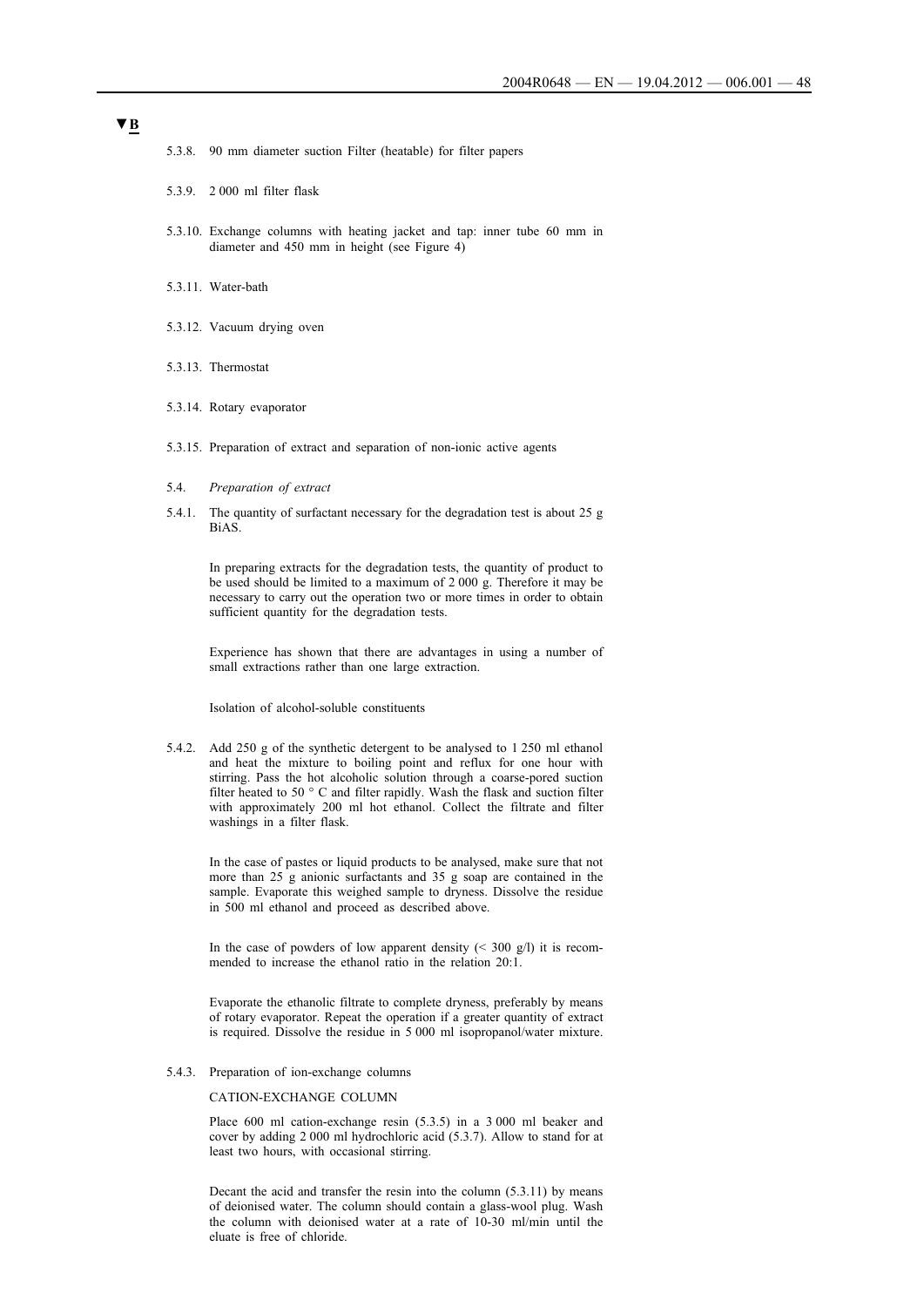Displace the water with 2 000 ml isopropanol/water mixture (5.3.3) at a rate of 10-30 ml/min. The exchange column is now ready for operation.

ANION-EXCHANGE COLUMN

Place 600 ml anion-exchange resin (5.3.6) in a beaker and cover by adding 2 000 ml deionised water. Allow the resin to swell for at least two hours. Transfer the resin into the column by means of deionised water. The column should contain a glass-wool plug.

Wash the column with 0,3 M ammonium bicarbonate solution (5.3.4) until free of chloride. This requires about 5 000 ml solution. Wash again with 2 000 ml deionised water.

Displace the water with 2 000 ml isopropanol/water mixture (5.3.3) at a rate of 10-30 ml/min. The exchange column is now in the OH form and ready for operation.

5.4.4. Ion-exchange procedure

Connect the exchange columns so that the cation-exchange column is placed on top of the anion-exchange column. Heat the exchange columns to 50 ° C using thermostatic control. Heat 5 000 ml of the solution obtained in item 5.4.2 to 60 ° C and pass the solution through the exchanger combination at a rate of 20 ml/min. Wash the columns with 1 000 ml hot isopropanol/water mixture (5.3.3).

To obtain the non-ionic surfactants collect the filtrate and filter washings and evaporate to dryness, preferably by means of a rotary evaporator. The residue contains the BiAS. Add deionised water until a defined volume is obtained and determine the BiAS content in an aliquot. The solution is used as a standard solution of non-ionic surfactants for the degradation test. The solution should be kept at a temperature below  $5 \degree C$ 

#### 5.4.5. Regeneration of ion exchange resins

The cation exchanger is rejected after use.

Passing about 5 000-6 000 ml of ammonium bicarbonate solution (5.3.4) down the column at a flow rate of approximately 10 ml/min until the eluate is free from anionic surfactants (methylene blue test) regenerates the anion-exchange resin. Then pass 2 000 ml isopropanol/water mixture (5.3.3) down the anion exchanger to wash. The anion exchanger is again ready for operation.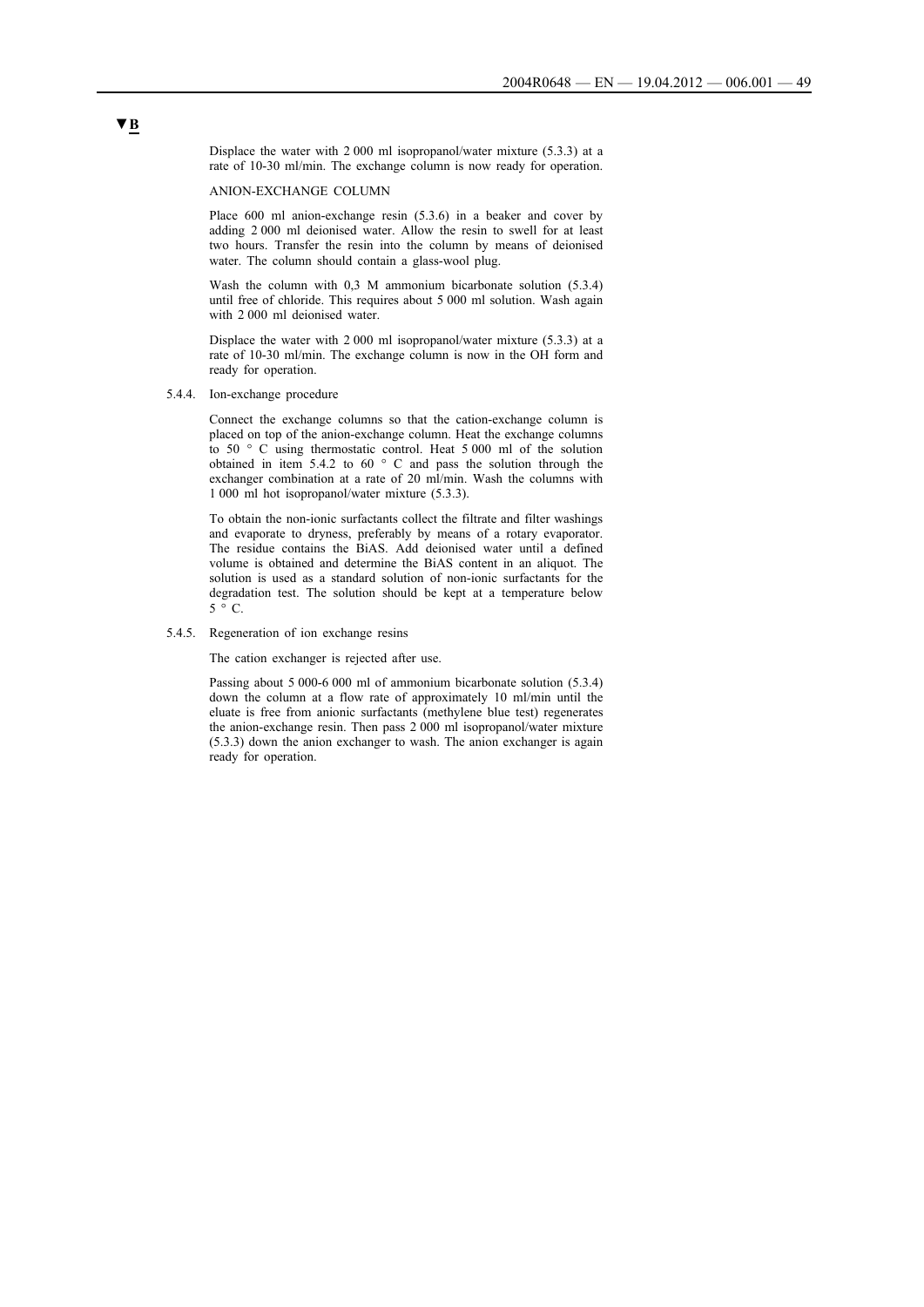*Figure 1* Activated sludge plant: overviews



- A Storage vessel
- B Dosing device
- C Aeration chamber (three litres capacity)
- D Settling vessel
- E Air-lift pump
- F Collector
- G Sintered aerator
- H Air-flow meter
- I Air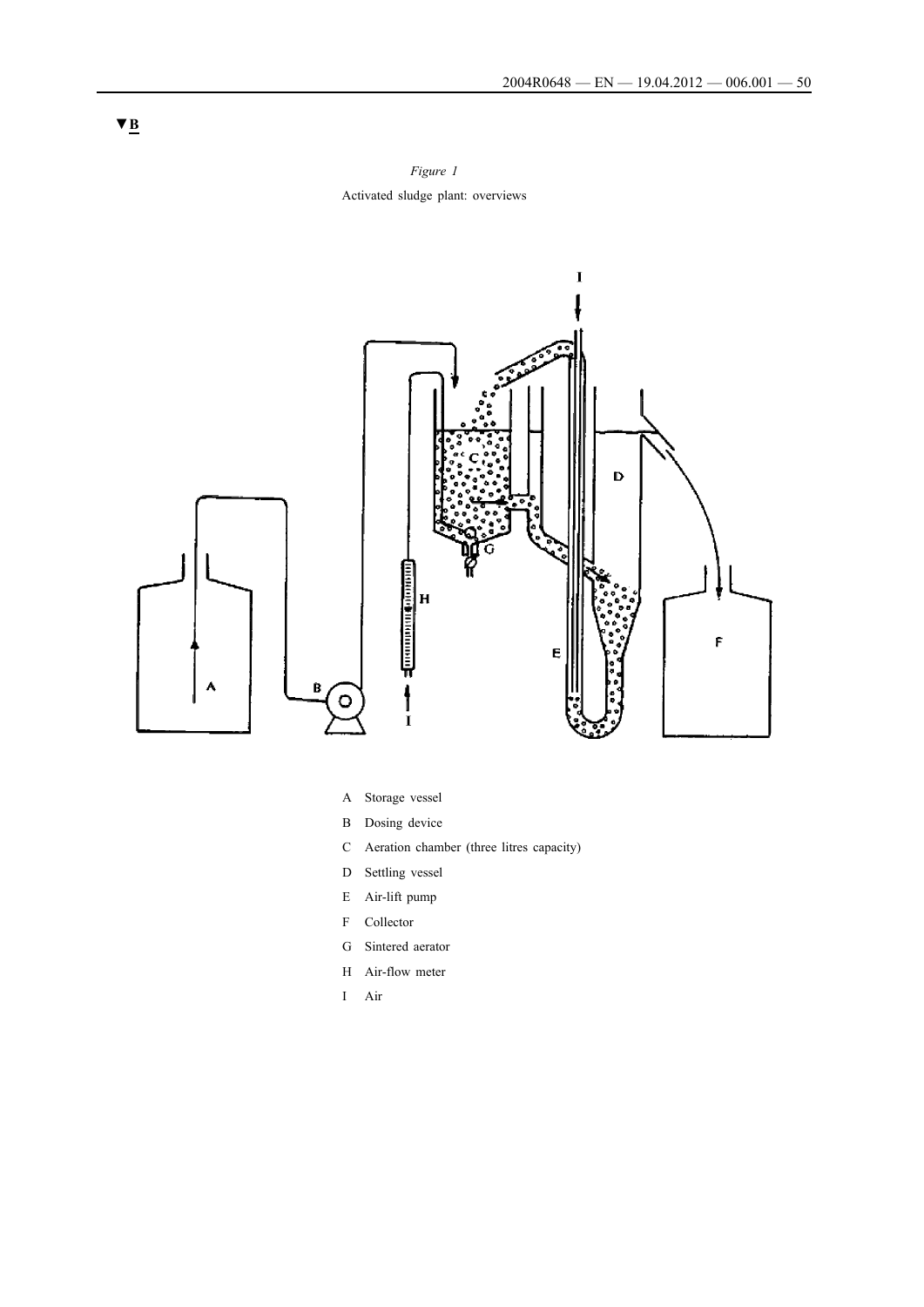*Figure 2* Activated sludge plant: detail *(dimensions in millimetres)*



- A Liquid level
- B Hard PVC
- C Glass or waterproof plastic (hard PVC)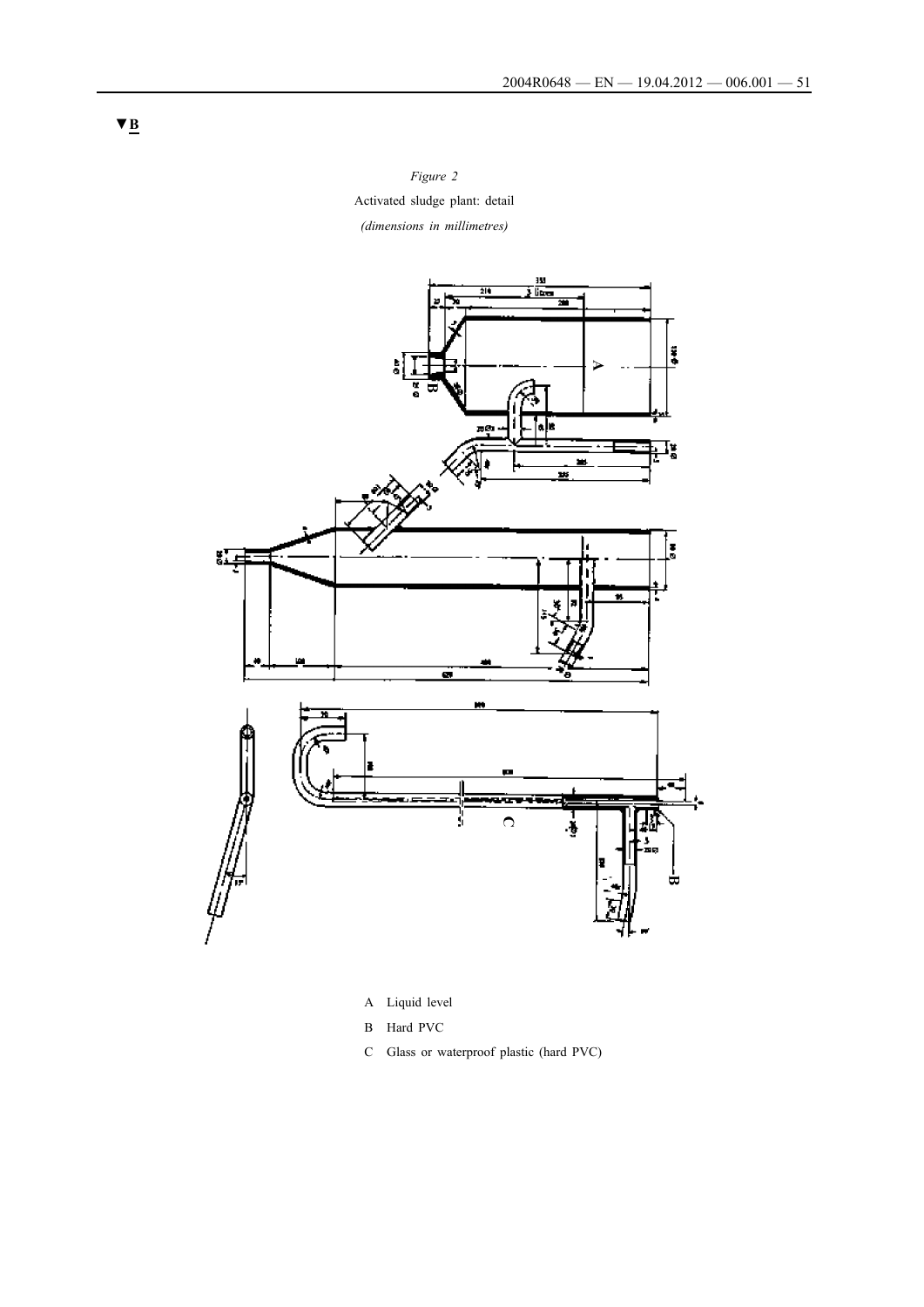*Figure 3*

Calculation of biodegradability — Confirmatory test



- A Running-in period
- B Period used for calculation (twenty-one days)
- C Readily biodegradable surfactant
- D Surfactant not readily biodegradable
- E Biodegradation (%)
- F Time (days)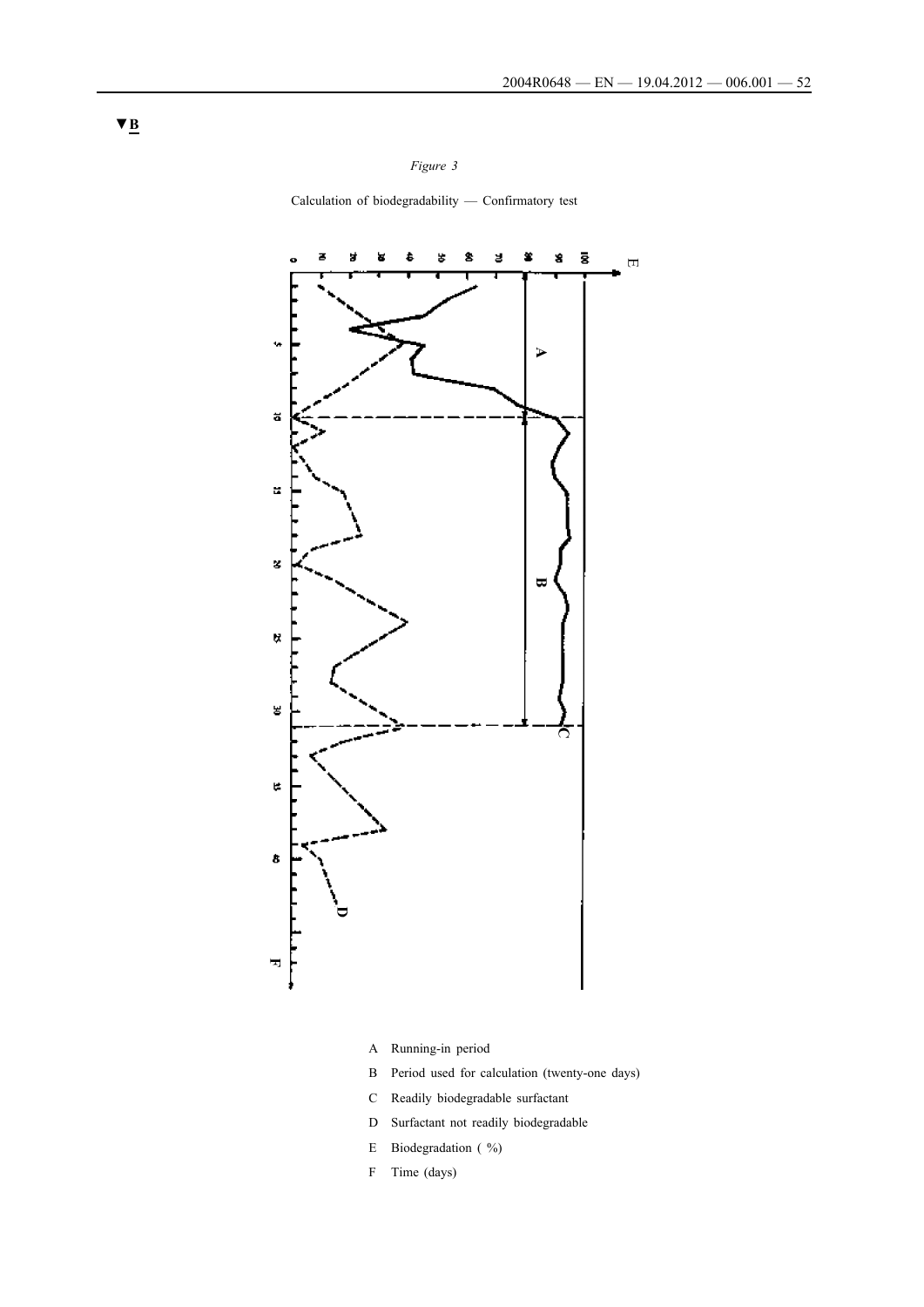*Figure 4* Heated exchange column *(dimensions in millimetres)*